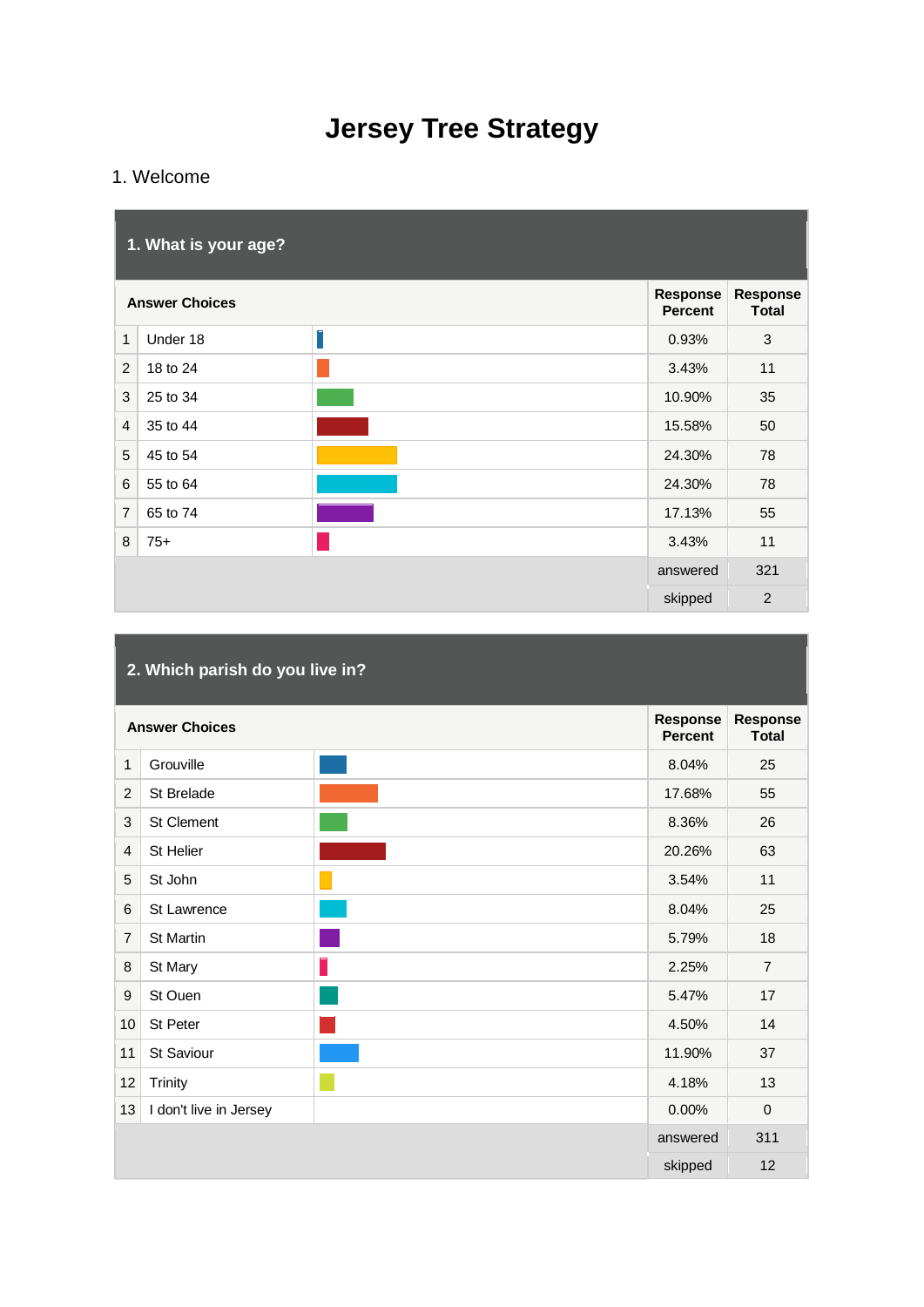|                | 3. How long have you lived in Jersey? |  |                            |                                 |  |
|----------------|---------------------------------------|--|----------------------------|---------------------------------|--|
|                | <b>Answer Choices</b>                 |  | Response<br><b>Percent</b> | <b>Response</b><br><b>Total</b> |  |
| 1              | Under 2 years                         |  | 1.88%                      | 6                               |  |
| $\overline{c}$ | 2 to 5 years                          |  | 2.19%                      | $\overline{7}$                  |  |
| 3              | 6 to 10 years                         |  | 3.13%                      | 10                              |  |
| $\overline{4}$ | 11 to 20 years                        |  | 8.75%                      | 28                              |  |
| 5              | 21 to 65 years                        |  | 78.44%                     | 251                             |  |
| 6              | 66+ years                             |  | 5.31%                      | 17                              |  |
| $\overline{7}$ | I don't live in Jersey                |  | 0.31%                      | 1                               |  |
|                |                                       |  | answered                   | 320                             |  |
|                |                                       |  | skipped                    | 3                               |  |

# 2. Strategy and Vision

**4. Tree strategies are written to look after trees including protecting them, managing them and increasing the number of trees – with the right tree in the right place.To what extent do you support Jersey having a Tree Strategy?Please drag the slider below to demonstrate, with 1 being very unsupportive and 10 being strongly supportive...** 

| <b>Item</b>                                     | Average | Min  | Max   | Std.<br><b>Deviation</b> | <b>Total</b><br><b>Responses</b> |
|-------------------------------------------------|---------|------|-------|--------------------------|----------------------------------|
| Level of support for a tree strategy for Jersey | 9.38    | 1.00 | 10.00 | 1.57                     | 323                              |
|                                                 |         |      |       | answered                 | 323                              |
|                                                 |         |      |       | skipped                  | 0                                |
| Comments: (1)                                   |         |      |       |                          |                                  |
| 1                                               |         |      |       |                          |                                  |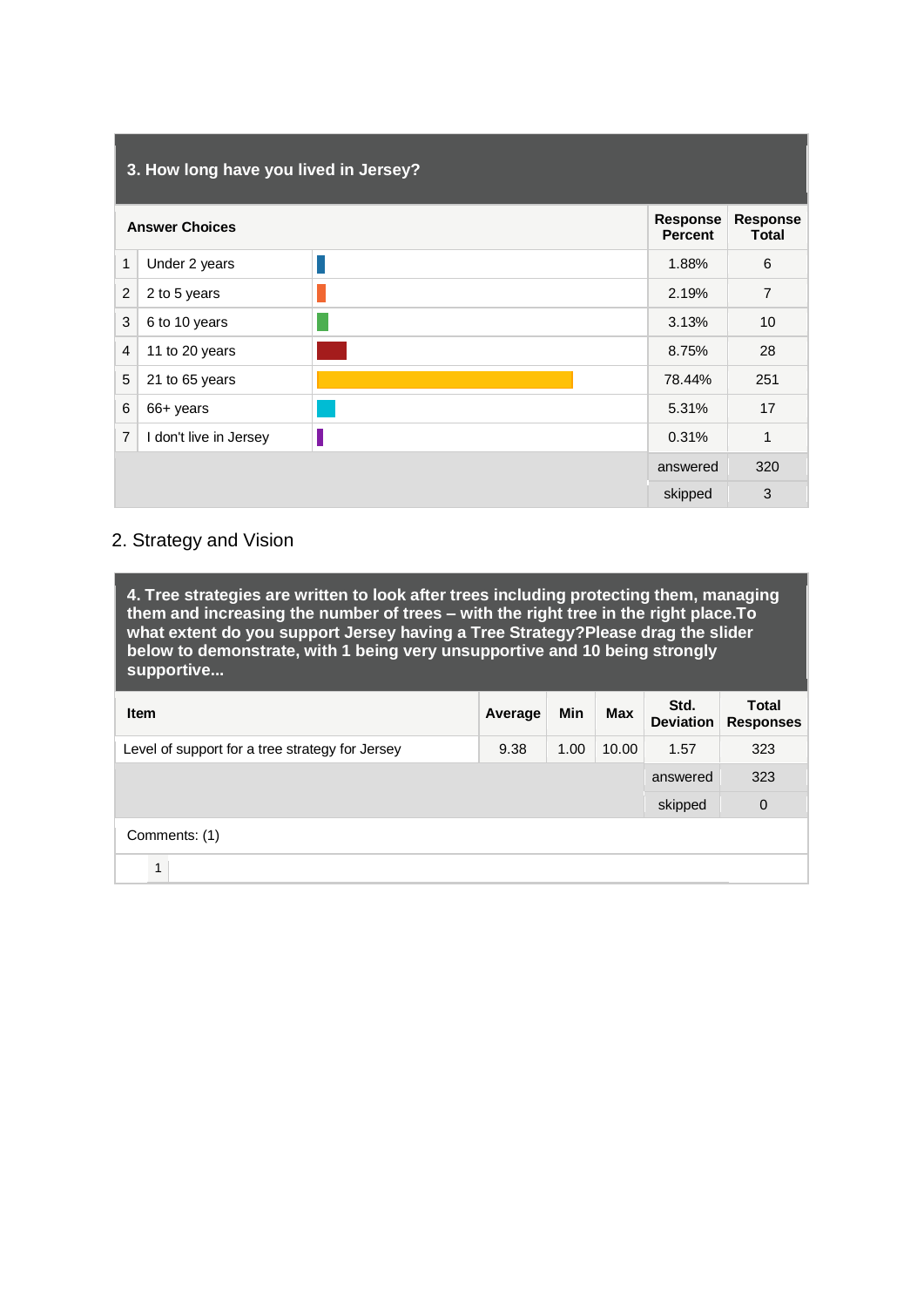| <b>Answer Choices</b>                  | <b>Response</b><br><b>Percent</b> | <b>Response</b><br>Total |
|----------------------------------------|-----------------------------------|--------------------------|
| $\mathbf{1}$<br>I have strong concerns | 5.92%                             | 19                       |
| 2<br>have concerns                     | 6.23%                             | 20                       |
| 3<br>can live with this                | 5.30%                             | 17                       |
| $\overline{4}$<br>support this         | 23.68%                            | 76                       |
| 5<br>strongly support this             | 58.88%                            | 189                      |
|                                        | answered                          | 321                      |
|                                        | skipped                           | 2                        |

What suggestions do you have for how this can be made better? (191)

Every tree needs life, where it needs to be felled a law is required 2 more must be planted. More trees are needs, create not only cycle routes but tree routes imagine having squirrels in town!!! If we build it they will come.

There is too much emphasis on hedgerows and no mention of woods and encouraging landowers to plant them. The visions lack ambition and is rather pedestrian

Having a strategy is meaningless unless proper balanced consideration is given to the maintenance and growth of trees. Trees need to be 'managed', cut and trimmed on a regular basis for safety, branchage and aesthetic reasons. There is no need for a costly bureaucracy to delay/stop this day to fay process.

Trees removed from gardens when developing/doing up property to sell on. Takes away habitats for wildlife & privacy for humans. Especially in the urban & semi urban areas. These need to be protected/managed.

Financial help should be given to the organisation Trees For Life to assist them plant more trees along lanes, roads and hedgerows. Young people should be encouraged to participate in tree planting. Farmers should dissuade their workers from cutting back hedgerows with large mechanical equipment - I have seen several roadside hedgerow young trees destroyed by such equipment and harsh treatment - although time consuming, the old fashioned practices cared better for the trees.

Suggest inclusion of a link to the Island's carbon neutral aims.

Making it law that land-owners cannot remove hedging/trees without permission especially is re-builds, new builds etc

More parks dedicated to nature

1.Need to establish the type of trees to have in Jersey and what types grow best in what areas of the Island.

2. To favour those that provide the best environment to wildlife such as bees and other pollinators including the best carbon dioxide absorption where possible.

3. To encourage the establishment of tree nurseries and planting schemes.

4. To protect existing trees in the same way as historic buildings .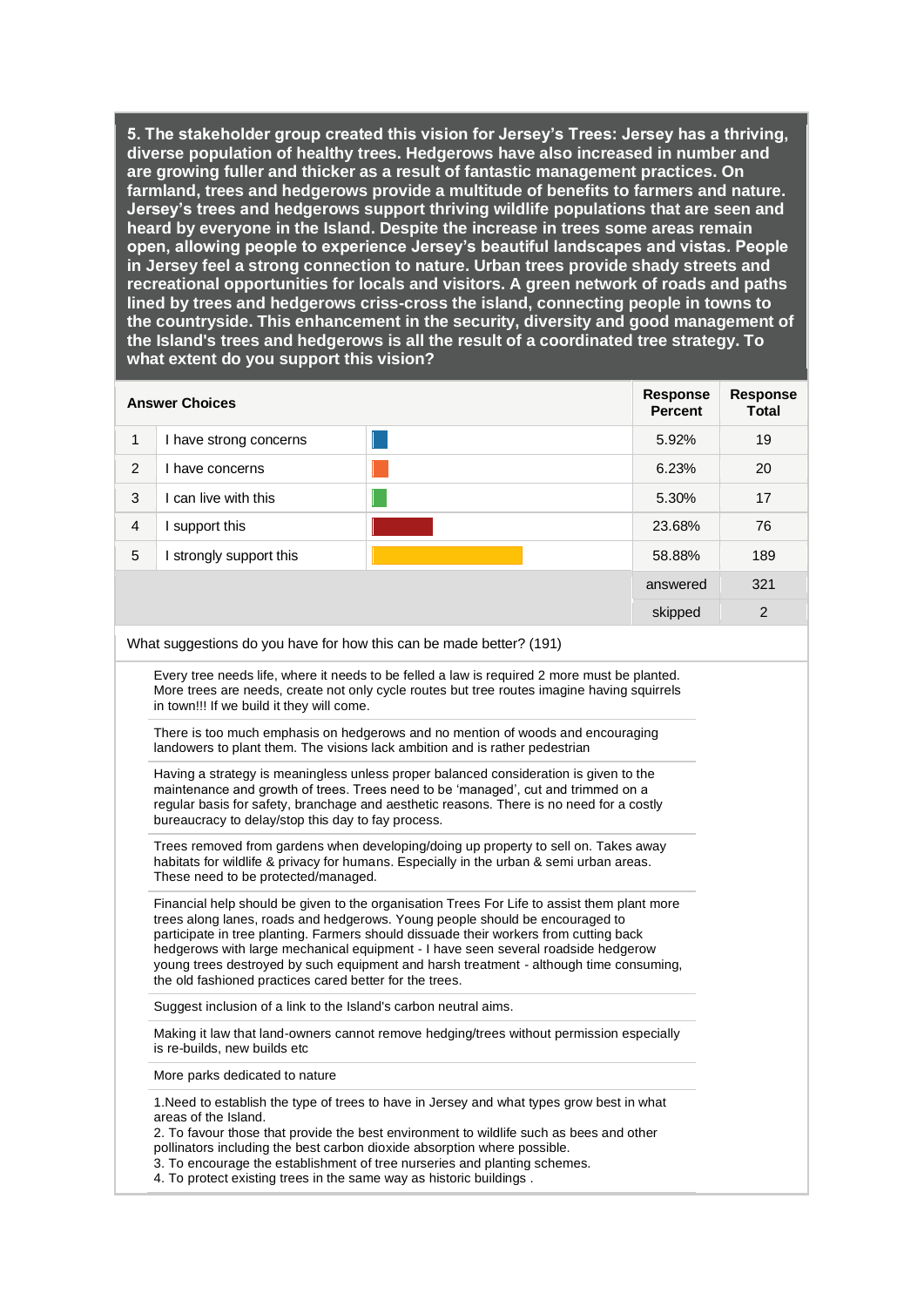Permission to be required to cut down any tree edging public property e.g. Roads

Stop contemplating cutting down mature trees . Make trees listed to keep them safe . Big building companies are allowed to easily to remove well established trees. Places like people's park should have more trees planted .

- Banning of glyphosphate in line with numerous countries.

- More education pieces/community outreach on how green spaces, including trees, in urban areas help with cooling, soil and storm water drainage, not just air quality and biodiversity. Something particularly important with the paving-over of front gardens for parking spaces.

- There are some lovely large areas of planting in town, but it would be great to see more small areas (see AJA's work on parklets in urban design) dotted around too. Also, more awareness of, joined up discussion about, support for, and serious implementation of green roofs, walls and living architecture across the island. Especially for business/retail property sites, not just domestic.

- Inclusion of indoor planting in big buildings like Jersey Airport, government offices etc.

- Not strictly trees, but working with farmers to stress the importance/impact of wildflower borders in agriculture.

- Support for tree planting strategies off-island. E.g. the Great Green Wall initiative, which aims to try and halt Saharan spread and widening desertification of Africa via tree planting.

- (No doubt, out of scope) but support for setting of Internet browser defaults/plugins across office or school computers to search engines that support tree planting, e.g. Ecosia. Usual browsers would still be accessible, but most people stick with the default initially presented, and this could be one that plants trees.

Increasingly trees and hedgerows are not very well managed.

Stopping trees being felled in the first place. Fairly large swathes of land on the escarpment of St. Ouen's Bay presumably in the coastal national park have been felled and much scrub beneficial to native wildlife has also been scalped. A number of hedges have been cut to the ground ^ rubble from building sites poured onto the top of them. How one prevents this is understandably difficult but surely prevention is better than cure.

does not contain any mention of the important role that trees play in providing sustainable material for firewood, basket making, joinery, carpentry, cider making, nut production, soil regeneration etc. etc.

Better use to made of the provision to "List" trees under the Planning law.

However, the reality is that many healthy trees are being cut down. In St Ouen it is noticeable that trees are not being replaced. The lack of planning officers is encouraging people to reduce the habitat

It should be compulsory for new-builds to incorporate trees into the development (in the same way as the percentage for Art).

The Cheap Tree Scheme should be reinstated.

Improved protection for trees.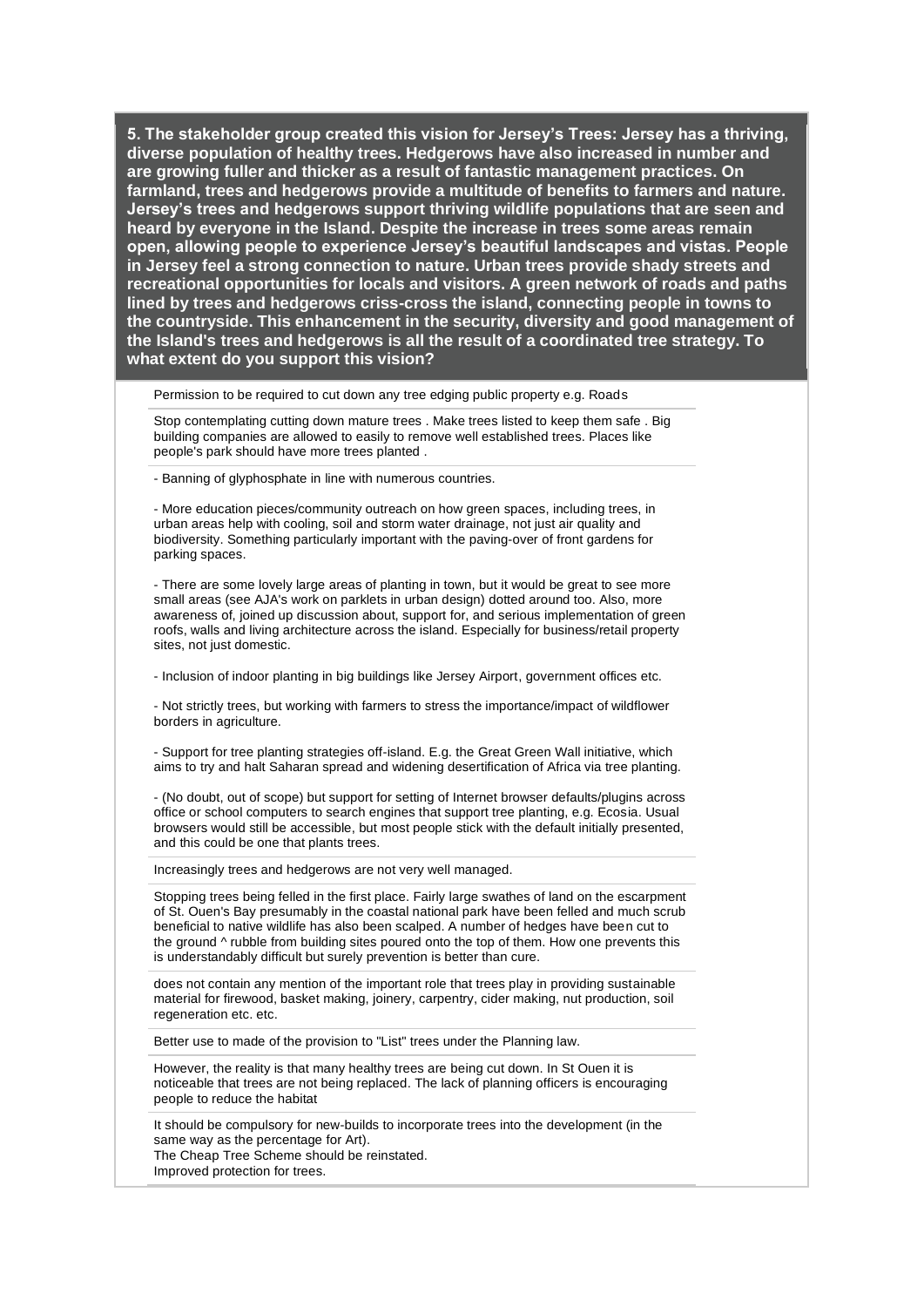No reference is made to the protection of trees

I only didn't like when I saw the big tree in Howard Davis Park it was cut

The trees need to have protection orders on them

More IMMEDIATE legislation to protect mature trees, such as those being threatened by the States themselves at Peoples Park and Westmount.

Stop builders clearing mature trees just for convenience without any consideration for nesting birds and animals. Planning permission should include consideration of trees and people clearing sites before submitting planning permission should be fines. Old trees should have a protection order put in place.

The vision is not of people taking proactive measures to protect trees or even of increased tree cover to help integrate urban areas or repair areas of green backdrop that have been damaged by past developers. More trees are necessary to counter manmade climate change.

If trees and hedgerows are going to be encouraged, especially in green lanes and public footpaths, then it must be ensured that the roads remain clear and able to be passed through.

St Helier needs more trees- an example is the Waitrose in Vallee des Vaux. The trees provide shelter and cool as well as making an otherwise unattractive building much more attractive. New buildings need a quota of trees or living walls to offset CO2 emissions and make a sustainable development as well as improved quality of living and working for those in town

It fails to convey the seriousness of the harmful impact of current policies which have resulted in the arbitrary loss of hundreds of trees on the whim of landowners. It has been a free-for-all for many years. Restrictions on tree-felling should apply generally, not just to specifically protected trees.

The stakeholder group can have as much vision as you like, but this will remain so much airy fairy nonsense unless the government supports this vision. At the moment this seems to be on a parallel trajectory to that of building new homes, and destroying the green spaces left in Jersey. This needs to be part of a cohesive strategy that looks realistically at the various (and potentially conflicting) agendas of different arms of government, and there needs to be presented a cogent strategy explaining how these competing agendas are going to be refined.

Stop felling of all healthy tree. Planning consent to be needed to fell a tree.

Plant permanent trees not small ones that are in a pot.

There needs to be a process that landowners have to go through before mature native trees can be felled.

I don't understand balance with brancage requirements- what will look different outside urban areas?

Education in the schools as to the importance of trees to humans and the enviroment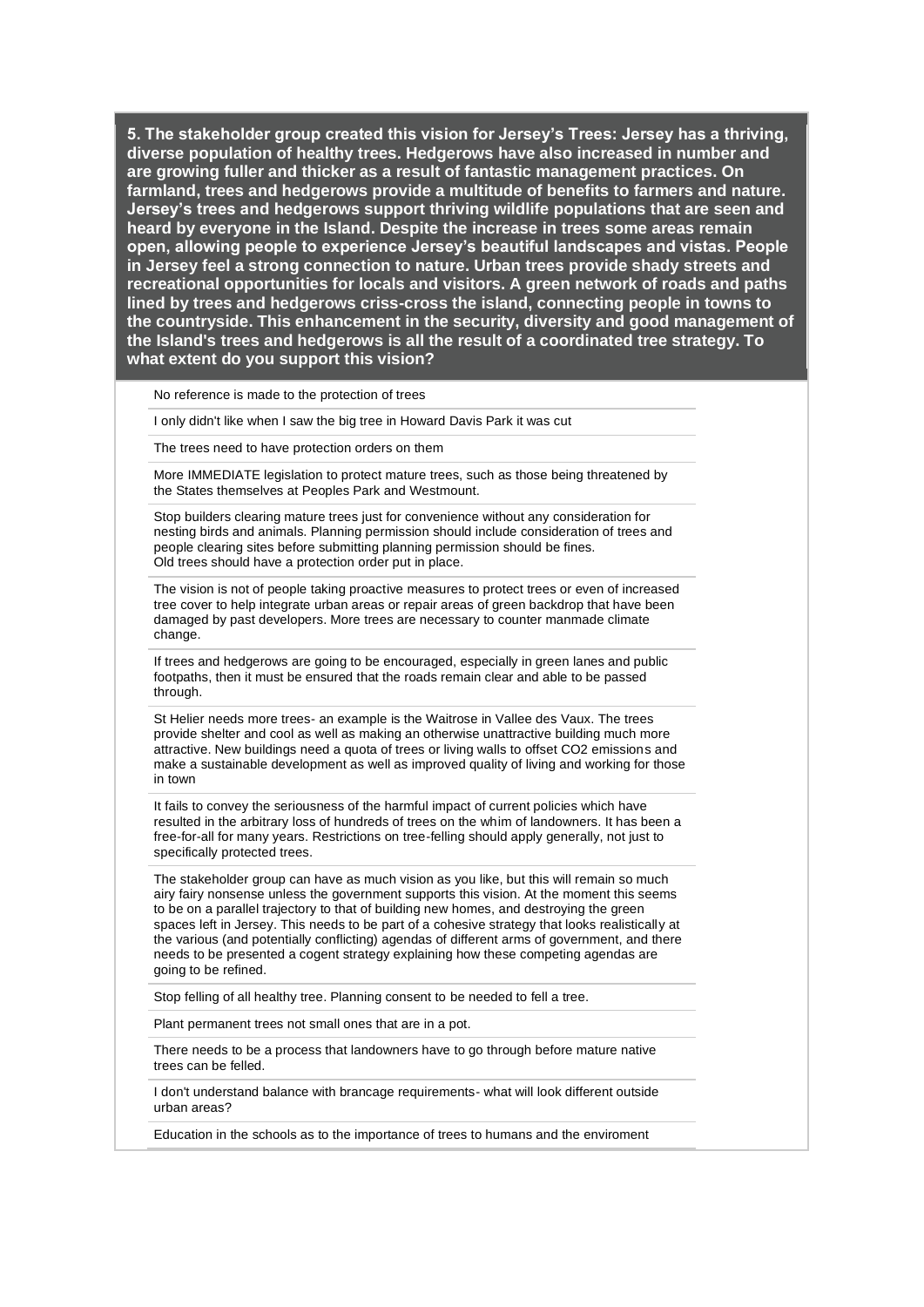Hedgerow trees have been allowed to grow out due to the collapse of the agriculture industry but many are weak having been pollarded for many years previously. This is not good management and is not sustainable.

Protection policy to prevent the removal of mature trees for the purposes of commercial or residential development.

Avenues for Squirrels and hedgehogs, bee population.

There has to be a balance, prohibition of removing trees in every case is inappropriate. There is a housing crisis and some trees will be lost to meet that demand. An offset arrangement whereby lost trees have to be replaced elsewhere is a better solution.

I think it would be more valuable to highlight the poor state of Jersey hedgerows rather than suggesting the opposite. Many field hedgerows are in terrible condition due to neglect for a significant numbers of years.

Need to control number of sycamores and Holm oaks

Bring out a simple easy tree protection system. Register a tree and its protected. £5000 fine if you cut it down without permission........simple really!

More trees in st Helier and also deepening the hedgerows would be excellent

We seem to be cutting down trees faster than planting them, and in some areas where there are trees/vegetation we seem to be using aggressive management techniques instead of leaving nature alone.

Instead of developers putting up art, why not plant trees?

I fully agree with further protection of trees and the planting of new trees. I would also like to see better protection for wooded valleys in particular. There seems to be more wooded valleys being barbarically managed. Undergrowth being destroyed, property developments, trees being destroyed and native habitats turning to wasteland is becoming more common, particularly in the parish of St. Ouen. I believe this habitat is well in the realms of quick restoration, but unless laws are in place to protected these trees, continued mismanagement will see a loss in biodiversity and habitat.

Habitats beyond "just trees" are important.

Trees and hedgerows require management and maintenance. It requires capital spending and an investment of time over a long period. By placing restrictions or creating bureaucracy and/or cost will be counter productive to the very aim of the strategy proposed. It also risks unhealthy trees or non naitive species being left when common sense would encourage their removal. Landowners should/could be encouraged to do more with grants, access to cheap saplings to help share cost, or a requirement to plant under any development for profit plans, especially where there there is a change of use on agricultural land or the building of structures on agricultural land.

Much more focus on urban sites and more breathing spaces in town

Require planning permission to cut down any tree

It needs to be simple, effective and rapidly implemented. We need more trees and greenery in town and we need to cut less existing trees down.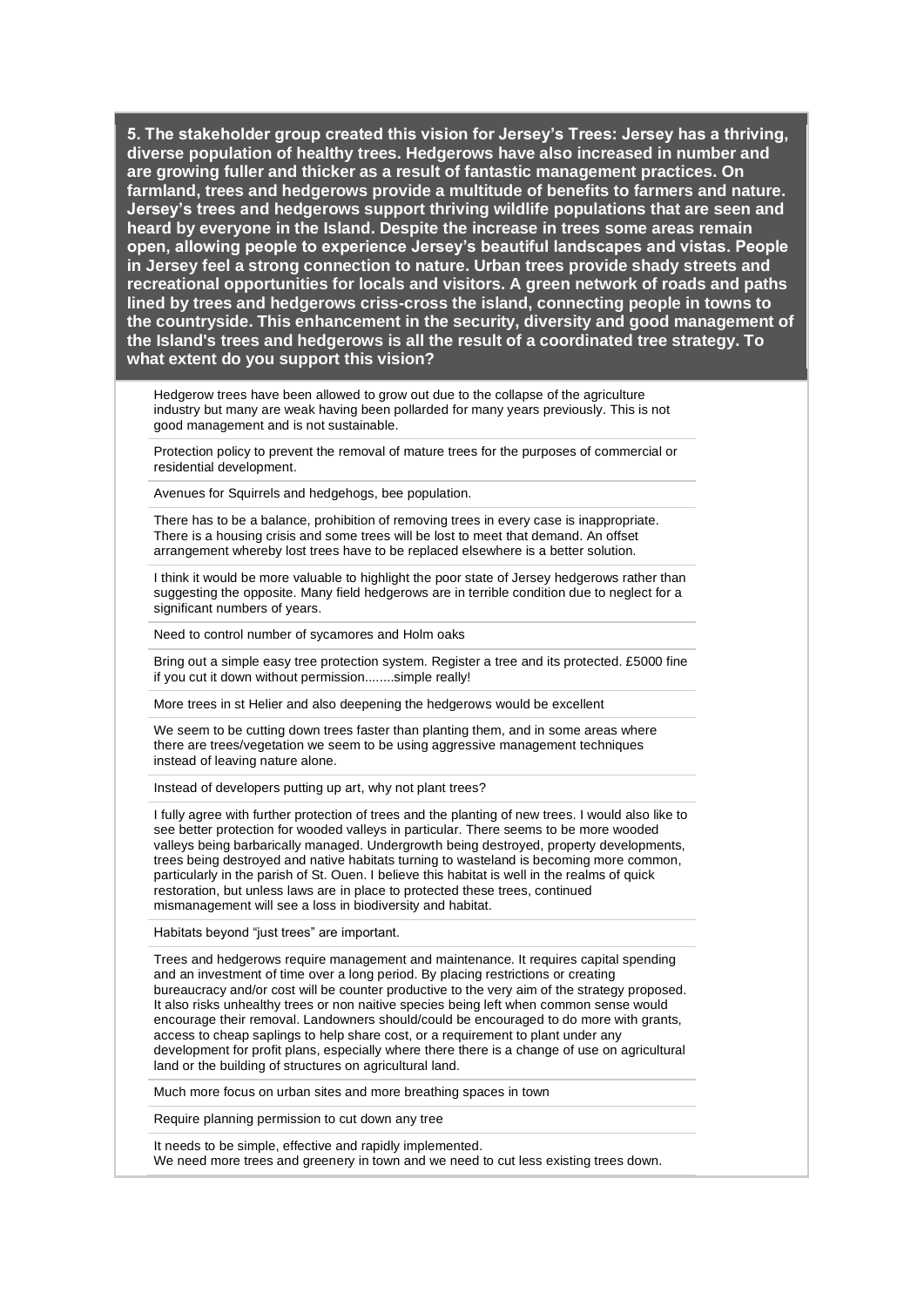The 12 Parishes should identify parochial and public land and plant native trees and importantly plant apple trees / fruit trees that in season can be picked and harvested by the public and windfalls are and are important food source for birds, small animals, insects etc.. In my Parish I would be happy to assist setting up a " charitable working group " to bring this forward.

I feel that new developments often result in the destruction of trees and green spaces. There should be an enforcement of a percentage of the site being put to green space.

We need to support the owners of green spaces to encourage their management. Tree husbandry, in particular, is expensive - often prohibitively so. Support rather than fines (thinks Branchage) might assist in maintaining a healthy safe eco-environment that allows healthy hedges cut sympathetically, and maintained in a manner that is safe for vehicles.

Trees also mitigate against the effects of climate change. Trees reduce temperatures in built up areas (urban heat islands). They also stabilise the soil, preventing the loss of topsoil and absorb excess water during extreme rainfall events.

A coordinated tree strategy should take account of the variety of trees as well as numbers.

Visions are supposed to be succinct; this is very long-winded. I don't like the "some areas remain open" - that suggests there is an objective to massively increase tree cover. Tree planting should only be in suitable places and not at the expense of other important habitat types.

We own about 26 vergees of farm land and woodland including about 2 miles of hedgerows This needs constant maintenance. We have planted well over 700 trees and many hedge rows. Trees need to be cut down or pollarding for many reasons: dangers, disease, overcrowding, erosion etc the list is endless. Hedgerows need to be maintained and fruit trees need to be pruned on a regular basis. I think we have done a terrific job in improving the health of our trees and hedges and the general landscape, in other words we know what we are doing. In an urban environment individual trees can play an important part in the environment, but any legislation must not tie up those landowners who maintain woodlands.

Trees are needed to help fight Climate Change, but planting new ones won't have much impact in the short term. It is crucial that we stop chainsaw gangs and individuals from chopping down mature trees without permission, even on their own land. We need to be on a war footing to combat Climate Change and tree removal legislation is the least we should be doing.

land owners and farmers should be made manage things properly. The hedgerows around the Island are a disgrace. Some farmers / owner have cattle and horses in fields with no shade protection from trees

Jersey has a unique environment of both countryside and urban environments. Although it is important to protect and encourage the planting of new trees (especially in the face of a changing climate), trees should not be the go to environmental solution in every case. Some environments (e.g. cliff and meadow habitats) should be left tree free of tree planting to maximise biodiversity in these areas and all forms of biodiversity across the island.

diversify. Tree's should be the main focus but shrubs would have a place too, as would hedgerows. Use these to help support all the banks that slip away each year, even with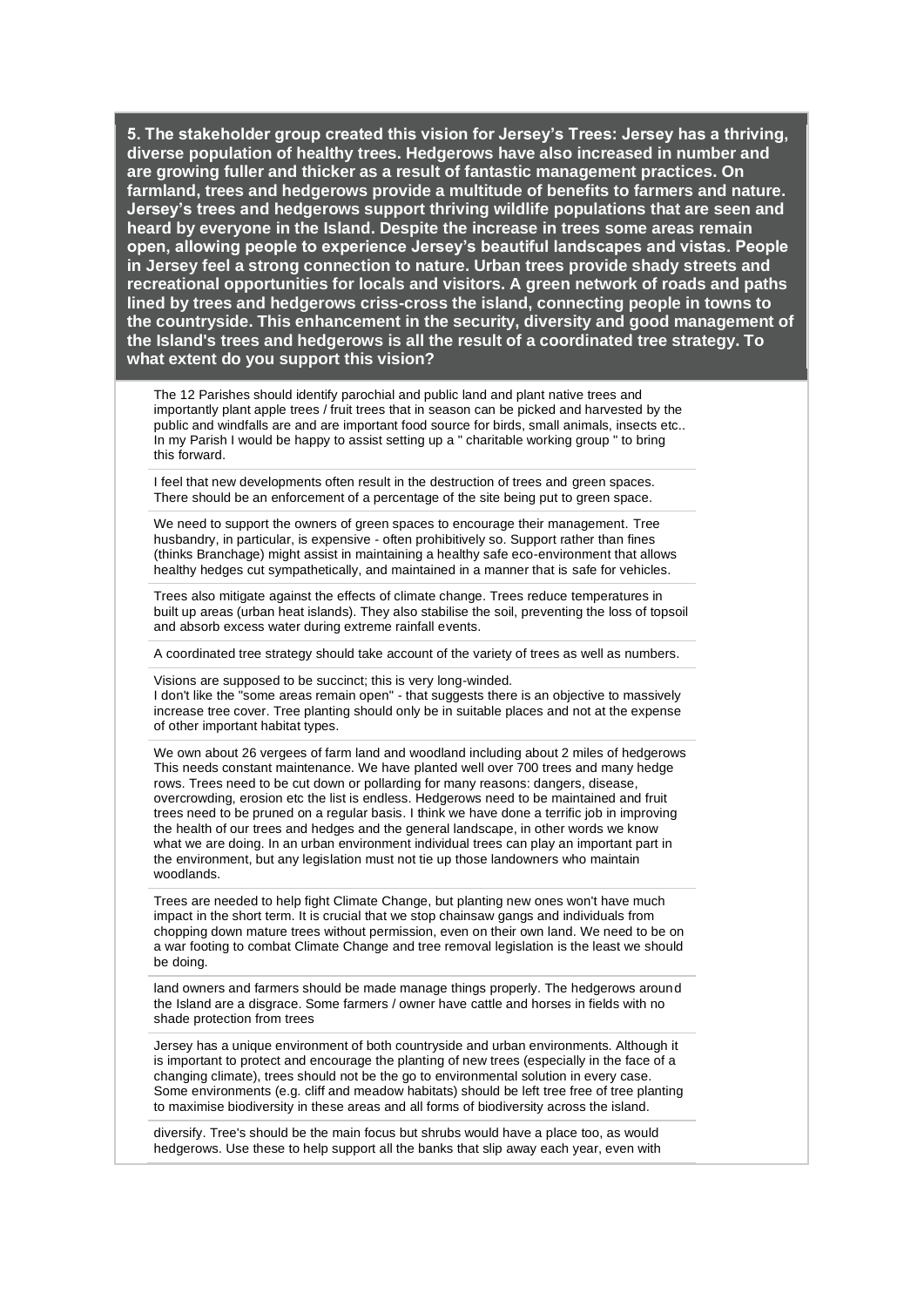temporary interventions to help the root systems support such banks. Stop butchering stuff that does grow twice a year too. Help wildlife and tree's, shrubbery, help us.

An education policy is required. Protection Policy needs enhancing. Green areas are reducing, the increase in recreational use of parkland and woodland spaces puts extra strain on the biodersity and wildlife. Monitoring should be an essential part of the strategy.

Ancient trees being listed like buildings. Planning enforcement with trees replaced like for like

It's not just trees, a wider understanding of all our natural habits need to be considered as some of our other natural habitats are as important (if not more so) than trees. It's important to have a strategy that considers all environmental factors.

Legal requirement for Permissions to be obtained prior to cutting down established trees and ENFORCEMENT. Fines and prison sentences for breaches.

The assumption is against the cutting down of trees. When a tree is cut down, the owner of the property should be legally required to plant and maintain at least two new trees within then the same premises. This could be monitored by satellite.

We could do with guidelines about cutting trees back especially in the spring when Birds are nesting; if they need cutting back it should be done in the winter when the tree is dormant.

Question 7, when has a tree ever stopped a development, the developer just chops the tree down regardless, this is a trend which needs to be addressed. They don't destabilise bans, just the opposite. Since when was autumn leaves considered to be leaf litter, its part of the process of nature.

Hedgerows support a vast amount of life and support a great deal of biodiversity therefore should be preserved. This will improve the environment on many levels. Keeping green a corridor connected.

We need more trees, more variety especially in suburban settings. Many areas would support more trees in Jersey.

I support this generally, however I don't believe there can be just one rule re. the management of trees. Various environments, such as coastal, urban, countryside, should be assessed individually. For instance, I live in a property which has historically had a sea view. Unfortunately now, the owner of a neighbouring property is being obstructive about pruning some of his trees to enable us to continue to enjoy this wonderful view. Whilst we support the need to preserve our trees, this must be balanced with pragmatism and fairness for all who live in Jersey.

We need more urban trees and hedges, and to encourage planting of native hedging instead of laurel. Also more trees ans shrubs in our public parks.

Much more active tree planting and more listings of particular trees

Maybe some of the trees could be fruit trees, strategically placed around the island to help those with less to be able to at least eat fruit every day. Two birds one stone as my grandmother would say.

Not planting tree and hedge rows so close to roads and junctions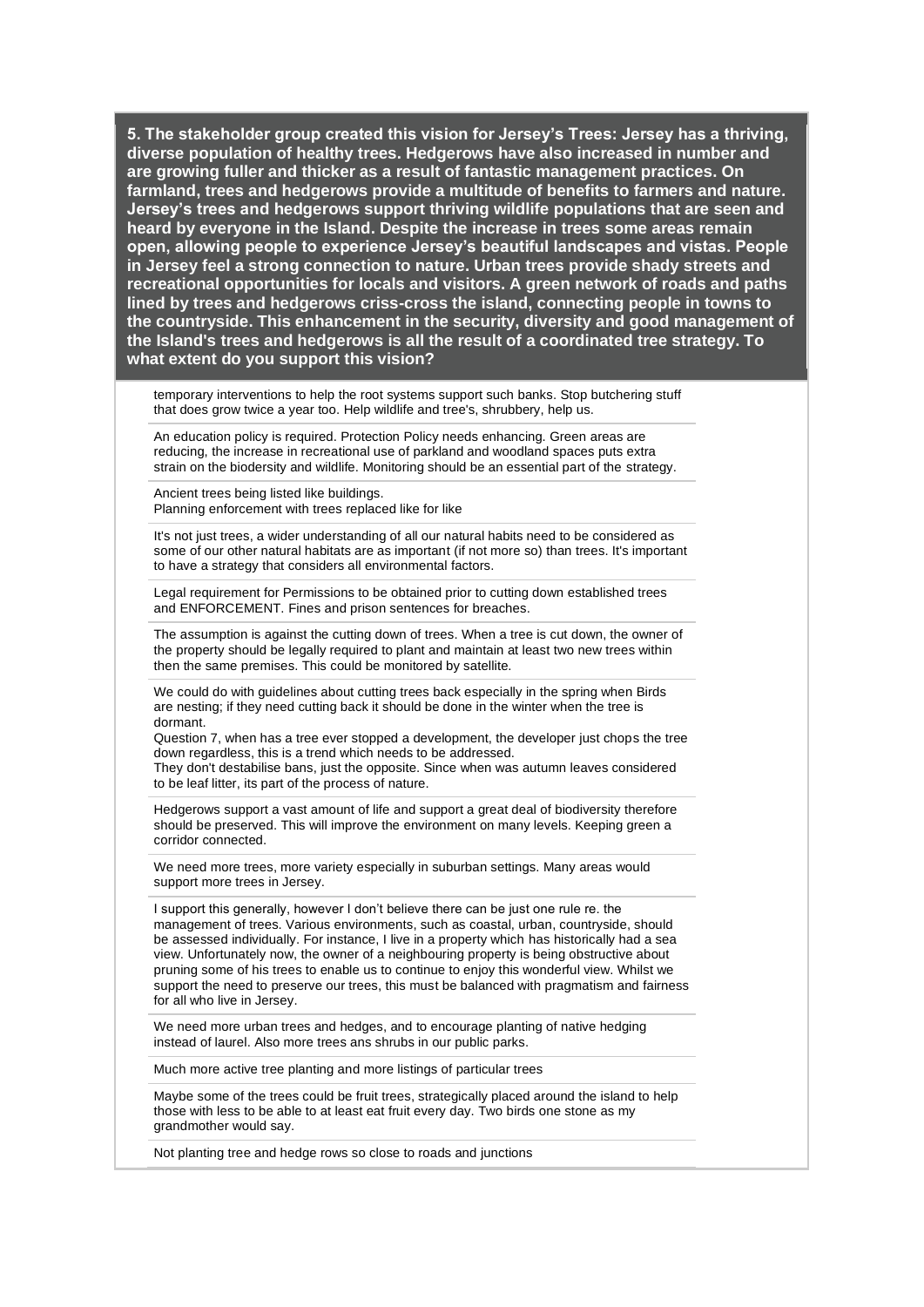Farmers need to manage their bulging tree roots on or near to road walls. The field between **EXEC 2008** method is the farmer's trees caused the granite walk to collapse into the road, very dangerous. I've lived in the parish for over 10 years and have watched this happening. It could have been managed long ago, instead his solution was to remove the trees and the granite wall! Now it's a pile of earth. Disgraceful. This should not have been allowed to get this bad.

Secondly, you need to institute an easier way and law about height of trees/leylandii hedges etc. Eg the extremely high leylandi hedge about Portelet cafe, as you exit the clim back off the beach. Far too high. This should be an enforced legal requirement to keep it to an acceptable height, it should be up to private citizens to deal with this. Thirdly, why are you allowing random slaughtering of trees by building development and on private land, even forests. This is reported frequently on Facebook pages that care and yet it continues to happen. For example, the fig tree on Wayside cafe car park

This is unclear and dies not appear to be a DMART goal. Make a vision protected in law to not cut down trees but to plant more as well as maintaining and increasing hedgerows.

A permit system for felling trees to protect against developers who cut trees down without ant regard to the localised environment and unlimited fines for felling trees without a permit

The indiscriminate removal of any tree should not be allowed. Trees should only be removed following expert evaluation of its condition.

Introduce legislation to make tree felling more difficult to carry out.

Protection of existing trees. Make it easier to protect trees

.

There are still many headed rows and embankments around fields which are under underutilized for planting.

The above statement is a bit of a nonsense in some parts. Jersey has one of the lowest tree coverages in Europe - the only other countries that have lower coverage is Malta and Guernsey. Jersey's tree coverage is 7% compared for example to the UK's 11% for example. We need to plant more trees and better look after the ones we have . I work for a conservation charity and know that it is actually very difficult to plant trees because of agricultural designation. The above statement is nirvana. Our hedgerows are poorly looked after because of farming practices, the branchage is poorly executed nad we need to do a awful lot more.

Planning not approving the destruction of trees.

More emphasis on biodiversity and ensuring the correct trees are planted to allow species who survival depends on those trees to thrive. Also maybe an emphasis on trees for helping carbon neutrality?

Trees is a general term, so depending on location and purpose specific trees need to be considered - and listed as recommendations. It is equally important to have strong policy on trees than actually can damage the local environment, or cause physical damage..

There is still much more to be done, more trees to be planted. Focus on trees to encourage wildlife and having native species.

Paths could be wide enough for both cyclists and pedestrians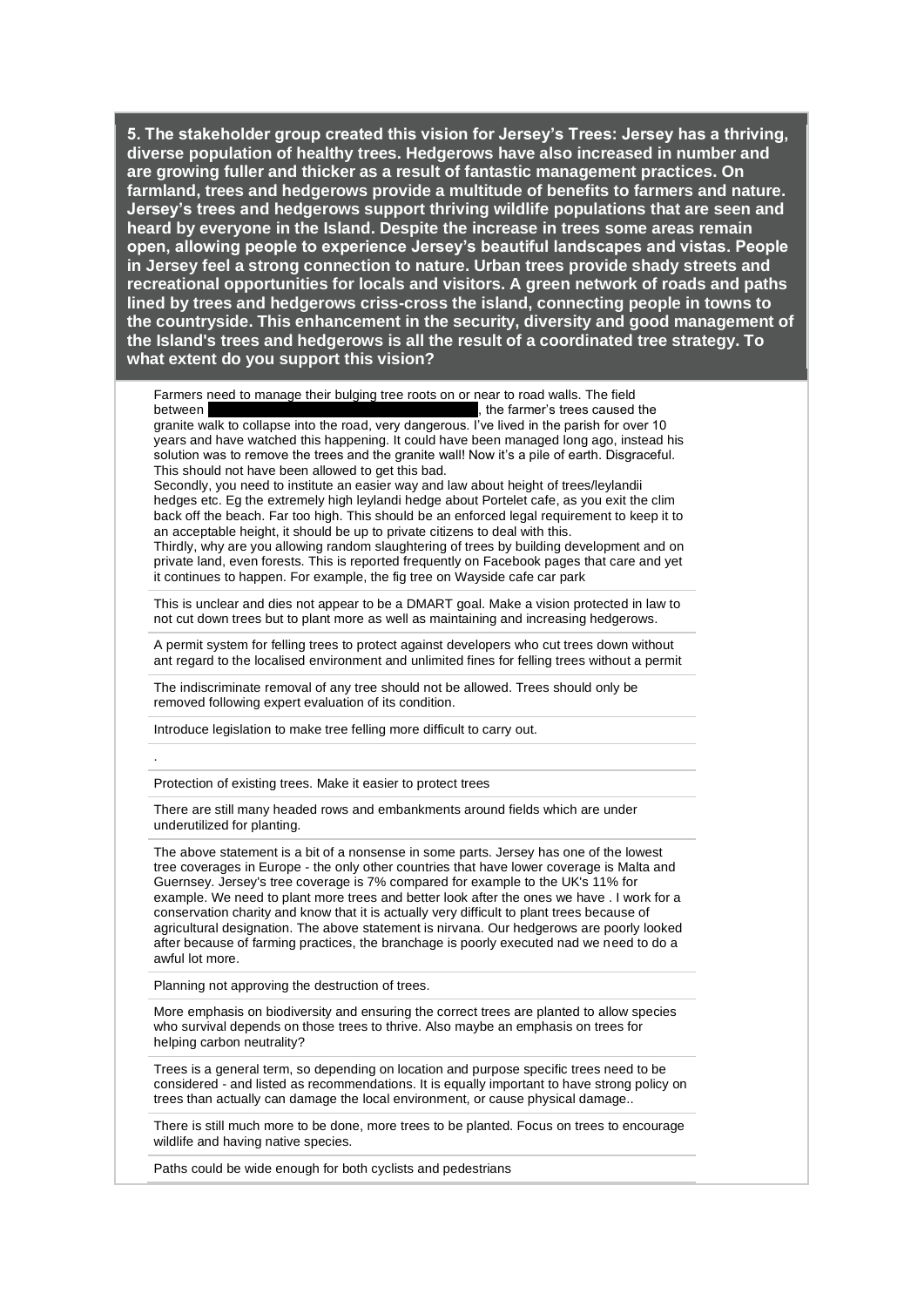Having a clear policy and better protection of well established trees / woodland and not cow towing to people who buy properties surrounded by trees and then demand these be removed so they can have a 'view'

Stop removing well established trees which are NOT causing damage to properties and those which have NOT become rotten or are a danger to people.

Stop removing trees to build houses by implementing a strict and well overdue population limit. The Island is of a finite size we need to introduce work permits/visas as elsewhere in the world as unfortunately we cannot just keep building houses to meet an unrealistic demand.

Having a clear policy on branchaging and heavily fining people who over branchage hedgerows etc

Legalise the protection of trees / woodland / hedgerows which are home to protected species

Tree protection should be an inherent part of the planning process. It needs to be written into planning policies, guidance and law.

A lot of people during lockdown decided to chop down old prominant trees in hedgerows. BMX bikes are damaging slot of the growth in woodland preventing trees from growing. The quarry site in St Mary is going to destroy 110 trees which I think is horrendous.

Plant more trees . Stop developers cutting them back to suit them . Put a law in place to stop private owners cutting down at will. Stop large vehicles in the smaller lanes charging around damaging them and demanding that they are cut back.

It is a beautiful network of green lanes filled with hedges and trees! I am always concerned about creating laws rather than encouraging individual responsibility.

Town and all built up areas should be planned to incorporate tree planting

Trees must have protected status and should not be removed just as an inconvenience to property developers.

Green areas in and around town need to be increased and preserved .

Trees need to be protected as I understand that some people are cutting down trees before applying for planning permission. In grand scheme of things a £5000 fine is not relevant when building houses/developments etc worth millions of pounds to developer, they simply do not care. Perhaps the fine should be related either to the height/girth or age of the tree a price being charged per metre of height or girth or per year re age. It may give them cause to think before they chop.

We need to commit to vastly increasing our planting and this should be key to the strategy. We need to grow native species from seed locally to protect our existing trees from disease like Dutch elm, not ship them in. People should be employed to nurture trees from healthy native tree seeds.

Look at traditional trees that are native to jersey

Coastline could be referenced. Especially along coast roads where developers would like to cut them down

Tree in town area especially rouge boullion area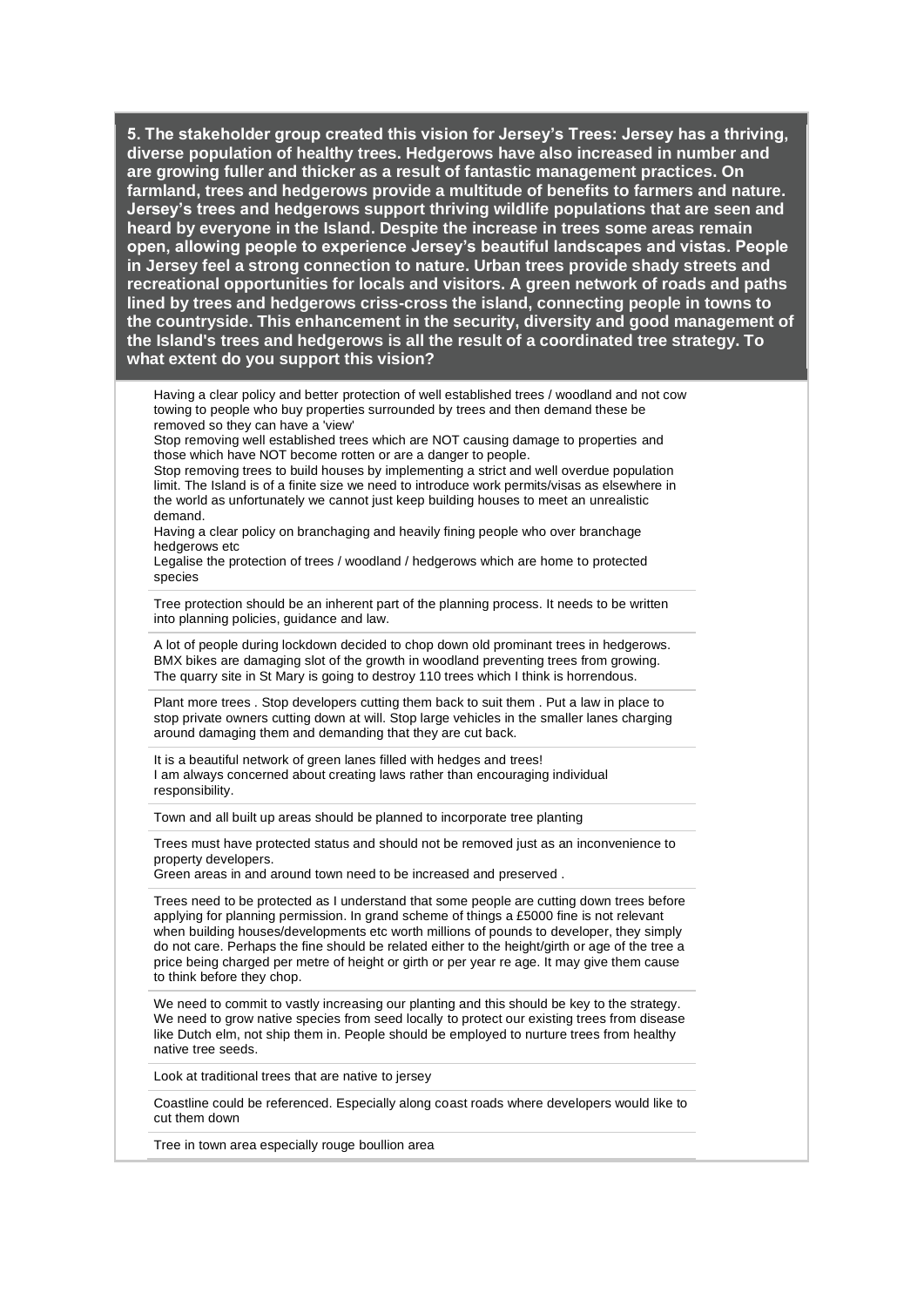The above statement is ideal but will it ever be reality, wish that is was. The Government need to enforce any developers including their own to include tree planting and maintenance. We need to protect the trees and hedgerows we have and rather than a percentage for Art I would like to see this amended to a percentage for Ecology. This is especially important as the island is moving to carbon neural.

Plant more trees and increase fines for illegally felling trees

Each and every building planning application should have an element attributed to tree planting on site similar to the proportion of art currently required. Allow street pedestrianisation only if trees are planted into the earth (not tubs) down the road.

To stop the constant slaughter of our trees

More funding for agencies like trees for life who have been regenerating and immediate protection for established trees

Open areas are not just for people to enjoy views, they are also for ground dwelling/nesting wildlife. If you surround these areas with trees then more predators like crows and buzzards move in and there can be an unbalance. Trust that you are consulting with local wildlife experts with your plans? Native trees only hopefully too. Finally, you don't mention trees in the battle with carbon to make the island net zero emissions

Ensure tree surgeons have the appropriate accreditation and are not just wood butchers Safeguard trees, list them, provide them with real safety

Stop the cutting down of trees to facilitate building of new property. Refurbish the empty ones.

Protect existing trees against unnecessary damage and removal

Consultations between land owners

Publicise it more…and stick to it.

Don't allow trees to be cut down without permission. Every tree cut down , the owner needs to paid my for 50 (incl hedges) to be planted

I don't believe the amount of trees is increasing, if it is, there are more very young trees as the expense of mature trees.

Firstly stop knocking down the old established trees,they are beautiful. Prune only if necessary

Urban trees provide shady streets Have you seen the poor trees on the waterfront abomination? They're struggling to survive.

None I can think of. Seems a strong local basis for the strategy

Thé vision is too wordy and isn't clear. It should have mire of an emphasis in encouraging the protection of trees.

Over 50 trees and bushes have been stripped out of a woodland area at the back of our house, all within 6 weeks if buying the property. They've completed turned the earth and removed a large pond. The previous owner had left the area undisturbed for over 40 years.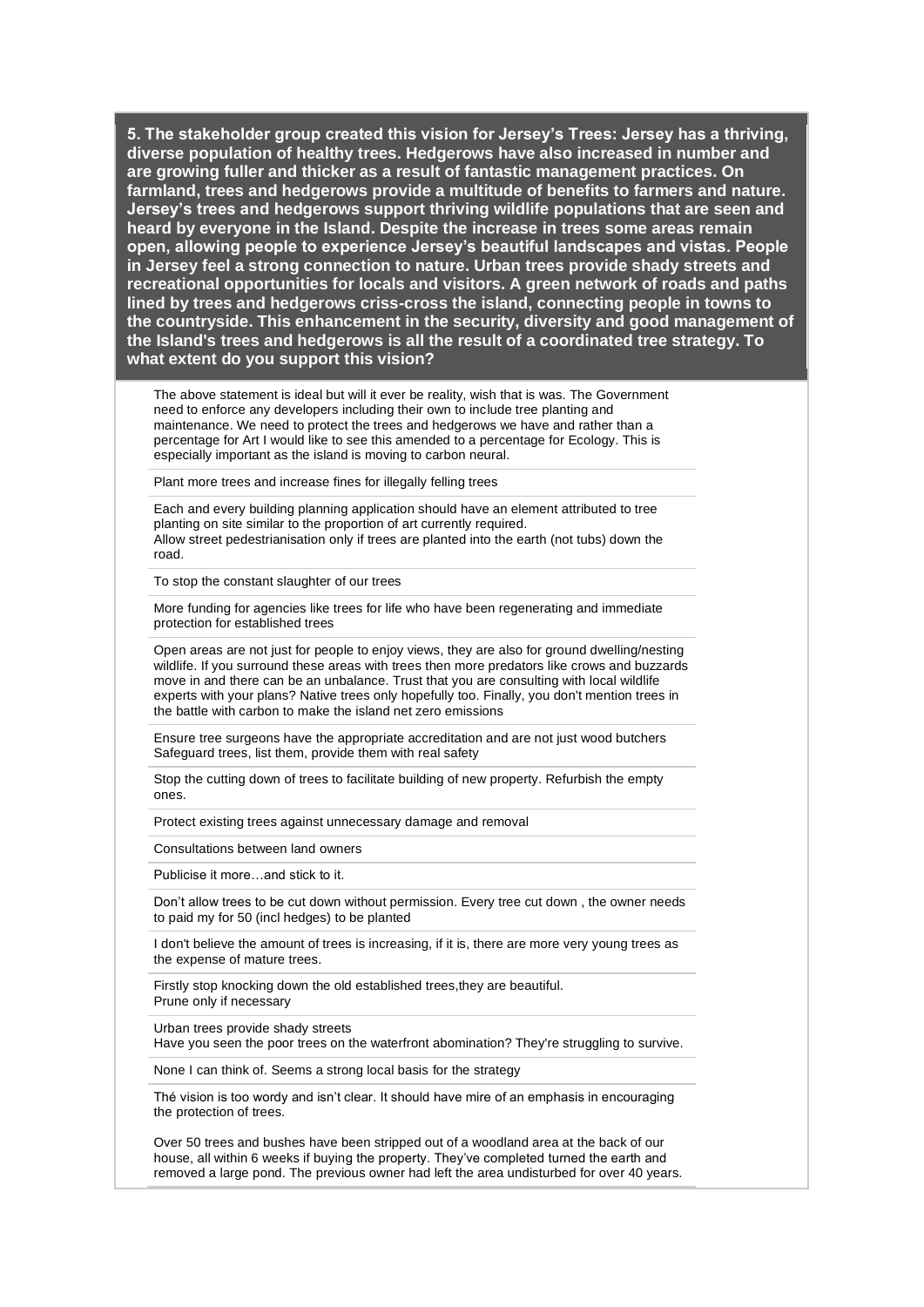Mature trees need to be valued. It should be illegal to cut any mature tree down, since planting new ones doesn't begin to make up for it for at least 35-50years later - AT LEAST. If it's absolutely necessary then a huge price should be paid pertinent to the age of the tree. HUGE price ie tens of thousands per year. Recent attitudes have to change - sea views, road widening, building sites and " the mess of leaves " are not valid reasons at all.

As a child, I was a member of the Birmingham Tree Lovers League (and still have the badge to prove it somewhere!). The mission was that everyone should plant a tree in their lifetime and schoolchildren took part in planting them. How about a similar initiative in Jersey?

Please don't cut down any trees anywhere to make way for roads or vehicle access.

Where has this wordage come from? What is the data underpinning the words. A lot of the words are not a vision. Who are on the stakeholder group - I don't remember the invite

I know however that a lot of trees have recently been felled in various areas for no apparent reason and not near any properties which is very sad.

Stop allowing grandiose homes being built in the countryside which quickly become fenced off, have 'private' signs put up, turn fields into gardens, hedges into fences and walls which are less than friendly to the ecosystem and do not support climate crisis objectives

I generally agree with this vision (although I prefer clear, measurable (ideally SMART), objectives rather than a narrative vision) but I think that it is missing a reference to biodiversity. Perhaps "Jersey's trees and hedgerows enhance the island's biodiversity and support thriving wildlife populations...".

Allow the public to buy trees/saplings/hedges and participate in the choice of type and planting location. Personalise the planting.

Farmland is usually lacking in trees and farmers take the time saving option of removing trees and cutting hedges so narrow, only a foot wide, that this does not allow for hedges or young trees to survive.

Planning obligation for adequate urban tree pits that are engineered to provide soil, oxygen and irrigation to support a tree into maturity. Unless this is stipulated free standing pits will continue to be specified that are not fit for longevity.

Planning officers also need to better police TPO and protection measures during construction.

TPO should be assigned more readily.

With strong protection for keeping our maturer trees.

Every possible unused/ disused space allowed to grow naturally. Stop polluting the land and therefore the jersey population and more importantly our future generation. Town / urban areas eg st aubins have become ugly , stainless steel bollards/ benched areas devoid of beauty or nature. Becoming so like ugly uk towns. Allow " green " in a natural and indigenous/ weeds way instead of "tidy/ neat" places and enviroments

It would be good to see more trees planted in st helier, if this is possible. Also planting small trees on our major roundabouts.

I believe the current, public led strategy is working well, most land owners are keen to make improvements. I believe the strategy is more important for to new/ larger scale commercial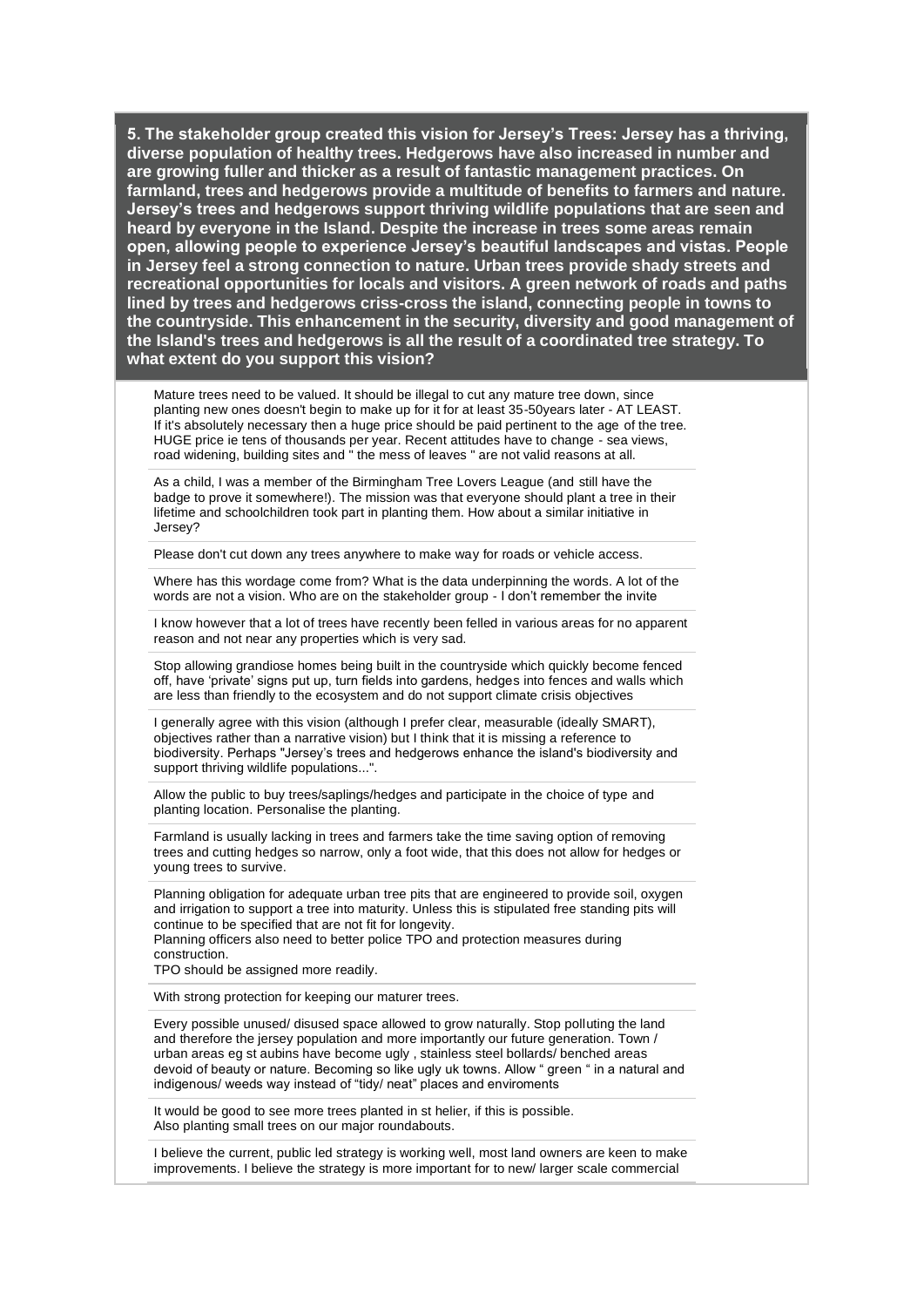developments. Implemented incorrectly, there is a risk that smaller scale land work could potentially be hindered/ reduced by the involvement of government / bureaucracy.

Just do it - stop talking about it!

It would be really good if the farmers in our parish could be better educated as to how carry out the branchage. Despite some using strimmers they are still strimming back to practically bare ground, killing wildlife and denying them food and shelter. It seems pointless them going to the trouble of wild-seeing their fields (huge step forward) if they then deny the wildlife the aforesaid. It's very said to see the hedgerows barren and is completely unnecessary

Planting far more trees in St Helier, in currently pedestrianised areas, such as King Street

We should insist on a minimum width of 3 to 4 metres for the hedgerow area of every field in Jersey. Non-native plants should be removed and nativespeciesallowed to flourishin these wild borders. They would link up to provide invaluable wildlife corridors and havens, islandwide. Where two 4 m borders meet without a road between them, there wouldberoom for a human-width path, providing a network of nature rambles.

I think to have people buried in "pods" with trees on top. This is a great way for people walk, run and play with the amazing wildlife together with not taking up valuable jersey space which we are short of. I know some think it's wrong to play onto of graves, but these people would be buried with their own agreement before the time comes. I would love to have people enjoy the wildlife and trees that will grow better because of me.

Branchage regulations could govern responsible cutting obligations in order to limit damaging cutting levels

Stop taking down trees for more development, develop round the trees already there!

The science is clear, trees are important to protecing Jersey's biosecurity which we all depend on.

It's a statement not a plan so how can I answer this question?

To take into consideration the wildlife and how they use the network

Stop the indiscriminate felling of nature trees by private landowners/ developers

We just need more trews, shrubs, pollinator patches and flowers to assist with the declining numbers of wildlife globally. Whilst Jersey isn't the worst place in the world for nature, we can always do more and do things better!

There is no inclusion specifically about housing and direct policy about trees in housing developments - this would be a good idea - as possibly would be saying something specific about parklands and community areas

Trees should be more protected especially native trees

#### START PROTECTING OLD TREES!!

.

Builders are cleared way of all trees we have seen it time and time again especially over the last couple of years! I hope this isn't hot air and you're actually going to start holding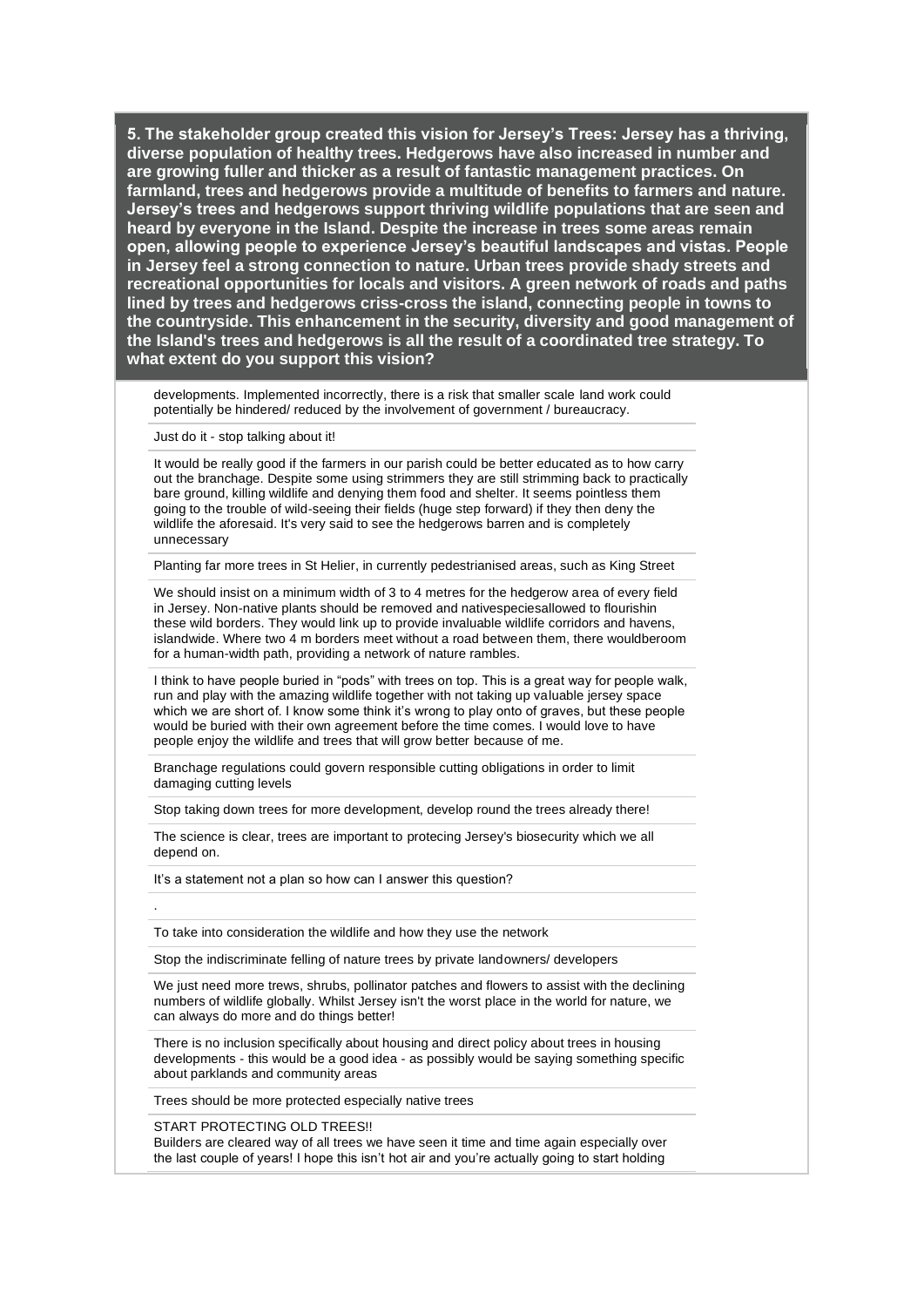those responsible who ignore protected trees. People will continue to do so because you've allowed them so far

Enforce the above stated vision: there are not enough urban trees/shady streets nor is there protection for them: St Helier is declining into one massive building site and destined to become a concrete, high-rise jungle. Green fields and farm land are being swallowed up by urban sprawl. Trees need to be legally protected from destruction by property development. Existing trees should be managed by qualified horticulturists and not butchered by commercial tree felling firms.

You must control the developers from free range once they get the planning permissions for their projects. Old trees blocking views are more often than not destroyed in the process.

More thought about the choice of trees, more areas like the planting around Val De la Mer reservoir or Samares gardens. Creating spaces and gardens of beauty not just greenery

Ensuring we replace non-native species with our own native trees. Use of unproductive arable land to expand tree coverage in the right places

Protect all woodlands, veteran or landmark and groups of trees(first create clear definition of what is a veteran tree) , plant native species, plant many many more urban trees, all schools to have access to woodland, planting new woodland if necessary. All new developments to include provisions for wildlife habitat

Trees need to have protection from developers etc. The law to protect trees needs to be rigorous and well policed

Certain areas in Jersey are almost devoid of trees as urban development has stripped mature trees out. Developers plant small saplings in new gardens that are immediately taken out by new owners. We cannot depend on garden trees in urbanised areas we must plant avenues of trees alongside urban roads.

We have empty fields with nothing growing in them for much of the year. They could have trees planted in them!. Plant the right trees in the right place.

Replant those you cut down, cut away ivy, in fields that are only used for cattle plant more trees, for trees older than 10 years make sure people have to apply to cut them down on their own land

There has been good work in planting hedges, but the management could be better. - eg Removing and clearing up old guards.

Furthermore there should be more done to protect native trees and perhaps remove invasive trees such as holly oak and sycamore.

All trees that are health should not be cut down and maintained sympathetically in respect of wildlife ! If any build is required it should be around the trees like happens on rest of planet !

The vision needs to square the legal obligation to carry out the Branchage. Which in turn is driven by the Island's reliance on cars. Make Green Lanes into a true sustainable travel network, close roads off to vehicles wherever possible (or make access only) and then reduce the Branchage obligations for small lanes.

Banning horses as they take up lots of land that could otherwise be reforested with fruit or nut trees.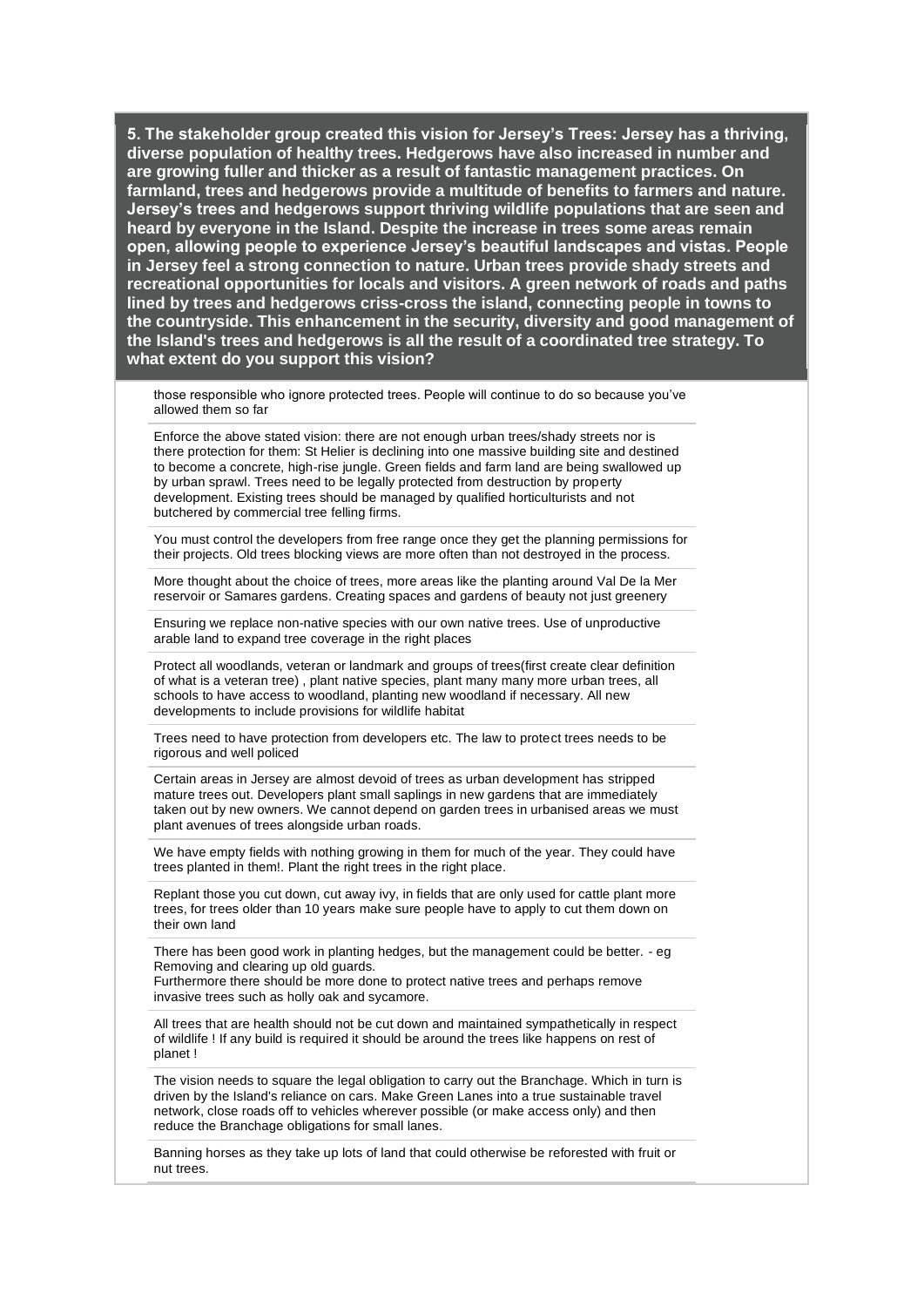I think a tree stratergy is a good idea as long as the decisions made are lead by people with expertise in the subject like the island Arboricultural officer . If decisions are made by people with no real Knowledge of Trees theyre growth, pests diseases and soils etc then wrong uneducated emotional decisions will be made which in the long term benefit no one and have potential to cause future problems.

None of the vision items above appear to be supported - I am ashamed when viewing aerial map of St Helier where there are virtually no trees.

1. Get rid of the Steam Clock and replace with trees and grass - no hard landscaping.

2. On new builds forget about a sculpture - Plant a group of trees.

3. In one European country new commercial builds must include 40% of footprint as 'green space'

By employing expert advice as to both the environmental and aesthetic value of our existing trees and shrubs with a view to determining which should be preserved, multiplied, discouraged or replaced with alternatives.

Collect local native tree seeds and grow them rather than importing them

Get legal status for mandatory tree schemes on all developments, roads (eg La Colette which is an industrial ugly space where tree lined roads would vastly improve the area) and reclaimed spaces. ANY species of appropriate tree is better than no tree at all

The size of modern farming equipment means that more field boundaries are being removed than ever before. Management practices will need to be resourced properly in order to have any meaningful impact, including appropriate enforcement measures for people that break the law. There are basically no trees in St Helier where profit rules over nature and developers rarely include any meaningful landscape benefits within their schemes.

Think last sentence, first paragraph confusing.

I would like more trees to be planted, especially in St Helier and the town center. The streets and areas in the town center where trees have been planted look so much more attractive, and they obviously provide a number of benefits, so I would love to see more there.

I would also love to see the woodland cover increased (so not just planting more alongside roads), such as the project at Le Mourier Valley, and if the Le Mourier Valley project could be extended further that would be fantastic.

Part of "management" should allow trees to decay naturally whenever possible and not be tidied up. A lot of species need deadwood habitat.

Free advice on managing trees and hedgerows from your parish offered if required. If help is needed when branchage is due a subsidised assistance from the parish workers would greatly help. Not just one rule for all about keeping trees in or alongside your garden. Some farmers plant trees or hedgerows far too close to property boundaries. This can cause walls to collapse and darkness over a property.

To keep the height of trees in urban and suburban areas to 5 meters within 10 meters from a home which includes gardens.

The tree population is not thriving, there is a great lack of woodland management. Hedgerow management practices are variable with some less well-trained flail operators. There are insufficient urban trees especially in satellite areas, eg Quennevais, Le Marais.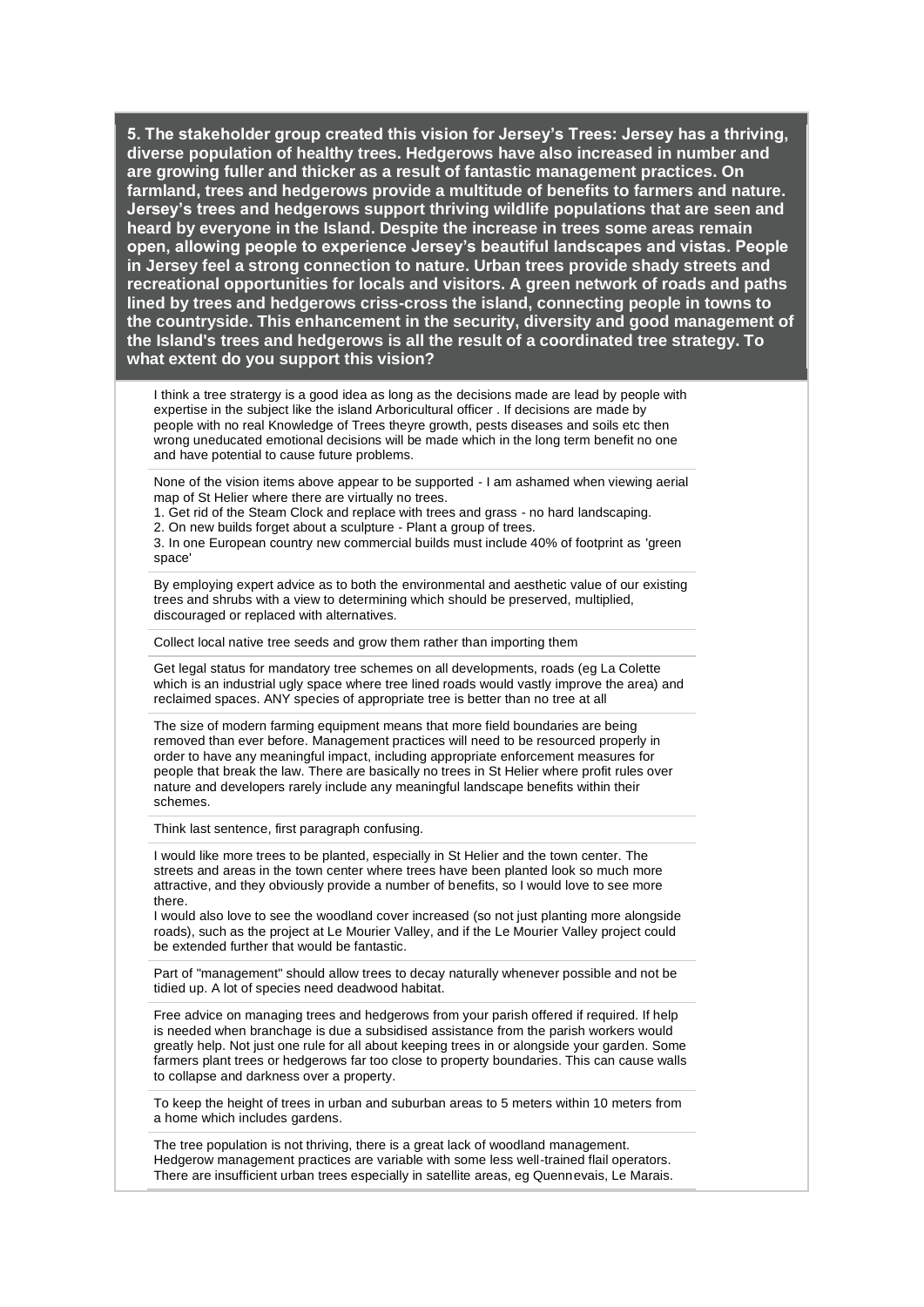A coordinated tree strategy does not exist at present, with no control on tree removal, legal means are necessary to address this.

Whilst ribbon planting is a benefit and provides green corridors we still need to establish more plantations or mini-forests / woodlands in the more suburban areas.

I think that peoples attitudes need to change, we have become a society that is more concerned about whether our cars are being dripped on with sap from trees than what the actual tree is doing for the Environment. We should be lead by our Government, educated and

reminded the value that all trees. hedgerows etc have. perhaps every now and again the public could be offered the opportunity to but trees, etc at as reduced cost. i also feel that as there is so much Agricultural land that is not used and being taken into domestic curtilage that perhaps people could be supported into changing these to more environmentally friendly areas.

Ensure that additional funds are made available to ensure that the Tree Strategy is strengthened and can increase the green space available to us, in particular, in our urban areas.

Make sure we think about the aftercare of planting new saplings ie removing the tags and replacing or ideally not using plastic guards, weeding and watering

The number of hedgerows has dramatic decreased during my lifetime as farmers have joined smaller fields together to make larger fields.

Need to re-wild large areas of agricultural land especially land currently used for rearing livestock which is environmental destructive in terms of global warming emissions, species extinction and inefficient use of land.

Protect existing trees. The full benefits of new trees will not be reaped for decades. Protect dying and unlovely trees as well. There are ways to ensure public safety around mature trees that may be diseased or dying.

The vision has no sight of old trees which are regularly cut down in Jersey for very little reason. An old tree is impossible to replace and should be treated as such. There is no mention of safeguarding the current woods which we have to ensure they are not used for development.

Question 6 being able to only select 4 options is not getting a true reflection of what or how we the people feel about the list of benefits as there are more than 4 benefits from having tree's that help in every way! I feel this is censorship and will not reflect the survey fully in the way it is being put across!

#### More protected spaces.

More frequent branchage, some trees and hedegrows can be dangerous for drivers and pedestrians walking down green lanes. Also less cutting down of healthy trees unless it is clear the the tree is dead. "Diseased" trees can give life to other ecosystems so can be considered unnecessary to cut these down.

Relocation of tree should be easier than cutting them down

Needs to be more emphasis on the management of existing tree stock to reach this vision. There needs to be more emphasis on how urban environments will achieve this vision.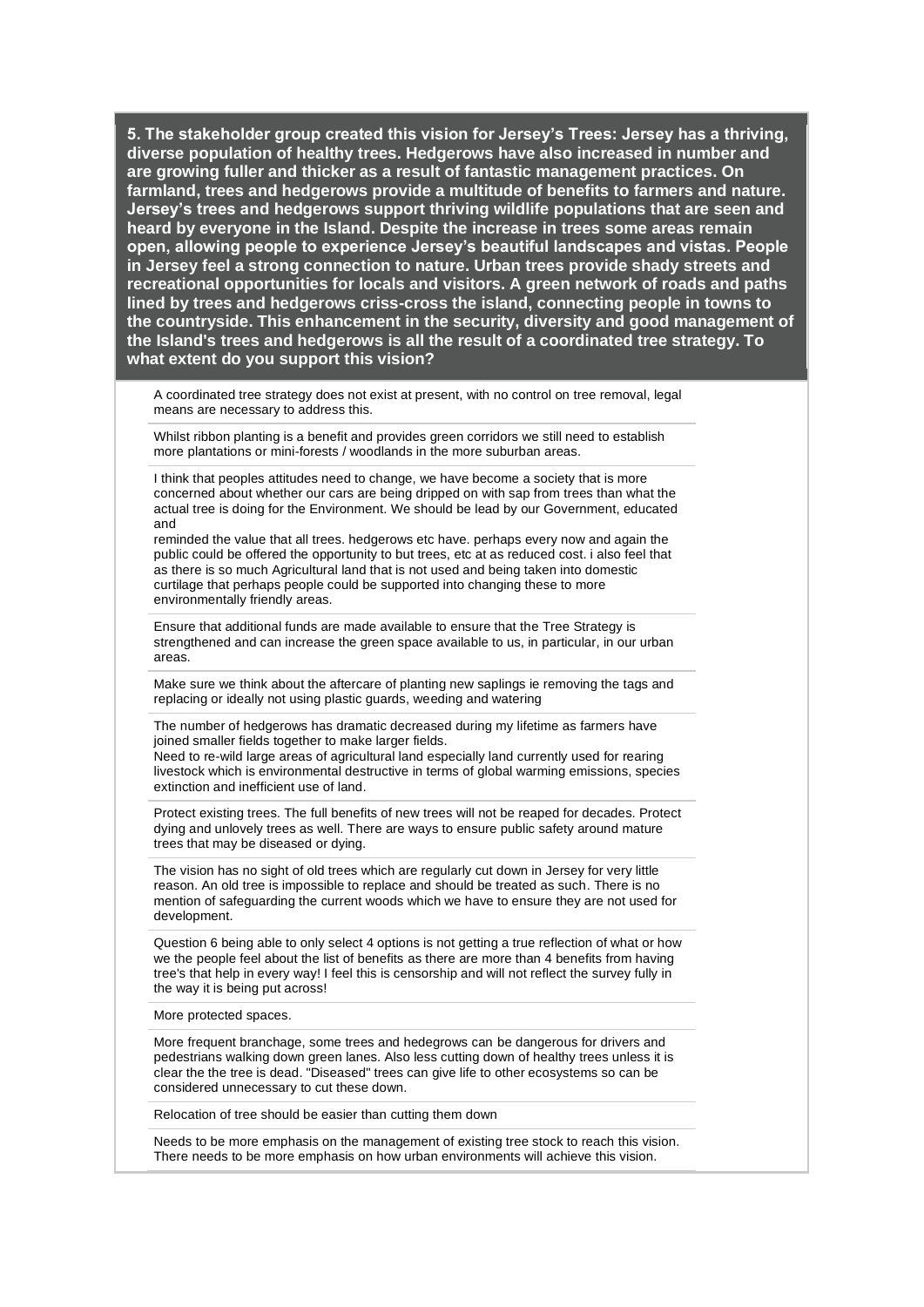Need to reference the risks posed by disease and climate change and how the future is responding to those challenges

Care for young trees - need at least 3 years care after planting. They are easily forgotten. Weeds & drought claim many.

-Regular review of process -Consultation with existing schemes eg in UK

Point 6 - selected more than 4 (paper submission), selected 1st 4 in list below, listed all selected here. Create space for recreation Provide education opportunities Improve people's mental health and wellbeing Noise reduction Protection from the weather (shade, wind barriers) Protect crops from weather Reduce flooding Reduce soil erosion and increase soil quality Visually attractive Improve air quality Add biodiversity to urban areas Improve climate resilience and draw down carbon from atmosphere Provide opportunities for scientific development Provide habitats for wildlife Create jobs Can produce timber or wood

Make sure trees when planted are not surrounded by tarmac - give them more space if on pavements etc. Do not weed with poisons - leave natural. Do not lop the branches unnecessarily. Plant more trees - ones for this climate & country. Give them space to grow to their full potential & size.

Q6. More than 4 options selected (paper submission). 1st 4 selected below. All selected listed here. Create space for recreation Improve people's mental health and wellbeing Improve employee's mental health and moral Can produce food via agroforestry Noise reduction **Privacy** Protection from the weather (shade, wind barriers) Protect crops from weather Reduce flooding Reduce soil erosion and increase soil quality Visually attractive Improve air quality Add biodiversity to urban areas Improve climate resilience and draw down carbon from atmosphere Provide habitats for wildlife Can produce timber or wood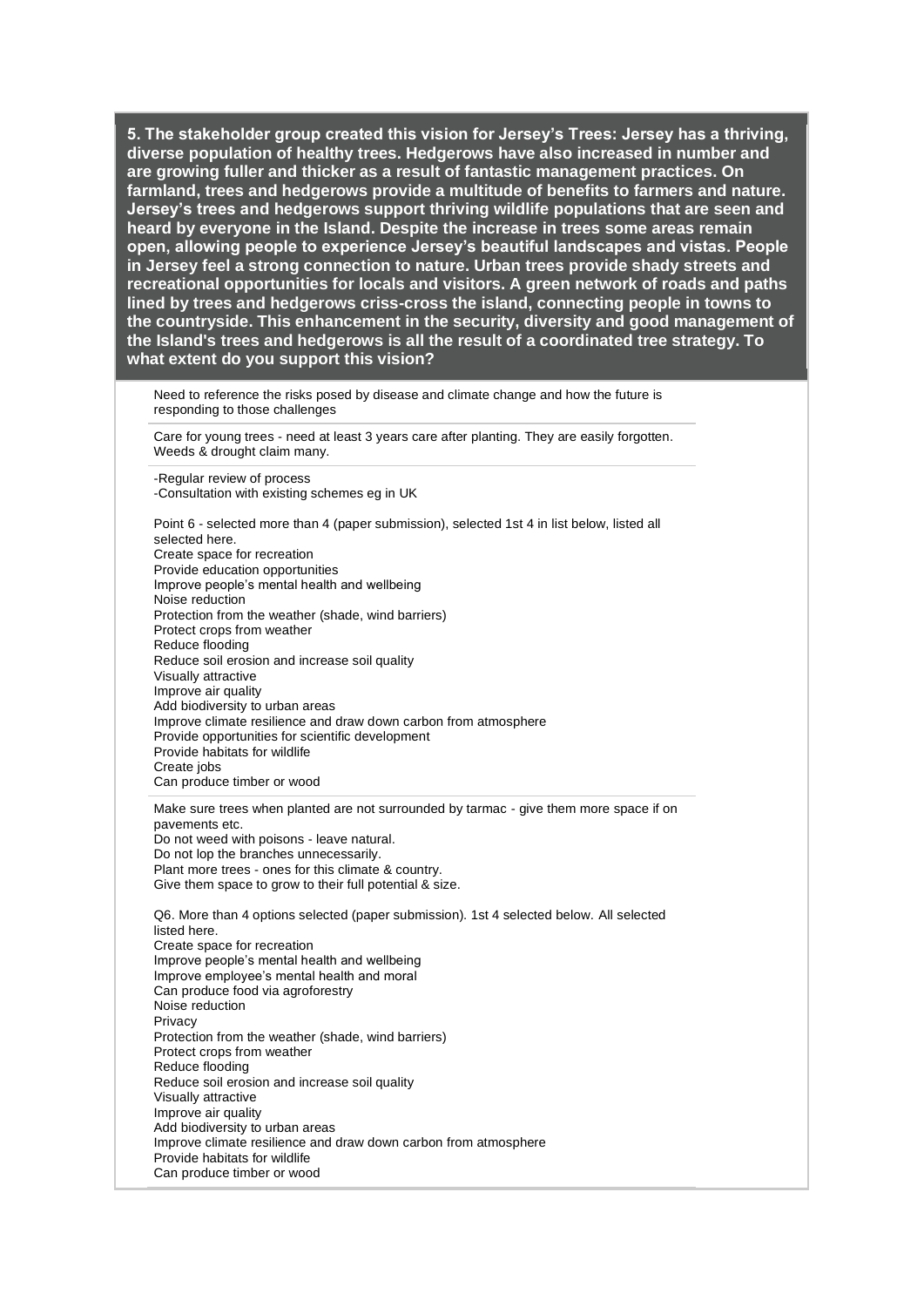#### More trees in St. Helier

Where developers enter areas they should be made strongly aware that trees would have to be replaced, should any be cut down. From recent JEP reports this has NOT happened. Any open areas in the country, town or other built up areas should be earmarked for providing trees based on the above vision. If necessary any plans to be backed up by LAW. With so much development and population explosion trees are needed.

Stop framers cutting back so harshly. Planting more bird friendly hedges and trees. Star 'laying' hedges - old fashioned way - rather than mechanical cutting.

I have concerns - extra notes: Priorities of a Tree Strategy 1. Safety of people and farm animals 2. Safety of property and infrastructure

Trees grow. Many are already too large for their situation. Pruning is skilled and potentially dangerous procedure and therefore expensive.

A 'strategy' cannot consider every scenario. Every tree is unique.

Maybe a 'mediator' could be useful in negotiating solutions to problems.

e.g. a tree in small garden extends over neighbouring properties. It drops limbs so frightening users of neighbouring gardens. People further away love the tree - so beautiful. Owner removes branches threatening their safety but does nothing to branches over other properties....

More trees in town and villages More support for people growing or planting trees

**6. The stakeholder group listed these benefits of trees. Which do you think are the most important for Jersey?** 

|                       | <b>Response Response</b> |       |
|-----------------------|--------------------------|-------|
| <b>Answer Choices</b> | Percent L                | Total |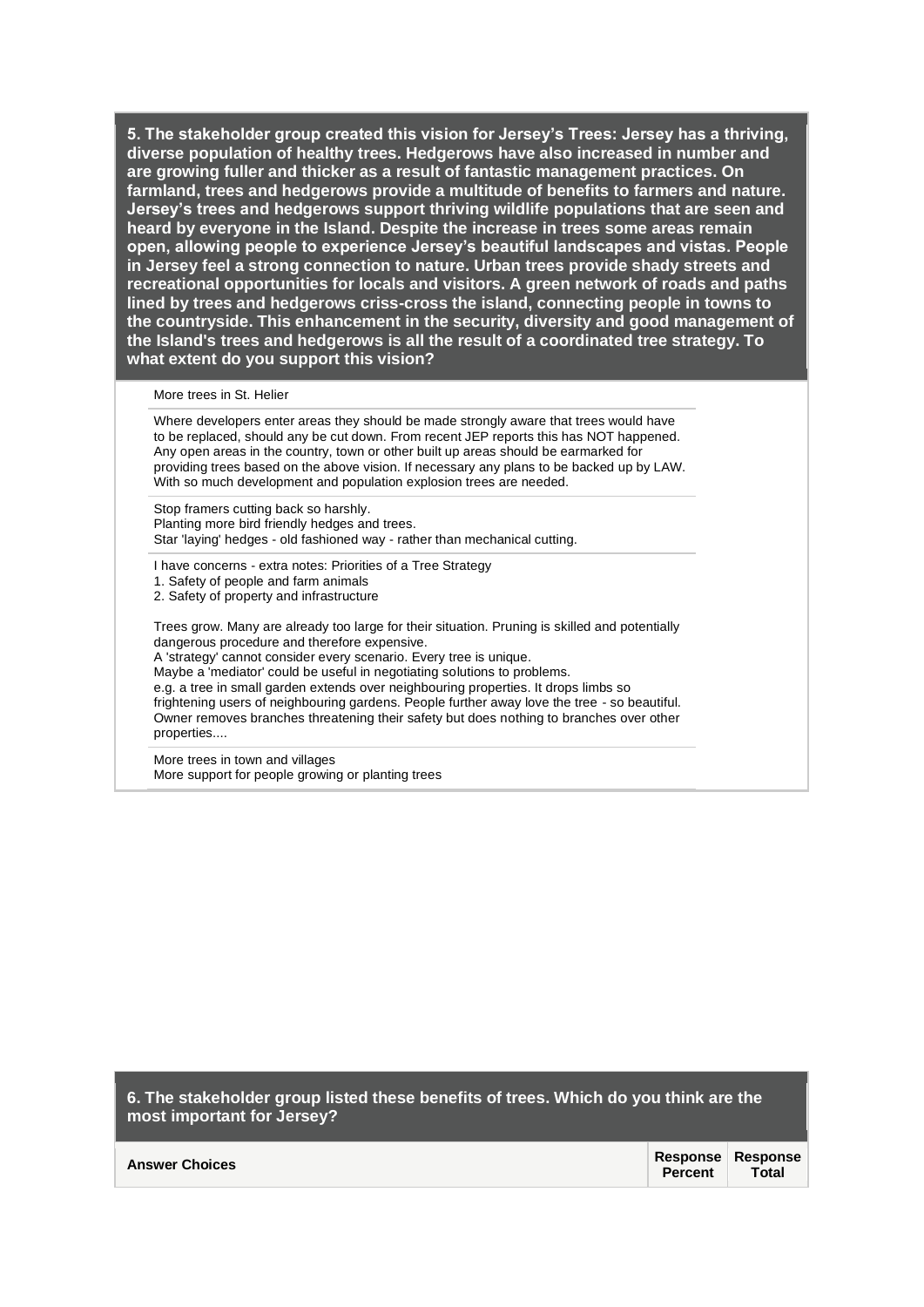|                | most important for Jersey?                                            |   |          |                |
|----------------|-----------------------------------------------------------------------|---|----------|----------------|
| $\mathbf{1}$   | Create space for recreation                                           |   | 6.23%    | 20             |
| $\overline{2}$ | Create a sense of<br>community                                        |   | 2.49%    | 8              |
| $\mathbf{3}$   | Provide education<br>opportunities                                    |   | 3.43%    | 11             |
| $\overline{4}$ | Improve people's mental<br>health and wellbeing                       |   | 38.63%   | 124            |
| $\overline{5}$ | Improve employee's mental<br>health and moral                         |   | 2.80%    | 9              |
| 6              | Can produce food via<br>agroforestry                                  |   | 5.61%    | 18             |
| $\overline{7}$ | Noise reduction                                                       |   | 5.30%    | 17             |
| 8              | Privacy                                                               |   | 5.30%    | 17             |
| 9              | Protection from the weather<br>(shade, wind barriers)                 |   | 19.94%   | 64             |
| 10             | Protect crops from weather                                            |   | 3.74%    | 12             |
| 11             | Reduce flooding                                                       |   | 15.58%   | 50             |
| 12             | Reduce soil erosion and<br>increase soil quality                      |   | 45.79%   | 147            |
| 13             | Visually attractive                                                   |   | 19.31%   | 62             |
| 14             | Improve air quality                                                   |   | 39.56%   | 127            |
| 15             | Add biodiversity to urban<br>areas                                    |   | 34.58%   | 111            |
| 16             | Improve climate resilience<br>and draw down carbon<br>from atmosphere |   | 52.96%   | 170            |
| 17             | Provide opportunities for<br>scientific development                   | Γ | 1.25%    | 4              |
| 18             | Provide habitats for wildlife                                         |   | 81.31%   | 261            |
| 19             | Provide medicine                                                      | Π | 0.31%    | $\mathbf{1}$   |
| 20             | Create jobs                                                           |   | 0.00%    | 0              |
| 21             | Can produce timber or<br>wood                                         | L | 1.87%    | 6              |
|                |                                                                       |   | answered | 321            |
|                |                                                                       |   | skipped  | $\overline{2}$ |

# **6. The stakeholder group listed these benefits of trees. Which do you think are the**

| 7. When people and trees live closely together, it can cause problems. Which need |  |  |
|-----------------------------------------------------------------------------------|--|--|
| most attention?                                                                   |  |  |

| <b>Answer Choices</b> |                                    | Percent | Response Response<br><b>Total</b> |     |
|-----------------------|------------------------------------|---------|-----------------------------------|-----|
|                       | Overshadowing or<br>reducing light |         | 36.11%                            | 104 |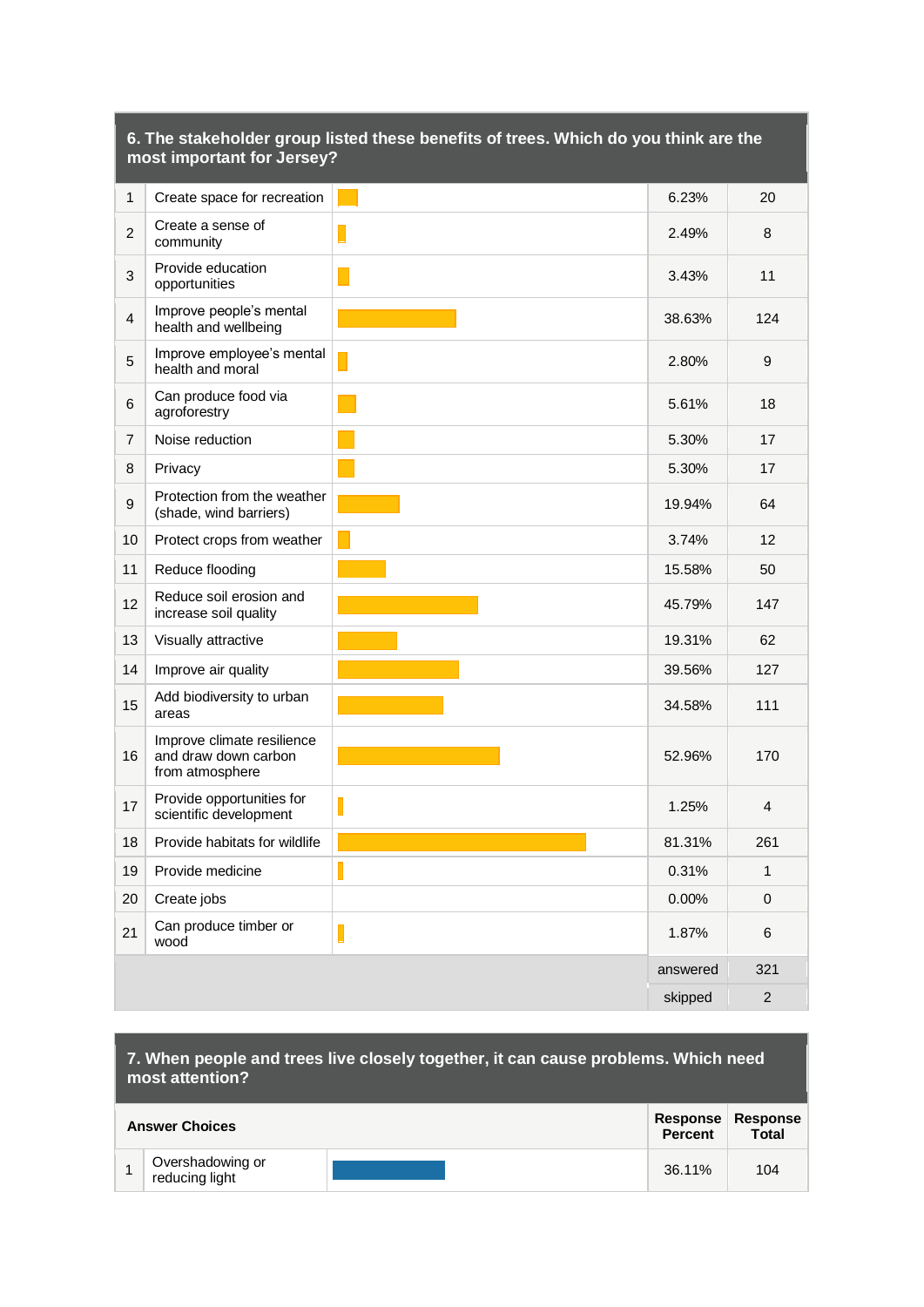|                | most attention?                                                              | 7. When people and trees live closely together, it can cause problems. Which need |          |     |
|----------------|------------------------------------------------------------------------------|-----------------------------------------------------------------------------------|----------|-----|
| $\overline{2}$ | Damage to structures and<br>property                                         |                                                                                   | 63.19%   | 182 |
| 3              | Problems for farming                                                         |                                                                                   | 6.25%    | 18  |
| $\overline{4}$ | Allergies and hay fever                                                      |                                                                                   | 5.21%    | 15  |
| 5              | Stopping development of<br>buildings                                         |                                                                                   | 6.94%    | 20  |
| 6              | Maintenance costs                                                            |                                                                                   | 12.15%   | 35  |
| $\overline{7}$ | Danger to people                                                             |                                                                                   | 29.17%   | 84  |
| 8              | Protected species live in<br>trees which can cause<br>issues for development |                                                                                   | 15.28%   | 44  |
| 9              | Large native trees can<br>cause problems in urban<br>areas                   |                                                                                   | 7.99%    | 23  |
| 10             | Destabilising banks                                                          |                                                                                   | 27.43%   | 79  |
| 11             | Can cause disagreements<br>between neighbours                                |                                                                                   | 17.01%   | 49  |
| 12             | Leaf litter and debris                                                       |                                                                                   | 11.11%   | 32  |
| 13             | Obstruction views                                                            |                                                                                   | 6.94%    | 20  |
| 14             | Sticky sap                                                                   |                                                                                   | 3.82%    | 11  |
|                |                                                                              |                                                                                   | answered | 288 |
|                |                                                                              |                                                                                   | skipped  | 35  |

# **7. When people and trees live closely together, it can cause problems. Which need**

# 3. Trees where we live, work and travel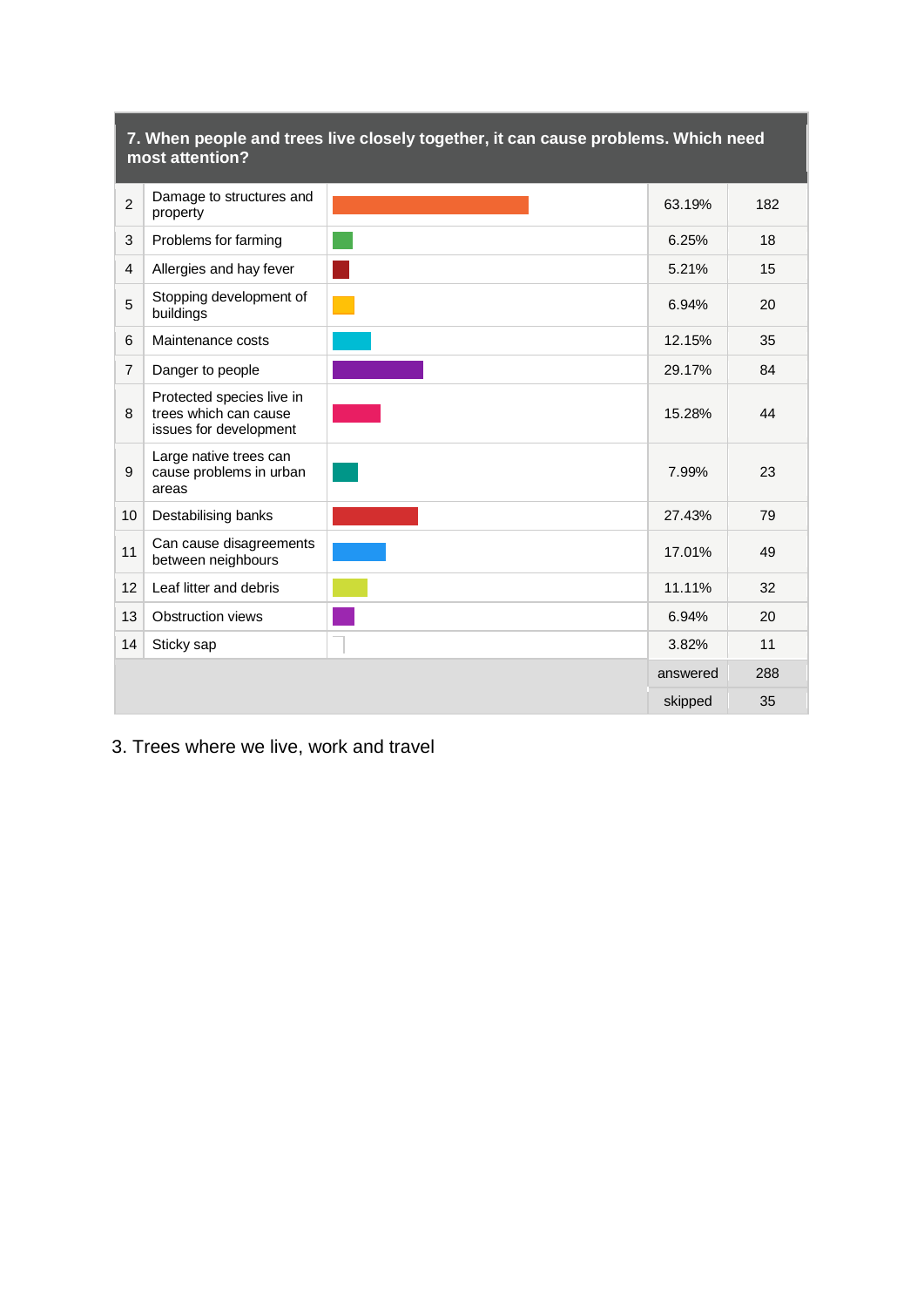**8. Below is a summary of the points made by participants at the workshops, based around "trees where we live, work and travel". Please indicate to what extent you support these... Protecting trees through the planning system Information should be simple and accessible Resources should be organised to allow optimum delivery Should be compatible with other legislation and incorporate British standards Tree protection orders should be retained as a type of protection Should identify tree's value (e.g. as a carbon sink or its amenity value) Should introduce an 'urban greening' factor as part of Island Plan Trees on development sites Should incorporate British and UK standards and practices Significant new developments should incorporate green infrastructure Urban tree management and using left over wood Should think about the future and plan for future generations Need an agreement for installing underground infrastructure near tree roots Should be relevant for Jersey Opportunities for companies to finance tree work Community engagement is key Clarity on who manages what locally Right tree, right place Enhance, protect and maintain urban trees Looking after special trees (veteran, ancient, memorial and ceremonial) Surveys and mapping of special trees Education and awareness raising for the public Future planting carefully considered Use Arboriculture Association guidelines for veteran tree management Tree surgeon accreditation system Protection for special trees - tree protection orders should be retained as a type of protection People should report work undertaken on special trees Trees in parks gardens and public space Should be a 200-year commitment when planting a tree There should be an obligation to deliver tree strategy Plant trees that will survive climate change Protect important open spaces Pests and diseases Grow local stock for biosecurity Communicate to public that trees require management Clear guidance around pruning trees Use of biological control methods over chemical control methods** 

|                | <b>Answer Choices</b>  | Response<br><b>Percent</b> | <b>Response</b><br><b>Total</b> |
|----------------|------------------------|----------------------------|---------------------------------|
| 1              | I have strong concerns | 4.10%                      | 13                              |
| $\mathcal{P}$  | have concerns          | 5.68%                      | 18                              |
| 3              | can live with this     | 9.78%                      | 31                              |
| $\overline{4}$ | support this           | 28.08%                     | 89                              |
| 5              | strongly support this  | 52.37%                     | 166                             |
|                |                        | answered                   | 317                             |
|                |                        | skipped                    | $6\phantom{1}6$                 |

## **9. In a few words please say what would increase your support? (max 50 words)**

|   | <b>Answer Choices</b>                                                                                                                                                                                                                                                                                                                   | <b>Response</b><br><b>Percent</b> | <b>Response</b><br>Total |
|---|-----------------------------------------------------------------------------------------------------------------------------------------------------------------------------------------------------------------------------------------------------------------------------------------------------------------------------------------|-----------------------------------|--------------------------|
| 1 | Open-Ended Question                                                                                                                                                                                                                                                                                                                     | 100.00%                           | 189                      |
|   | More is needed to draw down carbon                                                                                                                                                                                                                                                                                                      |                                   |                          |
|   | planting more trees along roadsides currently bare (as long as seaviews or otherwise<br>exceptional views are not hindered) once those roads have been upgraded, planting should<br>take priority over parking. If currently no trees, consider if there are ways to include them,<br>for example by road narrowing or one-way systems. |                                   |                          |
|   | High profile cases of trees being saved from private development.                                                                                                                                                                                                                                                                       |                                   |                          |
|   | A clear commitment to tree planting with any major development, if not on site, then in<br>another location nearby (10 mins walk max).                                                                                                                                                                                                  |                                   |                          |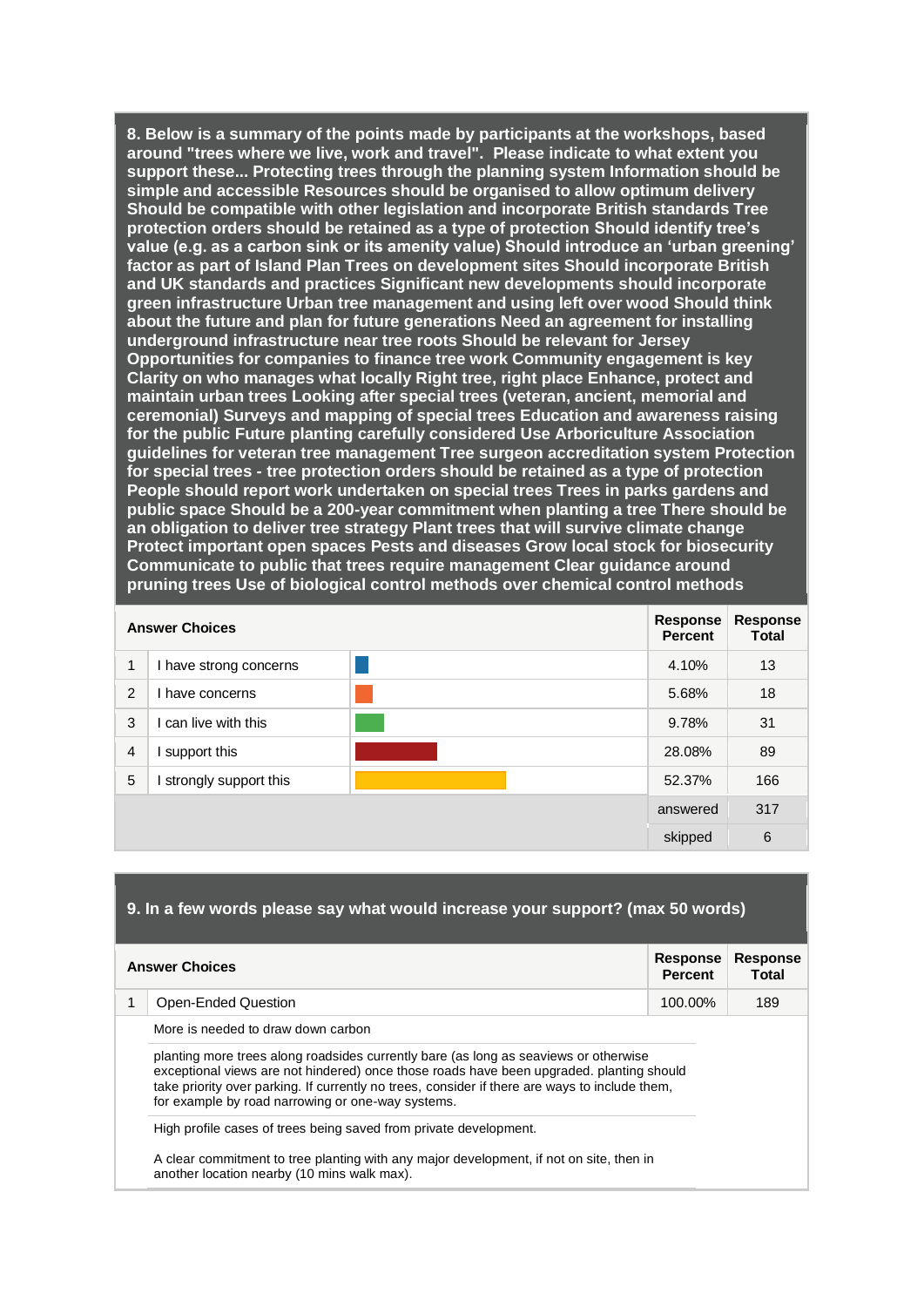#### I am already fully supportive.

Clear consequences for developers who remove trees, which are relative to the cost of the value of the completed property, as per the UK. A fine from the standard scale will not be sufficient to deter reckless destruction of trees in a high value development.

I support this, but the strategy should not prevent important development. Consideration should be given to actions that ought to be taken when trees cannot be preserved (eg. Commitment for companies to fund planting elsewhere). Focus should also include hedgerows and shrubs which provide important ground cover habitat

#### lacks ambition

Who dictates right tree, right place? British rules are not always best - especially if they're imposed by uk imported planners, experts or consultants. Jersey should be quite capable if deciding it's own standards with regard to simple issue like trees.

A way for public to engage and be kept in the loop as to how the strategy is progressing; feedback & decisions made to be shared/made available. To be taught/learn i.e., identify veteran species, or appreciate tree management/biosecurity.

Permission required to cut down mature trees in private gardens or keep them under control without cutting down.

Seeing the Jersey Government and large financial institutions in Jersey support these points both financially and by encouraging participation in tree conservation. (Unfortunately, I am not sufficiently well educated in modern language jargon to understand fully all the terms used in the points above).

If there a better standards available - not just those of Britain - they should be investigated for their applicability to Jersey.

you have to look at Jersey as a whole tree-wise, not just blanket choose

Getting on with it!

Jersey could be making an example of what needs to happen . Encourage people to plant trees on their land . Make this a financial hiable option for all . Gift trees to children, to watch grow and help them nuture their tree .

Strongly support 'Significant new developments should incorporate green infrastructure'.

So many new builds plant trees that are totally unsuitable for the area and the type of tree.

TPOs should be more widely used (not just for "special trees") & strongly regulated. Resource implications! No trees whatsoever within the coastal national park should be felled without permission, including on privately owned land.

The environment and trees in particular are not respected. It will be interesting to see if code red has any effect. In this parish the few trees there are are being reduced by land owners. Hi

We have already planted dozens of new trees and hedging on land we own. For people who are new to the idea of giving trees an increased importance, perhaps introduce a scheme whereby you could 'adopt a tree', maybe in memory of a family member or friend.

Having faith in genuine commitment to your strategy and having faith in our government to deliver. At the moment I have little faith in either.

I don't like to see the old trees being cut they are natural statues

Guarantees from the present states members that this would be introduced as soon as possible and prevent the destruction of the TREES of Peoples Park and Westmount.

Rephrase to put trees before development. Development should work around existing and potential future trees rather than being seen as a barrier. Planting a new tree does not compensate for removal of a tree 100 years old.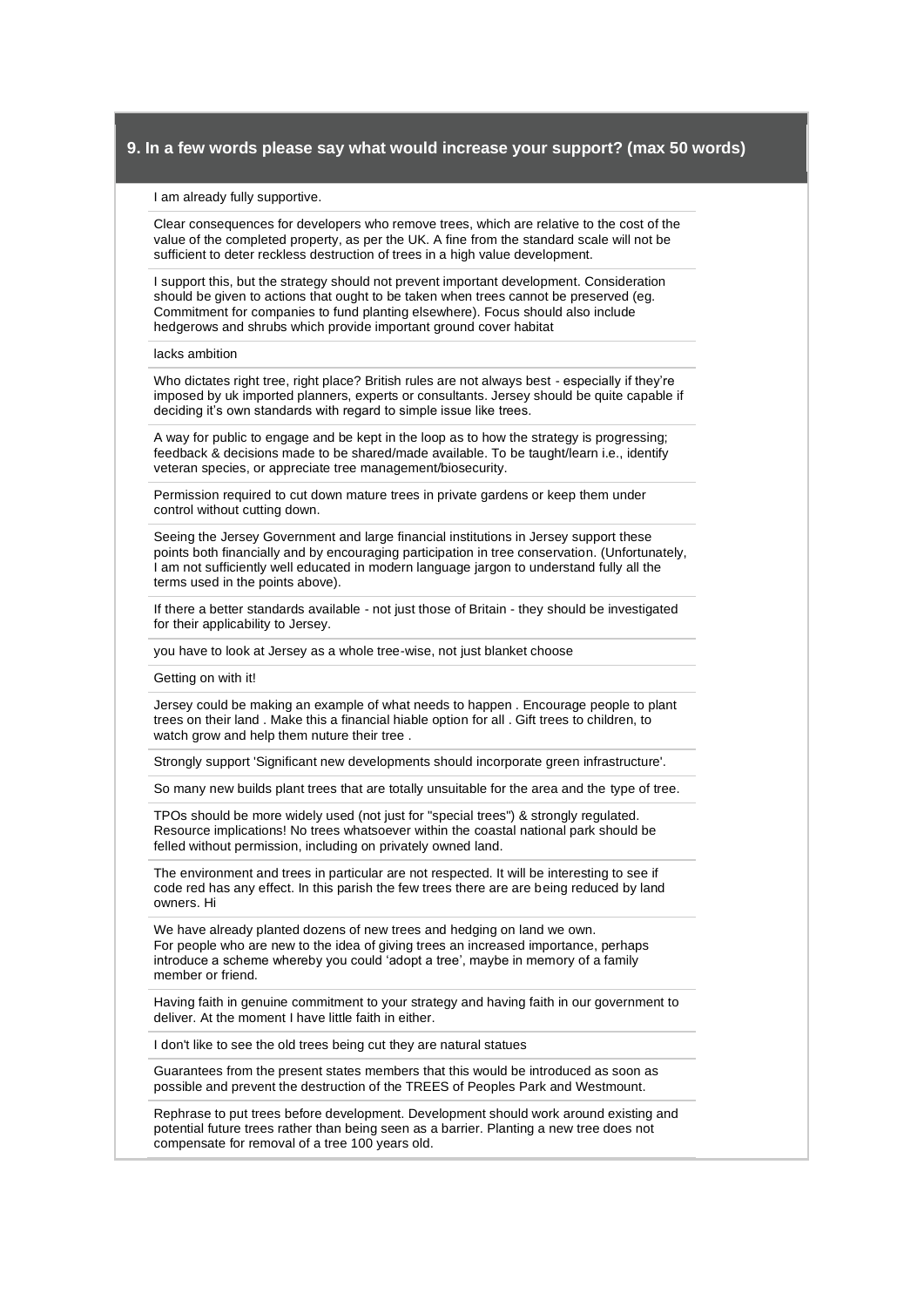Incorporate green infrastructure in more than significant developments (which requires definition).

Confirmation trees will actually get planted and I won't just be discussed for the next 10 years

Mandatory guidelines for green buildings like in Singapore. Linking trees and cycle/walking paths to improve mental health. Creating green areas and corridors in town. Adding green walks and rooftop gardens to existing building stock to improve and offset CO2 emissions from each building

Why adopt UK standards? Jersey is geographically and environmentally closer to continental Europe. What can be learned from, eg, France?

I have concerns about any survey that claims to garner public opinion on 31 different points by asking them to indicate a level of support for all that by ticking one box. It undermines the complexity of the issues, and reduces the whole 'consultation' to a superficial level.

No removal of any trees without planning consent.

Trees are not only oxygen factories, they help regulate the climate

There should be a legal presumption against the felling of mature native trees, particularly in rural areas.

Emphasis on development of disease resistant stock

Jersey has the opportunity to deliver a tree policy that is far more ambitious than the UK and it concerns me that we should look to emulate the European country with one of the lowest levels of tree cover.

Greater protection for mature trees and taking greater opportunities to plant more for the future.

Harsher fines for developers who ignore the present legislation.

No all British practices will work in Jersey

The whole concept of special trees is flawed, very few are that special. Most are good examples but far from unique. The planning system is already overloaded and broken, do not add further constraints. The current measures are already sufficient, the states cannot even manage those effectively.

Little here is doing. Rather than 'communitate to public that trees require management' perhaps leading by example would be a better solution. Putting in place an active management scheme, perhaps with a community involvement element. Telling people something and showing them are two different things.

We should not only look at meeting UK/British standards but use these as a minimum baseline and ideally go above and beyond these if it helps managing native trees to further biodiversity.

More trees and also education signs that tell people what they are and their manifest benefits and characteristics that support their presence

Increase the definition of 'special tree' to include all trees over a certain age ( suggest 20 years)

Any planning consent should only be given where the overall scheme is carbon neutral.

A dedicated government/States run Horticultural team for tree care at all levels. No distractions. Just tree issues.

I think it would be good to make the public more aware of the removal of trees. Such as the holme oak which unless managed, would dominate multiple areas on the island. The general public will complain about some trees being felled when there is good reason to do so.

I am concerned about additional bureaucracy this may bring. Will a planning application be required for anything tree removal or amendment related?! Significant planning application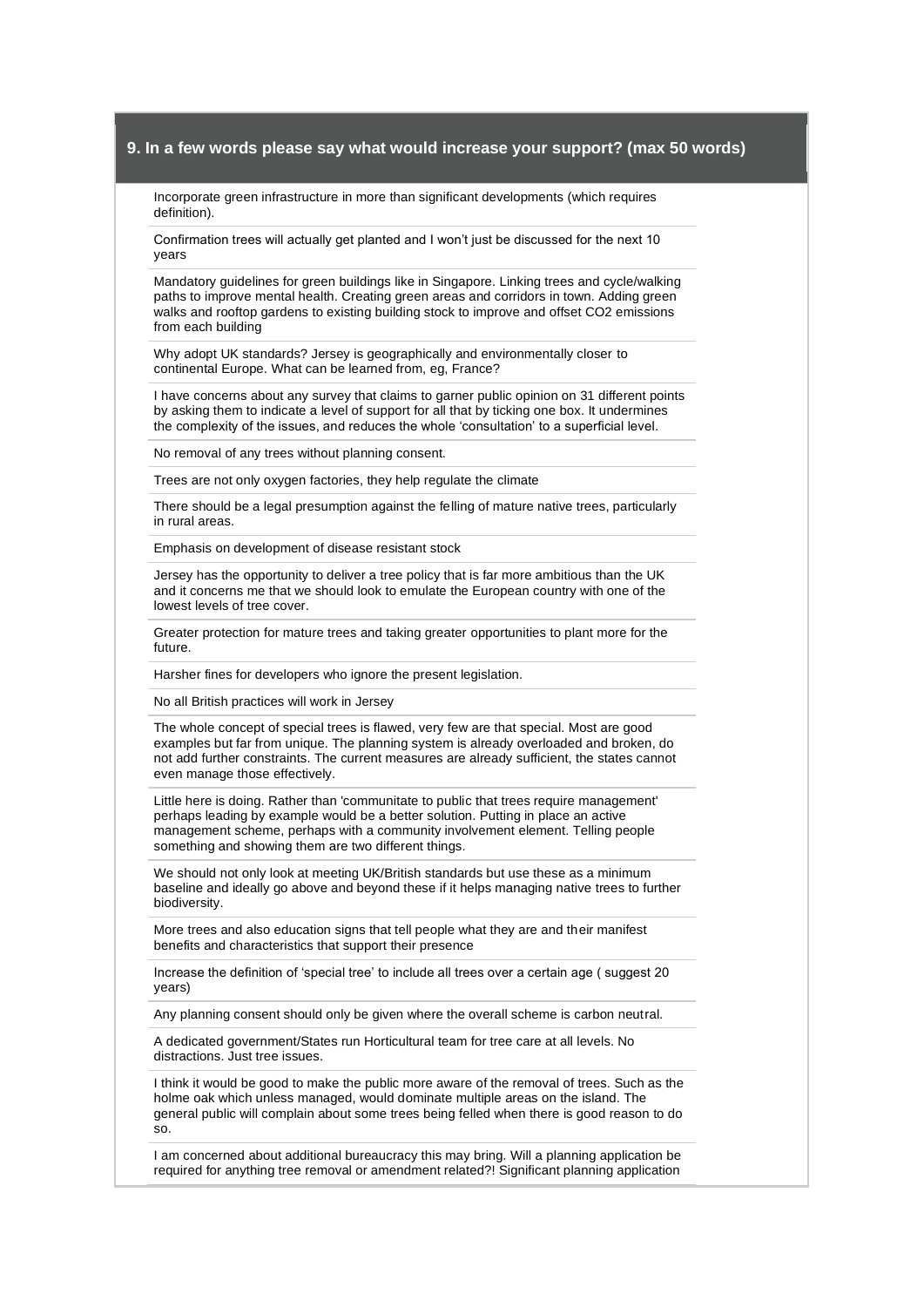costs and time if so? I can understand prioritising the protection of old trees and encouraging more trees/other habitats however.

It is right that the Govt should adhere to a standard. Landowners need the freedom to manage the land as they have over time including pollarding, thining out, removal of unsafe trees without the need to employ external consultants or go to planning.

A regular programme of assessing tree safety

Protection of trees from vanity housing projects i.e. stop the destruction of mature, healthy trees simply to provide perceived wonderful views.

More joined up walking routes, easier access to wooded areas, encouragement/incentives to plant suitable trees in gardens.

More emphasis on the Education - especially in schools once the way forward is identified.

Require planning permission to cut down any tree

More trees in the TOWN streets and open areas

Right tree, right place. Expertise is required when designing a tree scheme.

We should adopt international beast practice - not slavishly follow British and UK standards and practices / legislation; New listing of a tree should include budget from Government to maintain - until property is next sold

UK standards wont fit in Jersey. Lean on UK standards for the work that they represent, but don't use them as the only/best route forward. All developments should consider greenspace, tree-planting, and tree-protection. The plans must include protection for existing green-spaces and 1 5, 10 and 50-year impact plan.

Groups of trees should have enhanced protection versus single (non-speical) trees

All development sites should incorporate green infrastructure, not just "significant" ones

It will be almost impossible to bring in legislation that does not create a bureaucratic nightmare for those who maintain large numbers of trees. Avoid tying up those who successfully manage woodland in complex legislation.

An automatic/default tree preservation order on ALL trees over a certain trunk diameter and/or age; permission to cut down trees should be required.

Previously in jersey, "protected trees" have been removed from sites without authorisation and often without a fine being given or an investigation being undertaken. A Tree Strategy should therefore ensure that a protected tree that is removed and/or damaged results in as in a consistent fine to the perpetrator.

Politicians publicly pledging to protect at least half of jerseys trees, and start a planting imitation scheme

An actual law protecting saplings from vandalism and real fines for infringement. Jersey should support coppicing fast growth trees where relevant or appropiate.

Would like to see a sensible balance between protection of a view if pruning guidance is given. The sense of well-being and mental health generated by a view is important and valuable. This should be taken into account when considering location of trees and pruning guidance.

Protect important open spaces and the current tree stock in the coastal parklands. Compliance with UK and British standards is good guidance for the strategy. A public education programme would be essential particularly a reference to their value to biodiversity.

Actions speak louder than words.

Documented evidence should be required for the removal of any trees or significant tree work to justify the tree loss and to prove necessary biodiversity checks were undertaken prior to work being carried.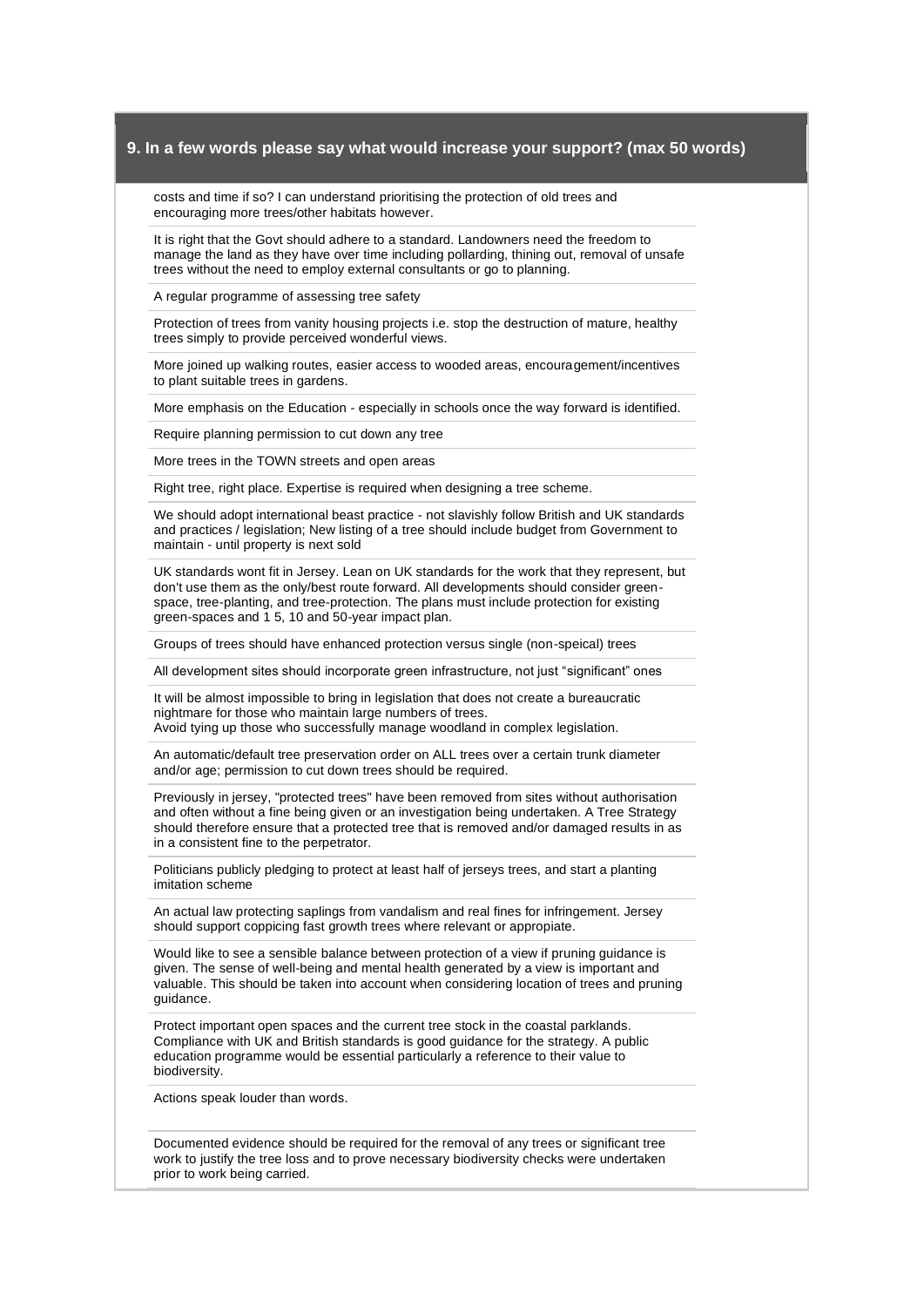Enforcement. Often laws and policy are in place and ignored. There should be prosecutions , heavy fines and imprisonment of those that blatantly ignore legislation.

Increase the effectiveness of tree protection orders, by actually stopping people from cutting them down. Expand the scope of such orders to increase whole areas.

I don't think my support for trees needs any further comments.

Trees are a vital element of the environment a lot of them live longer than us and deserve equal protection. If a tree is in the way for work to be carried out maybe it could be moved and put back rather than be cut down. Cutting down last option.

A commitment to increasing the number and diversity of trees on island. Protection of special/ historic trees.

My support would increase if I had assurance that the government would take a nuanced approach to individual cases- 1 rule is not appropriate for all cases.

Rotting and dying/ dead trees are a really important habitat for myriad species. It is important not to 'manage' away these trees unless they are a clear danger.

Better planning, with access to knowledge about local species and ability to encourage biodiversity

People like Andium planting more native trees and plants. And them making housing more eco friendly so we can all make a change. They are the biggest home builders over here and if they make a change others will follow.

Greater legal protection for mature trees. And proper enforcement when laws are broken.

To see action being taken by the Government rather than leaving it to private individuals

A license required for cutting a tree over a certain diameter or age.

Suggest that somehow an inventory of trees on Jersey be undertaken to get an accurate picture of the current situation which would then allow forward planning and highlight areas of concern. Maybe on a Parish by Parish basis with the assistance of photographs obtained by the use of drones.

Prosecuting people and or companies who flout tree protection orders.

Greening up the island will also support tourism. Ie look at Singapore airport

Developments buying property and felling trees before planning applications go in, this practice needs to stop. Tree surgeons should also be answerable when working for a builder, and stop saying the trees were dangerous or diseased without proof or evidence being shown. Backhanders given to stay quiet needs to stop.

I would need more detail on these proposals.

Inclusion/ consideration of on-site trees in planning applications

There should be a percentage for the environment scheme in the same way that we have a percentage for art policy. Any development should HAVE TO include 20% new tree/hedge/green planting schemes and developers should HAVE TO contribute to a general fund for tree planting around the island.

Community engagement…

.

Genuine political desire to formulate a coherent policy!

Funds should be made available to help owners pay for essential work on listed / important trees.

If planting a tree becomes an onerous commitment then people won't plant them. Let's protect trees but do not be overbearing. Regulation of PRUNING, pollarding & felling for ALL trees is a ridiculous level of government intervention. Identify trees\woodland that deserve of protection and protect those.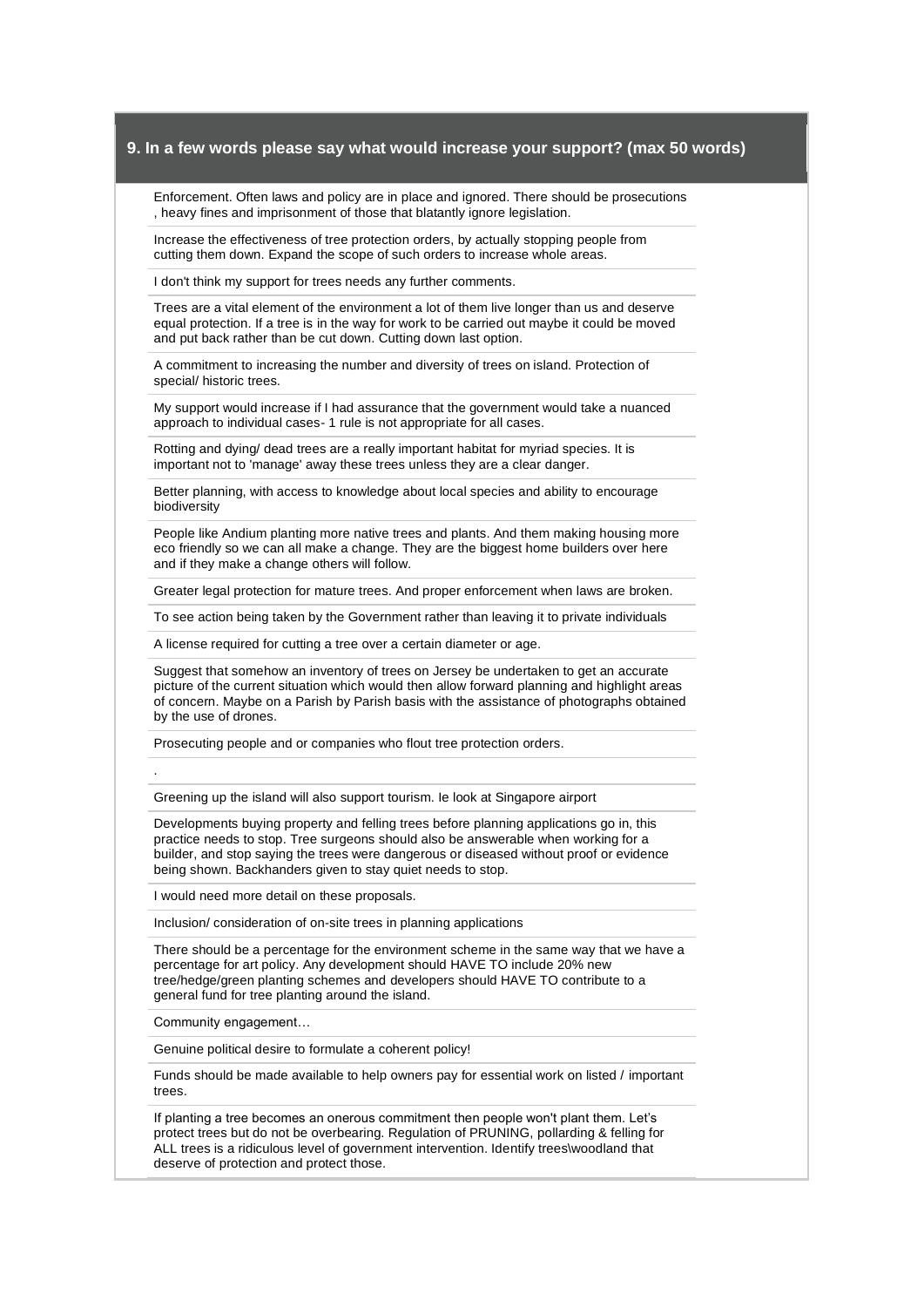Trees should have financial value so they're valued, never be chopped down or removed unless in exceptional circumstances which must be proven. Trees should be totally protected no loop holes! Trees are vital to our future health & well-being. A true Environmentalist should be made Environmental Minister for Jersey

increased support of Government required a clear and strong population cap and policy to implement control of unsustainable rise of same. We are a small Island and will become a concrete / granite jungle if they do not do something now to stop the overwhelming destruction of our Island's nature

Following UK guidance only when there may be other countries with better guidance. I do not see the UK as leaders in this area at all. We should be following the best not just the UK.

I would welcome the opportunity to contribute to extra public funding specific to tree welfare . I am concerned that the trend for wood burning stoves is making this situation worse

A world class forward thinking mandate good enough for Jersey to an example in tree/community integration

Please look at the 'NHS Forrest' healthier lives and green spaces - lots of research and evidence

A balanced view to maintain/protect as many trees as possible so long as they are not a danger to people or undermining properties etc. It take years for saplings to reach a size where they are useful for carbon sinks etc.

Rules should include a provision for removing any tree, not just protected trees.

Developers should have to pay a tree tax that funds the employment of specialist to grow and plant and care for a woodland that plants many baby trees for the destruction of any one tree.

The ability to remove non native trees like sycamore to replace with traditional native trees. Many members of the public do nor know about trees and just think any tree is good. For example sycamore, some maple trees etc harmful to livestock and horses

More emphasis on conserving existing trees and less on mass planting of new trees. Maintain effective bio-diversity of tree species.

Only plant new tree species that will be tolerant of climate warming.

More tree protection orders with huge fines for damaging the tree linked to % of property or redevelopment value with 25% minimum fine

Quick decision making by Government

I would be more supportive of some areas of the above Vs others

Trees lining main roads make it more pleasant to walk home from work. Eg east side Bagatelle Road

An emphasis on tree diversity. To not have a monoculture of the same tree being planted

I am aghast that we do not already support such a scheme? Local tree surgeons have had free reign to do just as they please for years with no policing at all, their legacy is visible throughout the Island .. it will be too late if we don't act fast!

Do what should already be obvious to do in the first instance. Some of the above is basic tree management, for those that have the qualifications and theory knowledge (an arborculturist) know. Joe blogs the tree surgeon who thinks he knows, doesn't. Therin lies the issue with the island.

Protection for current trees not just 'special' trees.

Fines for clearing trees before seeking planning permission, or have some type of inspector to view the land before and advise on trees that must be left unless permission is granted Permission to be sort before felling or pollarding larger trees on private land.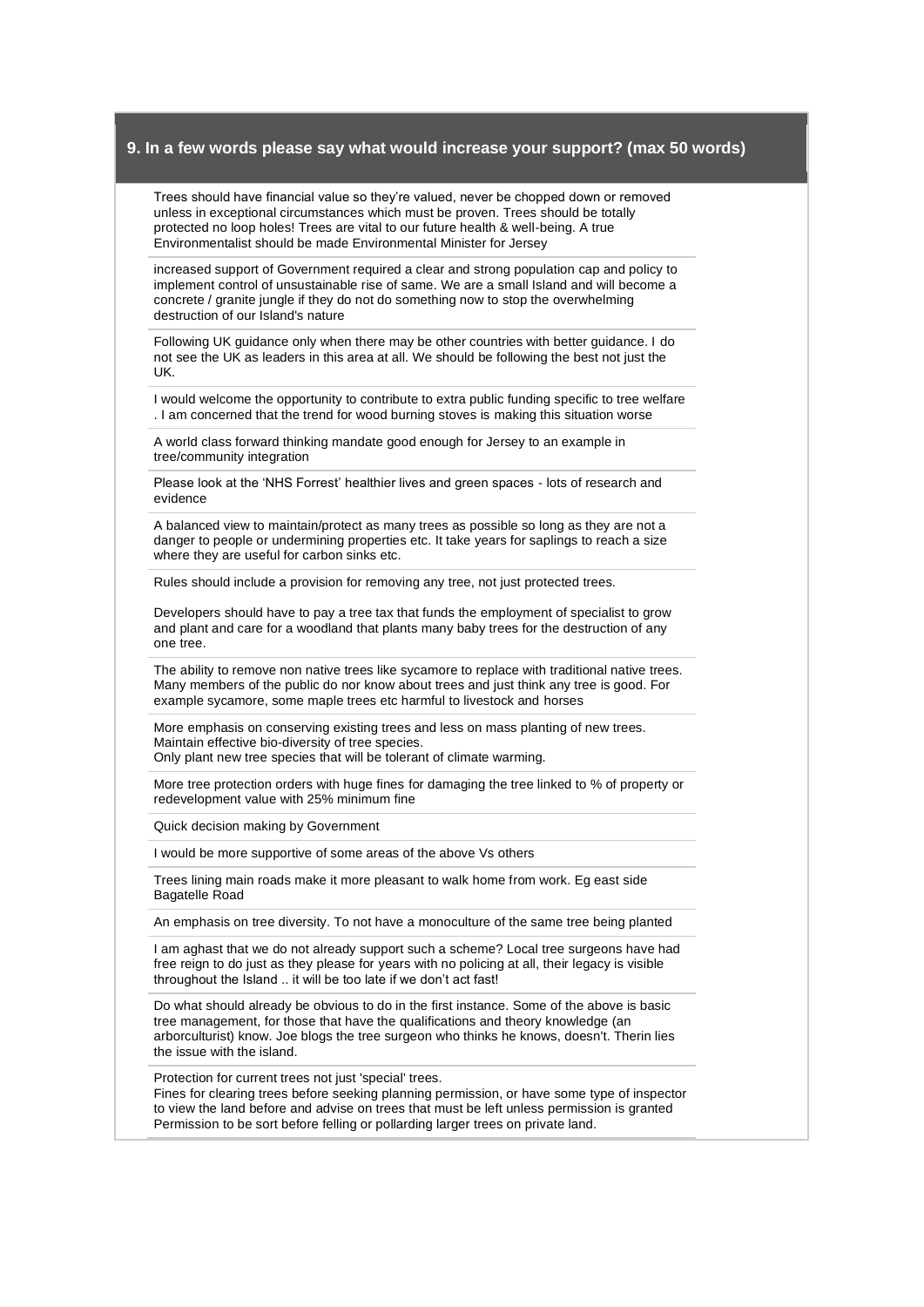We need to engage all the buissness that pay very little tax in Jersey to pay for the tree planting and maintenance. Perhaps encourage those claiming benefits and can't find a job to do some work and gain skills in arboretum working.

Support and guidance from local tree surgery companies who can help to create laws against cutting down trees, which are established and over a certain diameter in width

Existing trees on development sites should stay and be worked around

Nature and environment should take precedence over commercial development

There is a lot of urban sprawl in Jersey and we need to protect our green spaces. Any new builds should include tree planting and management plan to suit the development.

Protecting existing trees is of utmost importance. When you plant a new tree it doesn't start sequestering carbon for the first 5 years of its life. Important to preserve the old first - old trees are also habitats and keep a healthy soil.

Having cities places where there are abundant trees, the life feel is better. Control of what trees we have is a big start and build up from there

So many implied ways builders can cut down trees!

There is too much importance placed on individual trees.

If developers were told they have to take trees into consideration.at the moment they seem to knock down first and happily get a slapped wrist

Planning Regulations should incorporate trees and 'green' areas in large developments and should be enforced in perpetuity.

Developers should not be allowed to clear sites of trees and habitat without permission. Developments in urban areas should include roadside tree planting. New roads should be boulevards wherever possible with green areas and trees.

More knowledge or if it's there more education on how to access it and perhaps information days

I would like to see a lot more trees in the island and I would like to see efforts made to identify sites where new trees can be planted.

These points need to be urgently put into practice, and the law needs to come into it - it needs to be seriously expensive to take the life of a mature tree - very seriously expensive, since money thinks it can buy anything in Jersey.

200 year commitment - could be increased, doesn't sound very long...

More protection for existing trees. It is too easy for land owners to chop down trees they find inconvenient, which is a loss for everyone.

As above. Please don't chop down any trees for roads, buildings or vehicle access. We need trees and they should still be here long after we are all gone!

Just look at all the options - what a minefield. Open day for the legal profession and I suggest totally unworkable. What's this fixation with Uk standard - is this the best of breed?

No tree should be removed at a whim i.e. developers etc. unless it is diseased beyond saving. Fines for developers are too lenient and are not a deterrent to them. Even in private gardens trees should be protected.

Ban invasive species which don't support any wildlife - specifically leylandii - no benefit at all to the island

There should be consideration of a requirement to replace removed trees and, where saplings are offered as the replacement, either replace with multiple saplings per tree, or for there to be an obligation to maintain the replacement saplings / trees for at least 3 years.

Public participation with fully accessible and contactable 'professionals'.

Protection for all trees over certain height, not just 'special' trees. What is a special tree?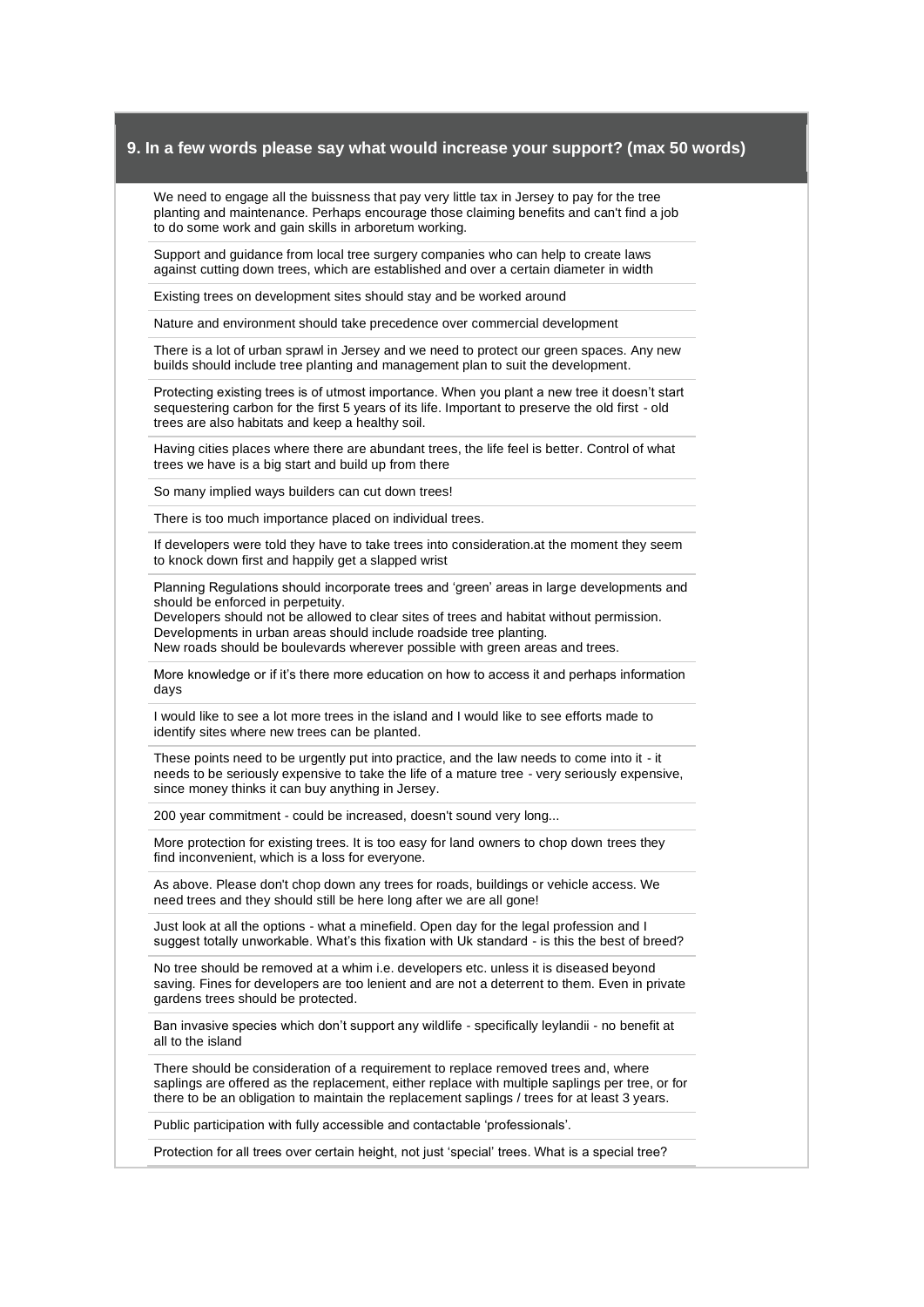Laws to protect trees with heavy fines gor destruction of trees

Stronger enforcement

Keeping everything as simple and natural as possible. creative, original and grassroots involvement. No tree Tzars , paid a fortune. Children are the next generation of caretakers of our trees. Involve them and incorporate it into everyday life Keep it at grassroots level .

To protect the trees that are on private property to stop them being needlessly felled to give people more light!! This applies to developers as well.

Tree protection policy with immediate effect - especially promoted to the building industry who have total disregard for nature and absolutely 'urban greening' as part of the Island plan - that's not negotiable surely? Communicate to the 'Government' that 'the public' need to be kept informed.

Being educated about whats needed and what i can do myself to help.

Proper protection from developers eg clear cutting a site before applying for planning. There need to be meaningful deterrents

Legislation to give these ideals actual teeth. Or they will be widely ignored.

Tree protection orders legally enforceable and not overturned on a whim (as seems to be the case).

Developers heavily fined for clearing trees from sites without prior permission (including prior to submitting planning permission).

Not everything has to be to 'British Standards'. Jersey might devise a system more suited to itself.

Knowing that care was taken into the decision on where trees are planted and that the care of the tree and its future was also taken into consideration.

It's unwise to just plant trees anywhere. They need to be planted in a fungal dominant soil to increase their chances of survival. Reference trees planted at Les Quennevais School, nearly 50% loss.

A less wordy and long winded strategy Get rid of " trees where we live, work and travel"

.

As mentioned previously, we just need more trees and green areas. There's too many buildings taking up land and this has a detrimental affect on nature and wildlife, we're an island and nature should outnumber concrete!

I would not limit our commitment to alignment with Britain and UK commitments which are being watered down and disregarded by current government and Brexit - we should aspire to the best in Europe and wider

Actually seeing our government do something about our environment and putting nature/our future before building plans/money. Remember, you won't be making any money once the world is flooded so look after her now and you can keep making!!

Clear public advice how and to whom to report concerns about trees which are seen to be in danger

Clear strategy, stakeholder buy in, financial back up, mapped out execution plan, roles, responsibilities, accountability timelines, monitoring, and reporting.

A commitment to landscaping with trees such as the gardens at Samares Manor. Jersey has no such public park, other than Howard Davis which is small and old fashioned

Engagement with the community through volunteering. I also think the island needs to look at the use of pesticides and herbicides and their effect on trees, wildlife and water quality. Is it not time for Jersey to strive towards an organic future?

Serious commitment by the government to tackle climate change and loss of biodiversity. We are in a climate emergency, very little in our politicians behaviour reflects this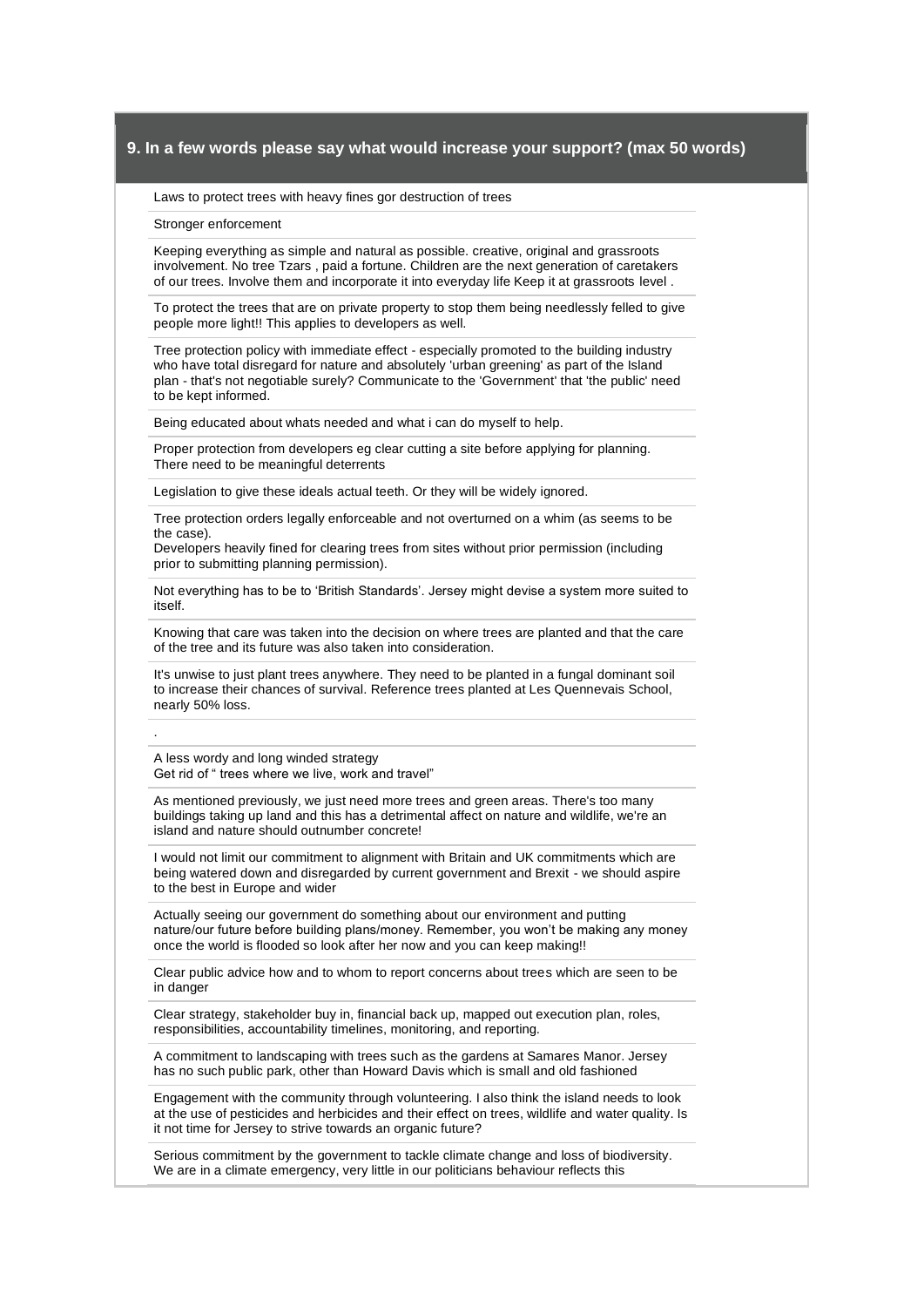A proper survey of existing trees and a complete mapping of island trees and woodlands.

There should be a clear string message to all land and home owners that trees are a precious resource and that the cutting down of any healthy tree is unacceptable. There should be legal enforcement and hefty fines.

More trees mus5 be planted.

If cutting them down was only leahally acceptable if deemed absolutely necessary. And that would mean they would have to be a danger to people or property.

All strategies need regular reviews. 200 years is a long time and no one can be sure how the climate will continue to change.

There needs to be a presumption in favour of replanting whenever a tree is felled. Developments must incorporate trees, and not just token saplings. The planning laws should be changed to allow a greater variety of species to be planned on agricultural land (i.e. not just apples).

It's getting over the top. To police all This how many more staff will planning need.

Tree species are that are planted should also be European native as far as biodiversity goes we are native to France not the UK and tree planting should show this. Not choosing trees that historically don't grow well in jersey purely because they are native to the UK.

1. The whole island should be mapped using drone technology on an annual basis to identify trees. - Planning developments should be closely monitored for tree felling. 2. The 'protected tree' list on gov.je webpage should be revised and updated.

Provision needs to be made for local consultation with neighbors before planting, pruning or felling decision are or are not made.

(Q8 has too many statements requiring one overall response.) Action at a common sense cost. Use a non indigenous variety if needed

There are not enough planning staff to administer current practices and laws without introducing a huge amount of work through tree strategy. Enforcement practices need to be looked at. should we give fixed penalty notices for destroying trees without consent?

I support this 100% - the more trees and the greater protection the better.

Actually prosecute people who remove protected trees without permission. Ensuring tree planting schemes don't become too formulaic.

Regular updates and news on positive steps for our future generations on how we are managing our Island as regards a cleaner and more environmentally friendly way forward.

lack of freedom -nanny state issue

I fully support all the above points.

There must be a presumption against any tree felling as a precursor to development, severe financial penalties and a 'like for like' replacement policy.

Seeing that something is being done, especially where development takes place.

Some matters stated as requiring "agreement" might really require legislation to be passed, if they are to be truly effective.

Rewinding large areas of grazing land

Existing trees should be protected especially in the case of property development and town planning.

Consider government incentive to householders to plant native tres and hedgerow trees in gardens perhaps providing trees for free to plant ?

Evidence that the government will enforce the legislation with appropriate fines and requirements for remedial action for breaches, and supervision/oversight to reduce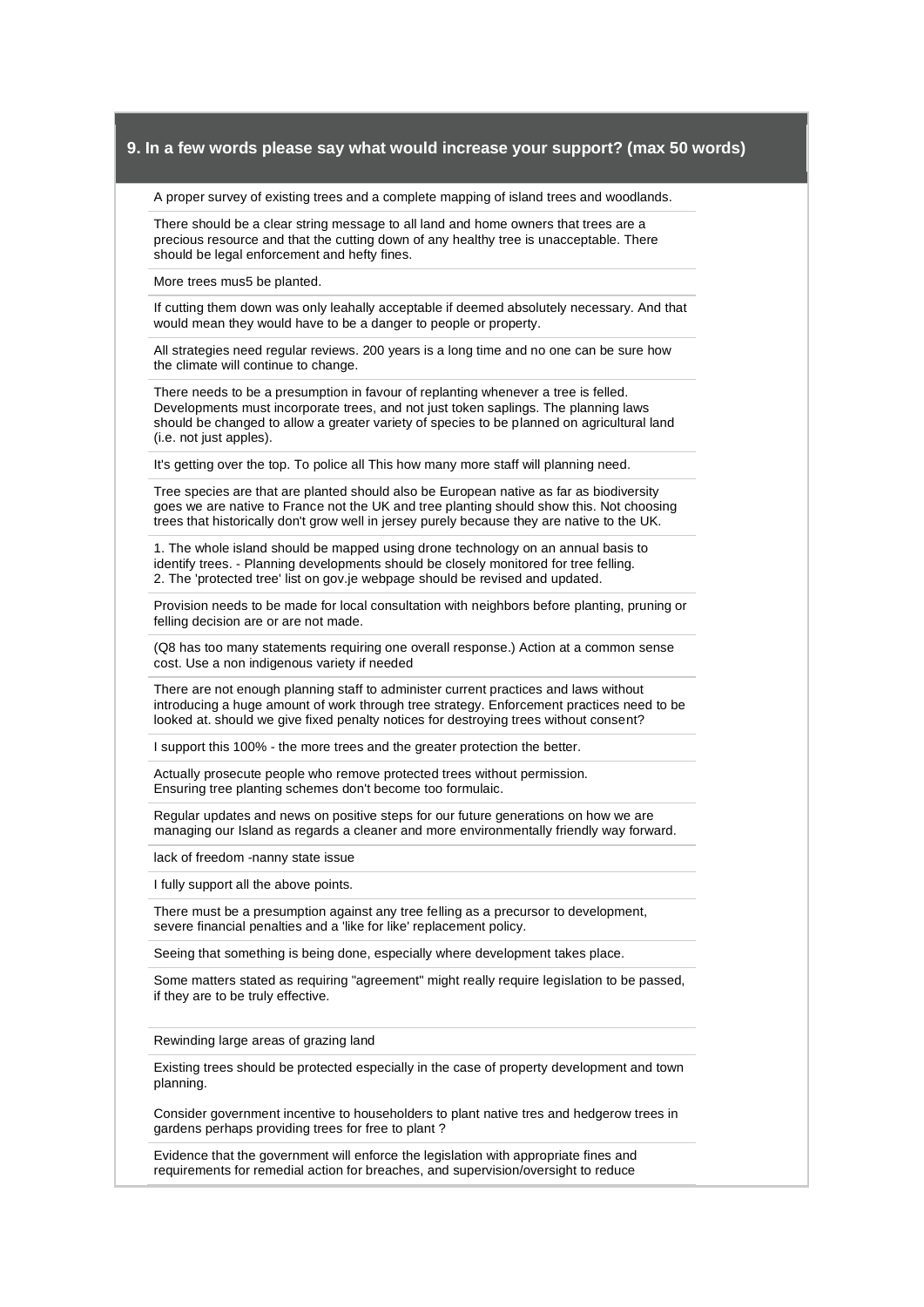| Monies received from fines to be used to enhance the existing tree stock.                                                                                                                                                                                                                                                                                                                                                             |          |     |
|---------------------------------------------------------------------------------------------------------------------------------------------------------------------------------------------------------------------------------------------------------------------------------------------------------------------------------------------------------------------------------------------------------------------------------------|----------|-----|
| No mention of old trees which are impossible to replace.<br>No mention of woods in Jersey.                                                                                                                                                                                                                                                                                                                                            |          |     |
| No mention of punishment for cutting down a tree without appropriate permission.                                                                                                                                                                                                                                                                                                                                                      |          |     |
| More trees/hedgerows around farmers land for slight reduction in tax paid or something<br>similar, also provides wild birds sanctuary, never seen so many grey herons 30+ in my life<br>sat in a field in grouville surrounded by hedgerows and little egrets, no trees/hedgerows no<br>herons in the fields                                                                                                                          |          |     |
| Plant a diverse range of trees and consider the attributes and postive impact the trees will<br>bring to to the environment and community.                                                                                                                                                                                                                                                                                            |          |     |
| Cutting down the trees should be the last resort relocation should be the first action if the<br>tree cannot stay in its location                                                                                                                                                                                                                                                                                                     |          |     |
| An acknowledgement across the spectrum that this is a complex issue with multiple<br>overlapping strands and that no one group has all the answers. There also needs to be<br>sufficient resourcing or mechanisms to deliver resourcing to implement actions from a tree<br>strategy.                                                                                                                                                 |          |     |
| Good education of school pupils/students at Highlands College - how to look after trees e.g.<br>Formative pruning.<br>More T.P.O.'s                                                                                                                                                                                                                                                                                                   |          |     |
| Point 8 - I have concerns (don't trust company's & government - who will put money before<br>trees & environment)                                                                                                                                                                                                                                                                                                                     |          |     |
| 9. Not sure about protecting trees and planting trees through planning system (department)<br>- they seem to be letting Jersey become a concrete jungle!!                                                                                                                                                                                                                                                                             |          |     |
| Central Government (all departments) and all parties should be made aware of the need to<br>make trees more important to the island in general and the community.                                                                                                                                                                                                                                                                     |          |     |
| 'Tree protection orders'<br>advice, not fines.<br>Trees belong to everyone not those in Power<br>Protection is 2-way. Owners should be able to request 'control' for: property-protection;<br>dangers-to-others; control-diseases; environmental. Tree fund be established to encourage<br>planting, development of tree/crops, maintenance, decay etc. i.e. to deal with life cycle of<br>trees                                      |          |     |
| If I could clear my backyard of the trees there providing another site is found to plant new<br>trees to replace them                                                                                                                                                                                                                                                                                                                 |          |     |
| Compatible legislation and British standards NO MATCH WHAT WE NEED<br>Identify tree's value NO TRY TO PIN DOWN AND MISS MANY POINTS<br>'urban greening' POSSIBLY<br>Community engagement USEFUL NOT KEY<br>Arboriculture guidelines tree management IF MATCH NEEDS<br>Tree surgeon accreditation POSSIBLY<br>Protection special trees - tree protection orders retained POSSIBLY<br>Plant trees survive climate change NATIVE SPECIES |          |     |
| Tree protection order abuse to have mandatory fines<br>Tree surgeons should be licensed, insured and accredited                                                                                                                                                                                                                                                                                                                       |          |     |
|                                                                                                                                                                                                                                                                                                                                                                                                                                       |          |     |
|                                                                                                                                                                                                                                                                                                                                                                                                                                       | answered | 189 |

# 4. Trees in the countryside

breaches to a minimum.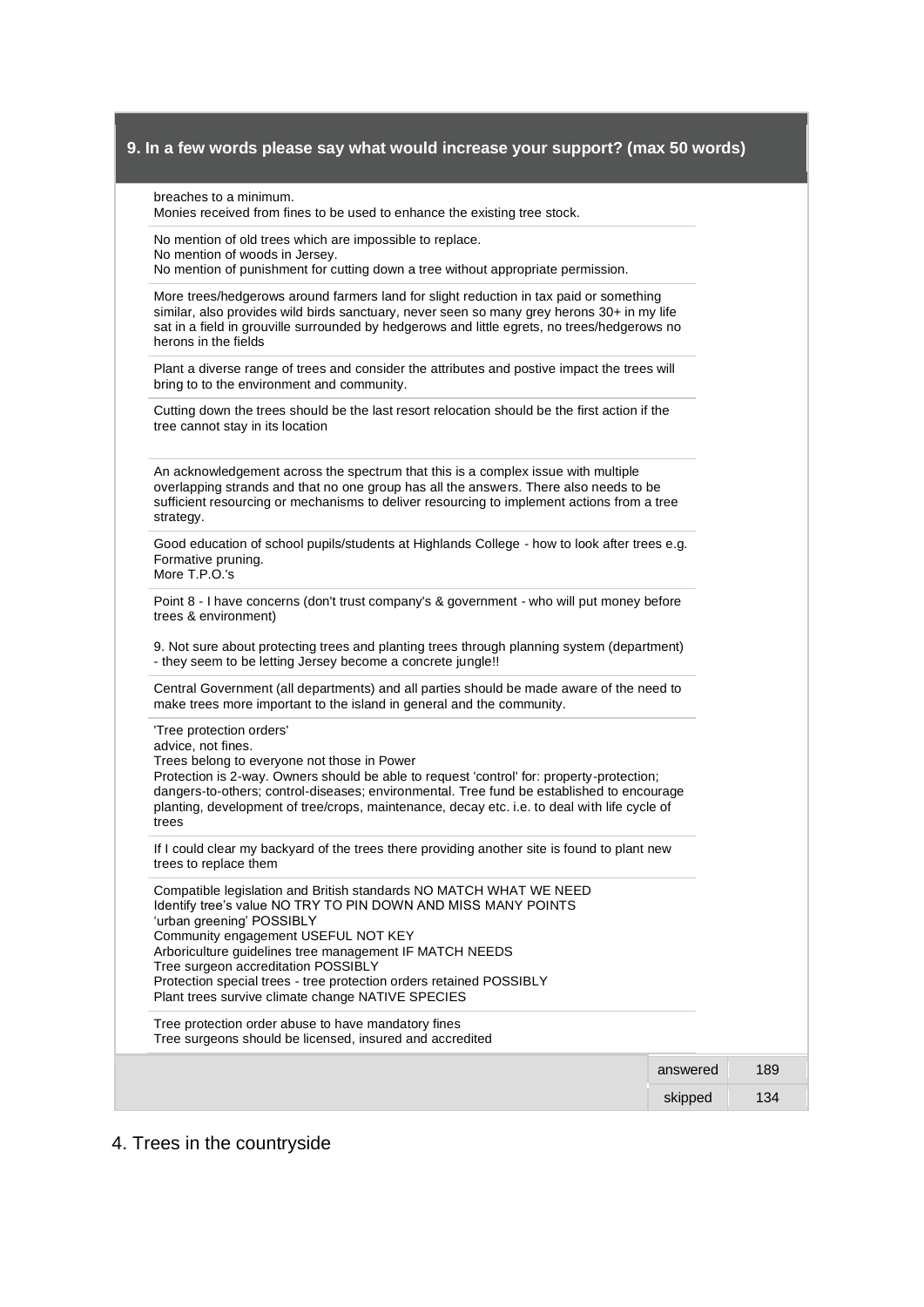**10. Below is a summary of the points made by participants at the workshops, based around "trees in the countryside". Please indicate to what extent you support these... Veteran and ancient trees in nature Commitment from government and public to protect what already exists Letting nature do the job – natural regeneration Note: the project team created the points for this topic as no participants signed-up to discuss it during the workshops Identify locations to demonstrate what is possible Promote the benefits of natural woodland creation (low cost and more resilient, rapid, naturally diverse, hardy and better at locking-up carbon) Provide guidance to landowners and farmers on where natural regeneration is preferred to planting Provide funding and support for natural regeneration (as for tree planting) Making connections - strategic green infrastructure There should be better hedgerow and linear forest networks New developments should have green spaces planned into them The aims and goals for the trees in Jersey should be reviewed regularly Avoid the use of plastic in tree work The current management plan should be extended Woodland management Guidance and policy should be specific to Jersey Woodlands and tree stock should be surveyed regularly Woodlands should be diverse in species and age More opportunities to fund woodlands via private investment or donations Increase connectivity by using hedgerows Align woodland objectives to the biodiversity strategy and Island Plan Define what woodland is More community engagement Woodland protection Hedgerows Use pre-existing guidance on hedgerow surveying (for example, Defra and PTES resources) Government should recognise capability of environmental/farming groups to do management work Have variety across the Island Recognise hedgerows as an asset in agricultural policy** 

|                | <b>Answer Choices</b>  |          | Response<br><b>Percent</b> | <b>Response</b><br><b>Total</b> |
|----------------|------------------------|----------|----------------------------|---------------------------------|
| 1              | I have strong concerns |          | 3.13%                      | 10                              |
| $\mathcal{P}$  | have concerns          |          | 4.70%                      | 15                              |
| 3              | can live with this     |          | 9.09%                      | 29                              |
| $\overline{4}$ | support this           |          | 31.03%                     | 99                              |
| 5              | strongly support this  |          | 52.04%                     | 166                             |
|                |                        | answered | 319                        |                                 |
|                |                        |          | skipped                    | $\overline{4}$                  |

#### **11. In a few words please say what would increase your support? (max 50 words)**

| <b>Answer Choices</b> |                                                                                                                                                                                                                                                        | <b>Response</b><br><b>Percent</b> | <b>Response</b><br>Total |
|-----------------------|--------------------------------------------------------------------------------------------------------------------------------------------------------------------------------------------------------------------------------------------------------|-----------------------------------|--------------------------|
|                       | Open-Ended Question                                                                                                                                                                                                                                    | 100.00%                           | 135                      |
|                       | Don't just stick to UK, be specific to Jersey context.                                                                                                                                                                                                 |                                   |                          |
|                       | Policy of planting trees along roads everywhere.<br>am fully supportive.<br>Some confidence that resources will be secured to put this into effect in the long-term, e.g.<br>who is going to undertake the surveying and management of the tree stock? |                                   |                          |
|                       |                                                                                                                                                                                                                                                        |                                   |                          |
|                       |                                                                                                                                                                                                                                                        |                                   |                          |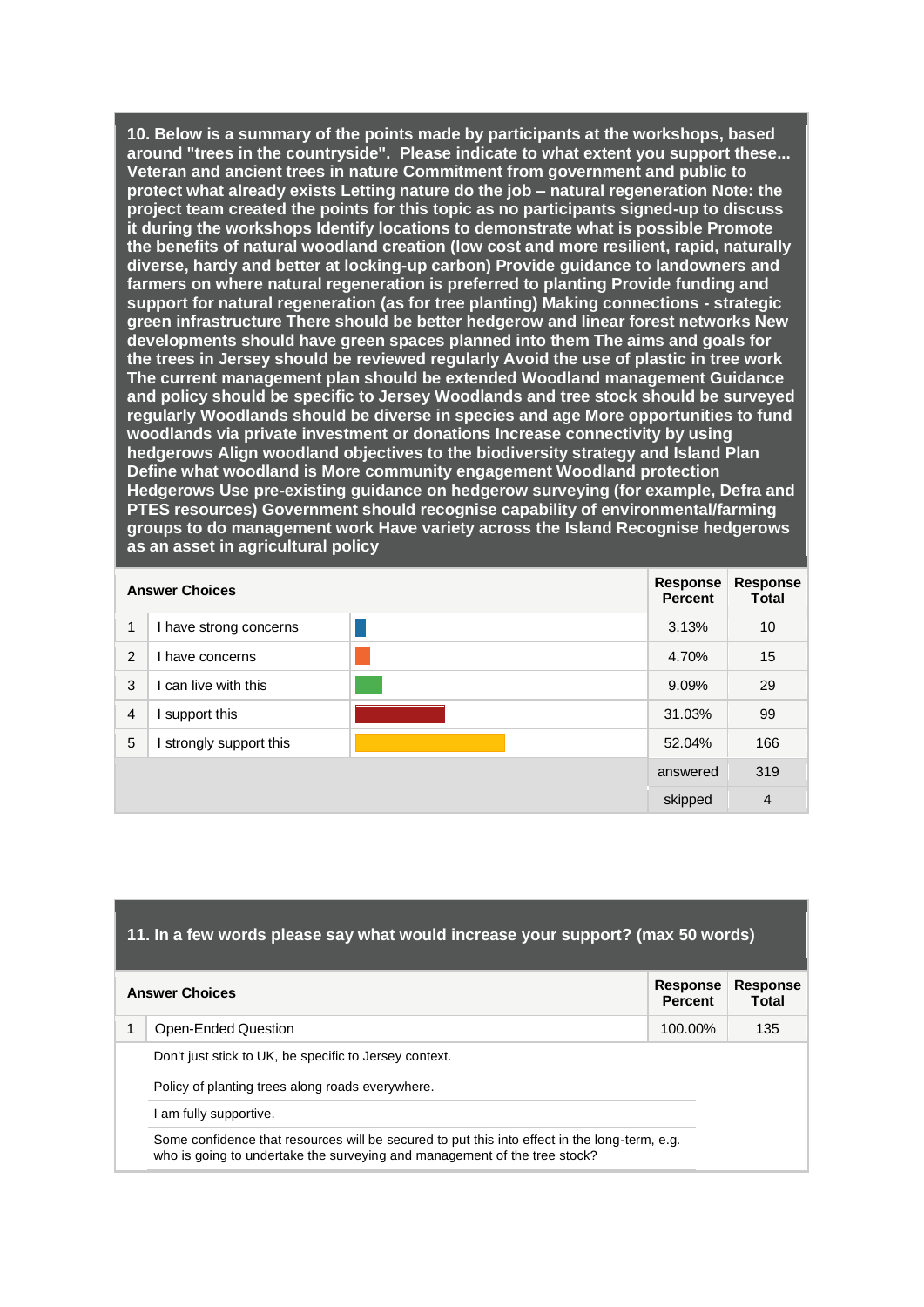More encouragment is needed to allow landowners to convert empty fields into woodland. the current process is overly bureaucratic

Don't stick to uk data/rules. We should be taking advice and following good practice where ever it arises.

If the government insisted that new developments had green spaces planned into them or were giving something back to the local environment as a minimum. Nature incorporated into the urban.

Actually seeing that the Jersey Government is doing something !

Government should do more to protect and enhance our natural environment. They should monitor the Jersey Development Company more closely and not support "token" tree planting in their developments. The natural environment should be incorporated and integrated into any developments

Why has the support for maintaining agricultural walls been withdrawn. ( Norman Le Brocq) would be disappointed, and this is part of the excuse not to replant hedging.

I dont know

Include gardens. Discourage development at expense of tree cover.

Confirmation that they will be maintained and will not overgrow

Green corridors in town, greening existing buildings to offset CO2 emissions. More green spaces and rooftop gardens. Think Singapore!

As above, I question the automatic assumption that DEFRA guidance should be used the as the benchmark when Jersey is not in the UK and could take its pick of the best models worldwide.

See previous response. This seems to be a fairly meaningless consultation designed to get people to tick their broad agreement with some things that need a lot more unpicking and explanation.

In a place like Jersey "natural regeneration" won't work. Where woodland isn't properly managed there tends to be an increasing number of sycamores which are non-native, very fast growing and support little wildlife.

Not sure we have the luxury of natural regeneration, land is scare and it would probably needs management to gain the most benefit in the shortest time.

I would suggest the above is a bare minimum. Set aside at least one square mile for natural woodland regeneration - not counting the woodland that exists but 2560 vergees of land for rewilding AND managed wildlife corridors of hedgerow and woodland to connect wild areas. AND agroforestry...

State purchase of land with woodland to guarantee protection. Prosecution for landowners who break the rules.

Harsher fines for developers who ignore current legislation, education at primary level of the local tree population,history,local species, arboretum and arboreal locations. More policing i.e. park Ranger. Protection of more areas like Le Noir Pre but for trees. Could create a youth nature group like the scouts.

Push for more areas to be planted out Posably for free

Most emphasis on letting nature take its course. Encourage hedgerow planting to join areas together.

Again quite a bit of talk and not so much do here. This needs an active solution not a passive one.

Deeper hedge rows and more natural regeneration in fields that are marginal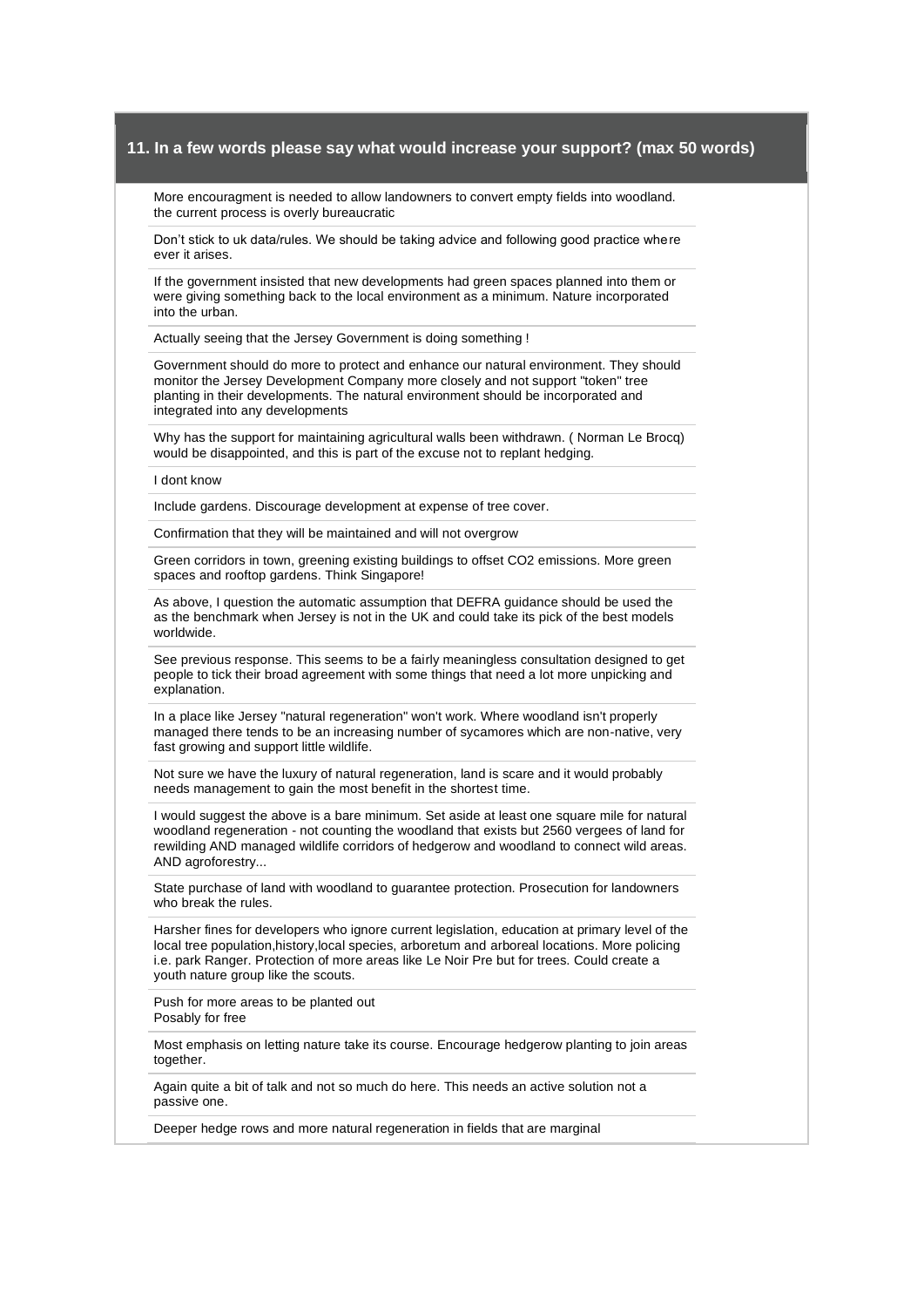Any vegetation in the country side, bar weeds, can only be of benefit. Trees and hedges can live for centuries so need to be looked constantly. We need succession planting to keep this going into the future.

Recognition that active woodland management is a strategy, neglect isn't ecology.

What is often classed as woodland by the public is simply farm land that has fallen into disuse and has become overgrown. There is considerable benefit in clearing sites in part or whole to allow bio diversity and allow use for agriculture/livestock by small holders

More access to field edges, within reason, roaming entitlement, we live in a rural community we should feel connection/entitlement/responsibly. A "country code" maybe?

Very unhappy with the ANNUAL BRANQUAGE..needs relooking as to how these huge machines smash our hedgerows too early .....birds , hedgehogs, wildlife etc still nesting etc

If you allow nature to manage itself, here in Jersey we will be left with an abundance of Sycamore and Holm Oak. Sycamore has minimal benefit for wildlife.

Where required assistance in maintaining certain types of important woodland where the costs/effort would be disproportionate to the capability of the landowner.

More care should be taken during branchage of hedgerows

Sceptical about encouraging natural regeneration - more likely to result in bracken/bramble scrub. Plastic should not necessarily be banned - but discouraged where suitable alternatives exist. Sensible to align with Biodiversity Strategy - but that is 20+ years old and needs updating.

The proposals are too intrusive and need to concentrate on what can be reasonably achieved

A Tree Strategy should encourage woodland creation but at the same time should ensure that the creation of new woodland areas should not negatively impact other areas of the countryside (e.g. woodland instead of meadow). Woodland creation should instead be targeted at areas with low biodiversity currently present.

Politicians pledge to protect jerseys hedgerows publicly

Woodland protection on commons and in coastal park areas to prevent recreational damage. Dead wood pile/micro habitats should maintained/encouraged. Parkland mistreatment needs monitoring. Some areas need to regrow to establish original biodiversity.

Legislation for branchage to prevent absolute destruction by some landowners

Assessment of woodland and hedgerows along side other habitat features such as the values of wet meadows.

Planting indigenous trees and hedges. Environmental Experts to manage woodland as it should be, not just left.

Include guidance on branchage - change the dates, so that branchages do not fall within the nesting season. Prohibit the use of mechanical flails.

We need more governments support and bigger fines when developers cut trees down for ease of access; we could learn a lot from some of the more friendly foreign initiatives.

Hedgerows can be so attractive and educational this could offer people a chance to be involved with looking after them.

I repeat my comments from point 3.

We need to re write the Branchage law. The verges and hedges are often cut during bird nesting season, while the hedges are full of berries for winter food, and before the plants have set seed. The cuts are often too severe and damage roots, trees and banquets.

Benefit from international research on what works well to increase biodiversity and forest management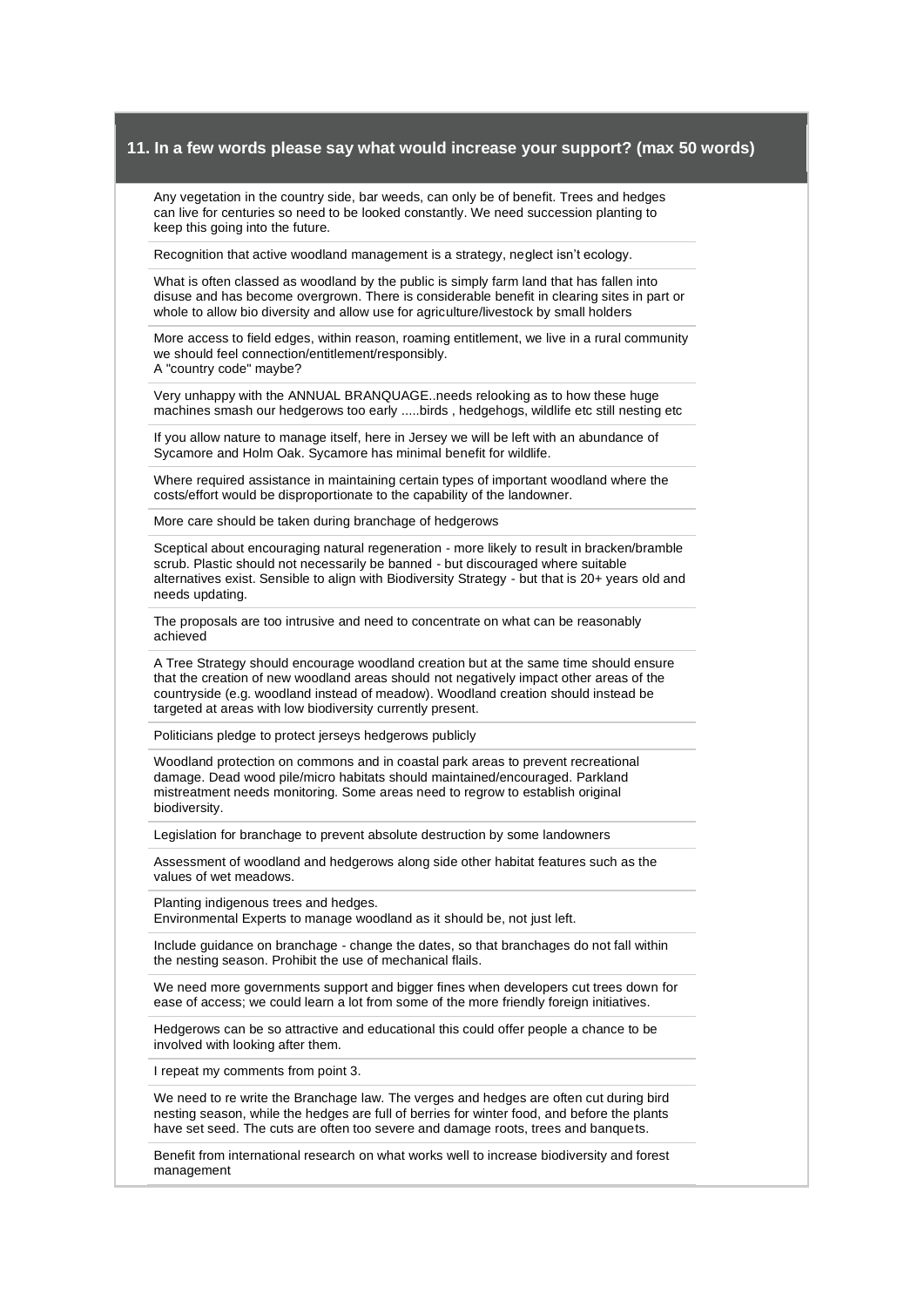As well as "Percentage for Art" scheme that developers have to comply with, we need a "Percentage for trees/hedgerows" scheme

Give more funding to the National Trust rangers, they do a brilliant job

Food forests to be an objective

.

My support would be increased by an issuing of guidelines in a simple and easily understood form that the public in general could adhere to. That a post of 'tree preservation officer' be created to promote good practice and who has the full support of 'The 'State'.

This should be more specific and less vague.

An online database of protected trees and simple way that members of the public can express concerns

Obvious government support and community support

As before use existing regulation, do not go over the top otherwise this will have the opposite effect

I want to see green corridors for wildlife that go thru every parish. Nature has to come first. Involve our wonderful charity Trees for life. Great for Green jobs can involve schools and communities

It is not myself or like minded individuals who need to increase their support but the Government who are not doing enough to protect the natural environment and wildlife. We need to be more self sustaining and cannot keep destroying our fields etc to build for an unsustainable population

I would like to see more planting of trees and new woodland habitats created for the future public land should be used to plant a new woodland and possibly another to create a tree nursery to grow more so islanders could purchase them

Confidence that this could be achieved without such dilution that renders it an unsatisfactory exercise.

Our trees must be protected , every mature tree removed must be replaced. Our mature trees should not be removed to clear the way for developers without permission. Heavy fines should be implemented.

Encourage more people to become involved with the natural environment

Plans to remove the ivy seen to be strangling a large proportion of the island's trees

Even professionals in tree provision don't take time to ensure wildlife is protected when strimming. If this practice is used guidelines and penalties need to be put in place.

We need diversity in woodland as would occur naturally not areas specific to any one species.

Make it flexible enough to encourage traditional orchards and newer agricultural initoves such as food forests. Guidance. Free or low cost trees that have been selected for landowners to plant

We should all learn to love trees as an asset and not a liability.

Regenerate brown field sites to woodland if not being returned to agriculture. Current dilapidated glasshouses have a huge plant and wildlife network which could be further encouraged with trees.

More focus on protecting habitats for wildlife

Throwing money and trees into a 'site' isn't the way forward. You end up with dense leggy trees that topple over in a unfavoured high wind and then the outer barrier is broken. Woodlands need veteran trees coming through for biodiversity thag can spread their crowns.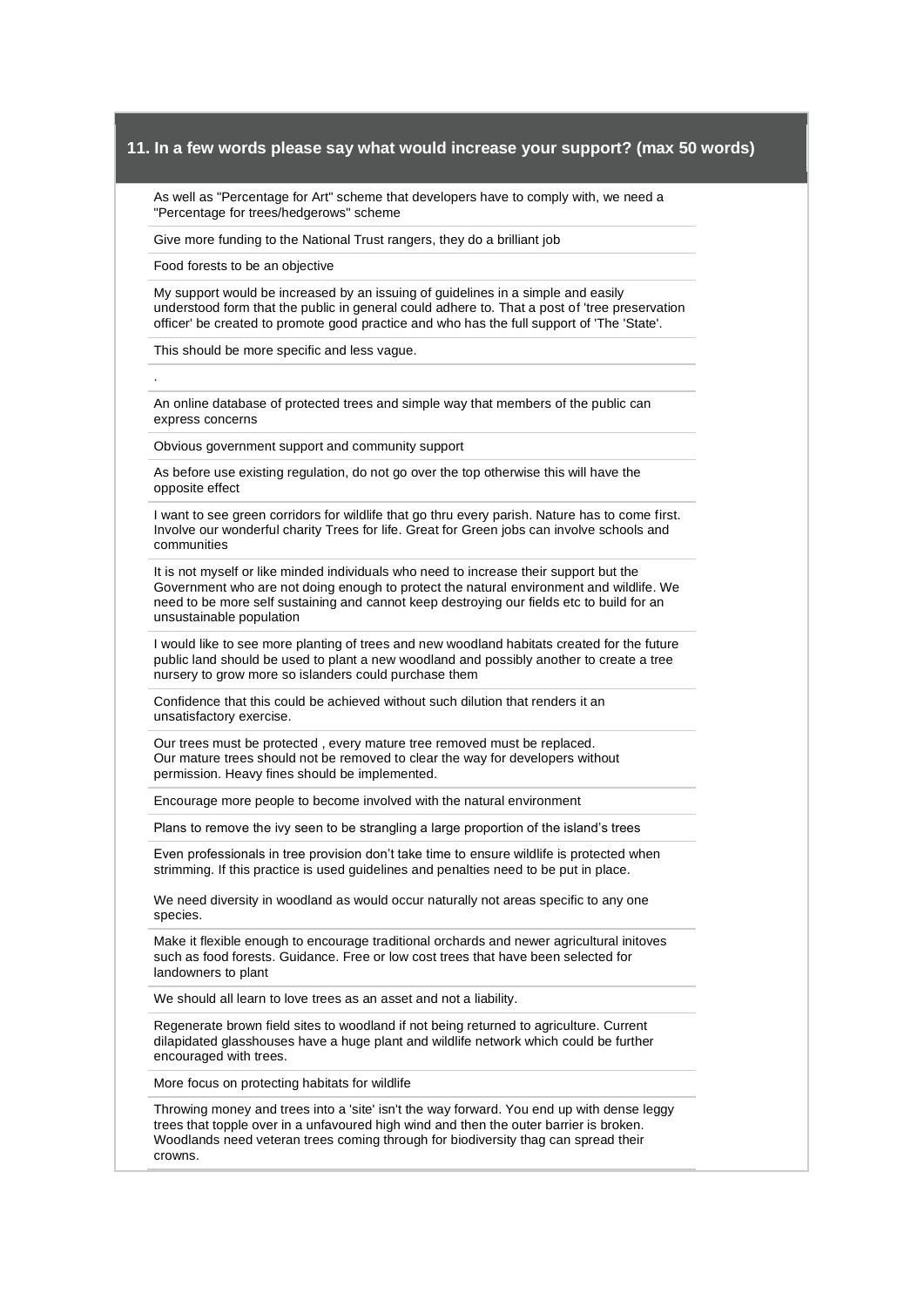Encouraging Islanders to plant trees on their land/garden where possible. Educating islanders to live with and understand trees and not see, for example, tree leaves as a problem.

Urban areas seem to miss out. I support the plans, but you need to include the urban areas, Georgetown, First Tower, not just the rich countryside where all the wealthy live, what about providing or allowing more tree's and hedges in the build up area's.

Too much control is in the hands of too few in Jersey... Control of environment should not be in the control of those with the greatest commercial interest (eg.. Dandara, andium, potato farmer)

Increase hedge row planting, thin out sycamores in woodland area to allow for more diverse range in trees.

Firm commitment of how many hedgerows will be added

So many areas remain without trees where opportunities exist to plant. We have some terrible land owners who just cut trees down. We need trees to hide the concrete jungle out there and increase places for wildlife. Reverse the damage done

The claim at the beginning of this survey is that trees in hedgerows and in the island are increasing, but this suggests surveys are not happening regularly, so how is that claim made? This policy needs to be made on good evidence.

Maybe more pathways so we can enjoy and benefit from the woodlands,also maybe more wild flowers

N

#### Action as soon as possible

Any woodlands funded privately should remain publicly accessible. Hedgerows and their proper management could be included in eligibility requirements for agricultural subsidies.

#### As previously stated.

New developments should incorporate trees and hedgerows that are already in situ rather than clearing everything and adding new.

Do not allow continual countryside development such as gigoulande quarry expansion it does not benefit anyone nor the wildlife

Revised agricultural policy to require more mandatory hedgerows and more active ownership of, and use of, land by Government and parishes for regeneration.

Hedgerows, especially newly planted need to be cared for as they grow and mature. No tractor mechanical cutters allowed or the hard work and cost will all be for nothing if the young trees and hedges die

I'm getting fed up of the limiting way this survey is denying the paying public to be heard.eg choose 4, max 50 words, more government longwinded reports to say the most obvious of facts , no doubt set up to employ more people sitting in offices on outrageously expensive salaries.

This would increase my support - Commitment from government and public to protect what already exists - especially building contractors. Absolutely avoid the use of plastic in tree work!

#### Education

Funding to support farmers to manage land for wildlife

50% of the land area of the island should be wild (E. O. Wilson Foundation). This should by the overriding goal.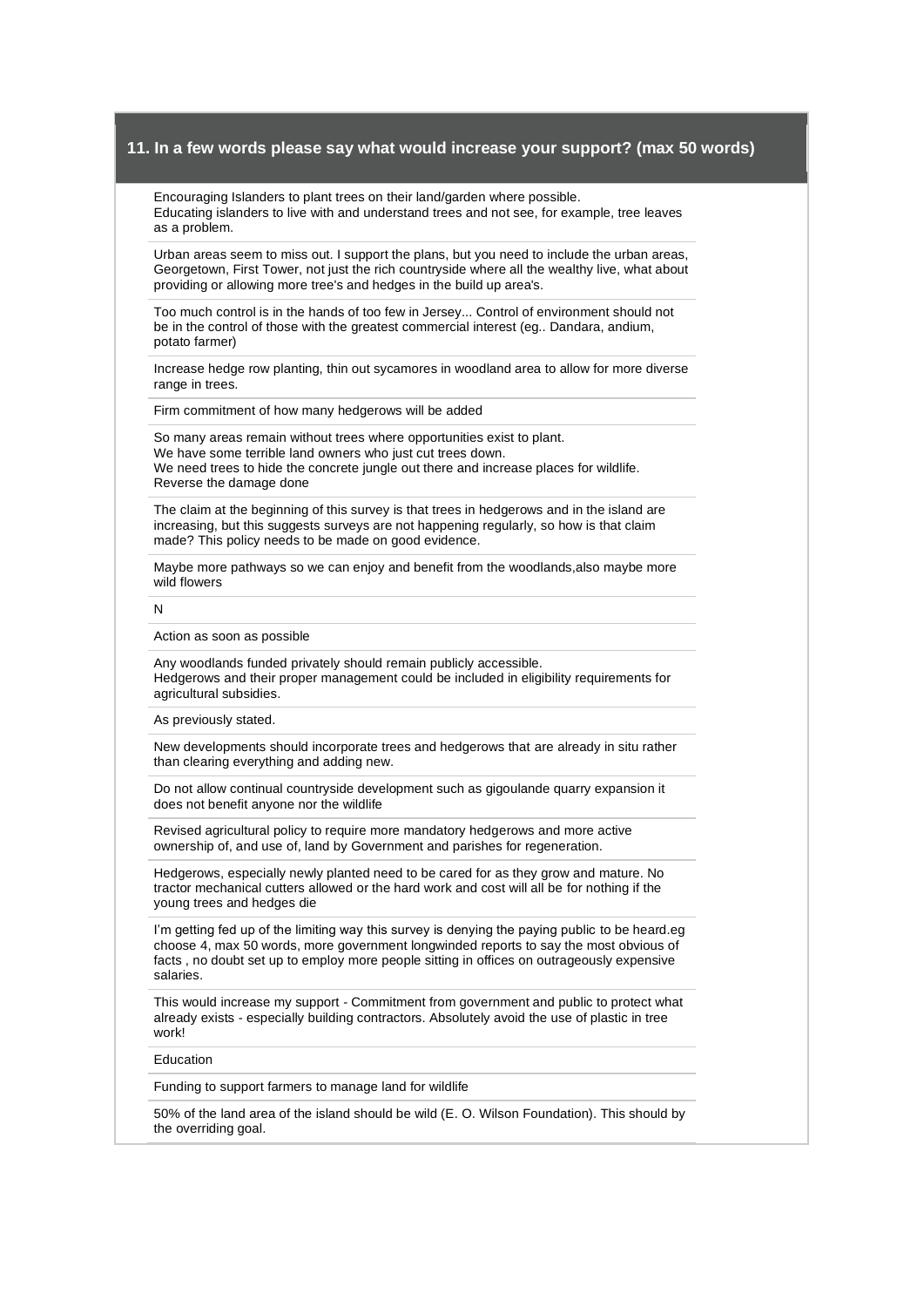Would be good to get a commitment to tree/hedge or other native planting for developments. A bit like the current requirement of 'percentage for art'. Something similar for planting areas.

It's important to prepare or plant trees in suitable soil. The wrong soil will reduce the success of the tree.

Ban those awful mechanical hedge cutters

Stop building on green land

.

.

Incentivising ecological land management with a grant system for farmers and land owners Greater protection from excess development

Dead trees are a source of roosts for important biodiversity indicators such as bats & should be surveyed by experts before removing or altering

I think the best thing to do is educate and help people all over the island learn where and what is best for planting to encourage landowners to plant trees

Consider gentle tree cutting practices for hedgerows.

Protect natural woodland and coastal fauna from certain human activity which detroys it: such as cycling through woods and on coastal paths

Clear and concise plan of action and how it will be funded.

New developments often have trees that look like they were added as a complete afterthought. Shared courtyard gardens in London are stunning why can't we take that approach

Some grazing pasture to be rewilded

Coordinated plan as to where hedgerows and trees are planted. Put the right tree in the right place.

Increase in public awareness on how how hedgerows, urban trees and woodland are a very precious resource - also stop the proliferation of plastic lawns.

provide more government funds for tree maintenance and new p,anting.

There needs to be a better understanding of the costs of effective woodland and hedgerow management, and consideration as to who pays.

Trees and hedges are in many ways a public good, but there is a significant cost in managing them.

Save all wildlife and fauna

Needs to include reform of the Branchage obligations, particularly on green lanes.

Jersey currently has more trees than it ever has done historically. grassland , Gorse and heather coastal areas should not be sacrificed like it has been in a few coastal areas.

All above points supported - particularly inclusion of green space in new developments. Suggest where landowners are unwilling to remove and return derelict greenhouses to agriculture they should be demolished with public funding or private donations and planted with trees.

The removal of the idea of allowing natural regeneration to take over. Most of the areas I have witnessed where natural regeneration has taken place lead to scruffy, wild and impenetrable growth. Brambles, nettles, gorse and often non native invasive species.

More government backing and protective legislation

(Q10 has too many statements to be covered by one overall response) . See comments above re variety and cost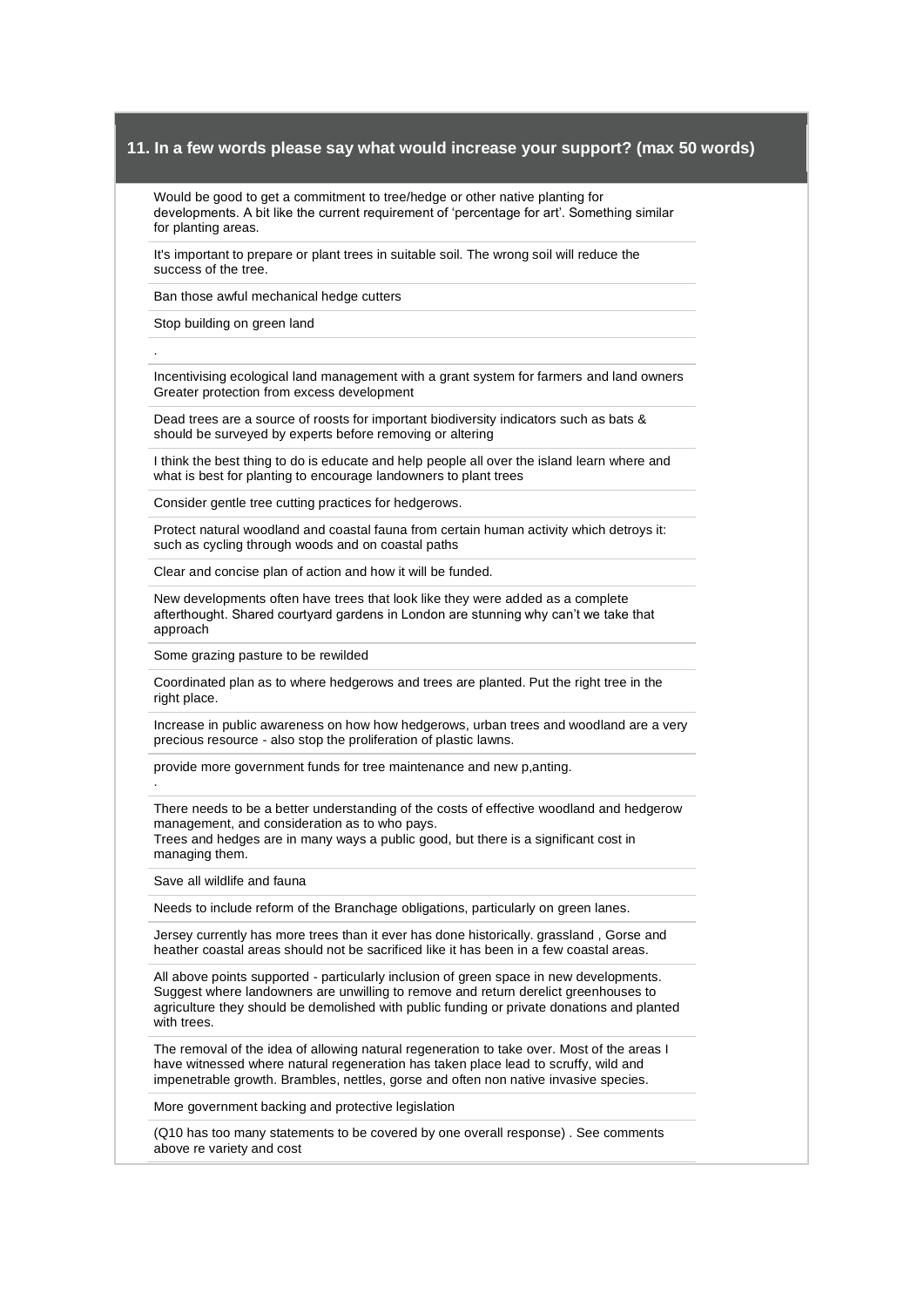Again, this requires a lot of input from qualified staff. there are only two of them in the Jersey gov.

I support 100% and I would like to see more community involvement opportunities (perhaps more through the Jersey Conservation Volunteers) to get more Islanders involved.

Consultation and agreement with land and property owners, and farmers, before deciding on changes made to an area.

Keep it as simple as possible and employ professionals such as Jersey Trees for Life in place of civil servants. have local parish / vingtaine representatives involved.

Commitment from government to protect what already exists and improve things for the future, this is long overdue.

Seeing decent investment in the many of the above mentioned areas

Plant more areas of woodland instead of building more houses … which means we also have to reduce demand on housing by reducing the population.

Increasing public access to country side and woodlands by more footpaths and trails connecting parishes would increase support.

Branchage is frequently damaging to trees and hedgerows. There should be penalties for bad branchage and rewards for good practice. Name and shame?

Regular communications to the public on the initiatives, the successes and the less successful, lessons learnt, any changes in policy and practice as a result.

"When trees grow together, nutrients and water can be optimally divided among them all so that each tree can grow into the best tree it can be. This is because a tree can be only as strong as the forest that surrounds it."

- The hidden life of trees

Ever heard of HS2 Rebellion..... I've been on the camps and supported, we need trees more than anything in this world especially ancient trees that have seen history unfold and the development of Jersey why would you take down the longest living things on Jersey

Protection of trees to prevent them being cut down to build new developments/buildings unless absolutely necessary, or build around the tree.

The successful delivery of the vision for trees in Jersey is a collective responsibility falling on all. I'm concerned that trees are seen as replaceable and that therefore it doesn't really matter what decisions you make with regard to them. I think this is the wrong approach

If possible always use indigenous species to support wildlife etc.

-Meeting to consolidate support

-Setting up a voluntary support / education group

11. Quite a lot of people - they will protest at tree planting - do not seem to care about environment etc. Really make sure environment + trees are protected from builders + companies - who just concrete over spaces which could be green + natural.

To see that Central Government and Parishes are fully aware of the need to protect trees all over the island.

People need to be made more aware of what they can do in order to achieve success where trees are part of their own areas.

Hedgerows need better management, as many are to tall and at the same time incobering to public land / roads.

What about trees along roads? The trunks of some are already impeding traffic flow and may well cause accidents; injury to people / damage to cars.

Any regulations should be commensurate with what suits the islands needs

Hedgerows need more protection from bad branchage practises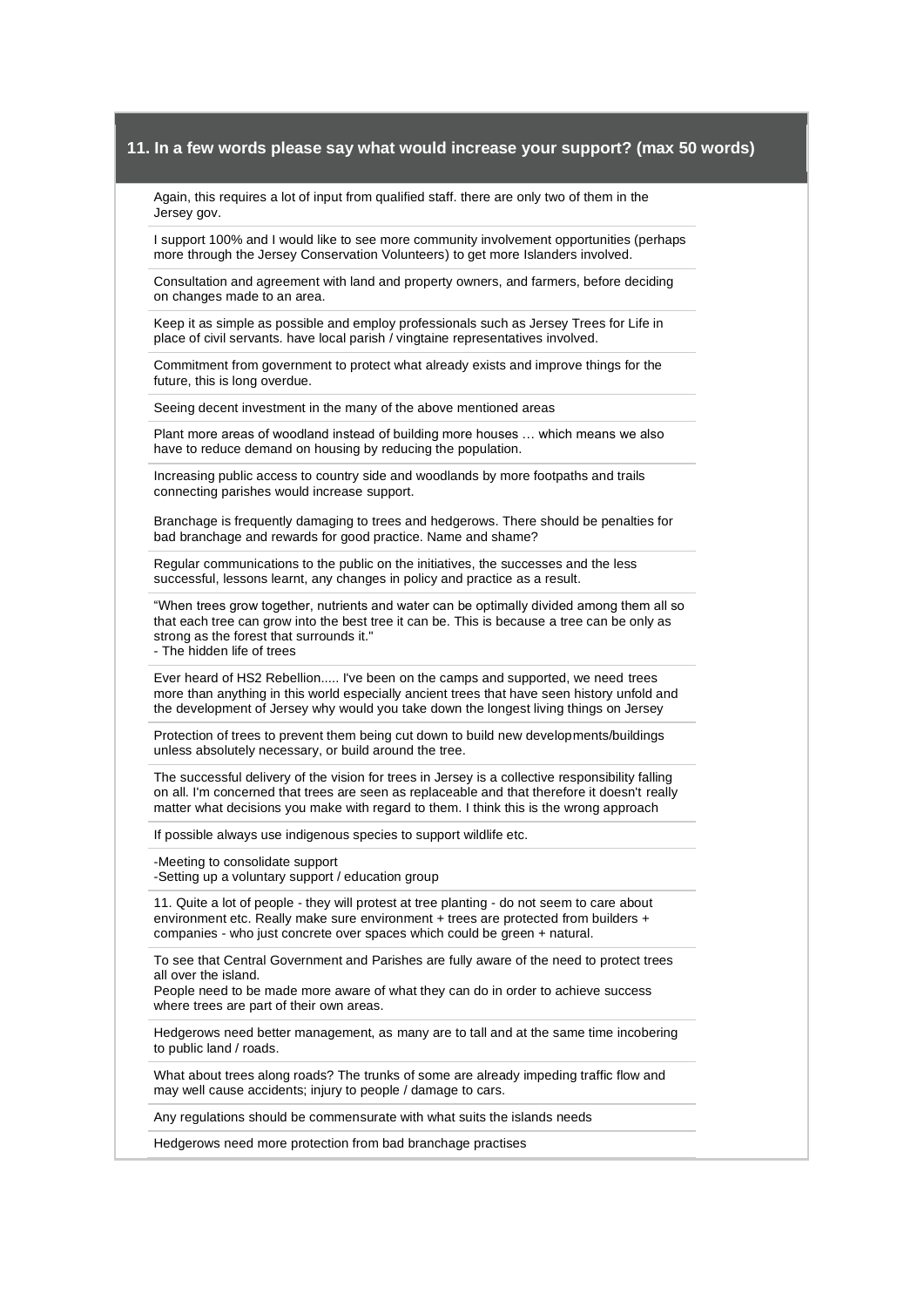| 11. In a few words please say what would increase your support? (max 50 words)                                                  |
|---------------------------------------------------------------------------------------------------------------------------------|
| Educate land (tree) owners on their accountability for tree roots damaging road surfaces;<br>provide quidance on Branchage law; |

answered 135 skipped 188

# 5. New trees – right tree/right place

**12. Below is a summary of the points made by participants at the workshops, based around "new trees - right tree/right place". Please indicate to what extent you support these... Seedlings/saplings (sourcing, reducing the risk of disease, local stock) Note: the project team created the points for this topic as no participants signed-up to discuss it during the workshops Promote the benefit of sourcing saplings from Jersey trees (tree genetics adapted to local conditions so more resilient, and avoids the disease risk of imported stock) Develop a scheme to incentivise tree saplings planted in Jersey to be sourced and grown locally from Jersey seed Planting and maintaining new trees Understanding and awareness of the economic value of trees Strict biosecurity measures for imported trees Work to protect community interests Incorporate British standards Incorporate the green backdrop policy into other planning zones Tree planting should provide habitat for wildlife Leave standing deadwood Clear guidance for tree management** 

| <b>Answer Choices</b> |                        | Response<br><b>Percent</b> | <b>Response</b><br><b>Total</b> |     |
|-----------------------|------------------------|----------------------------|---------------------------------|-----|
| 1                     | I have strong concerns |                            | 1.91%                           | 6   |
| 2                     | have concerns          |                            | 3.82%                           | 12  |
| 3                     | can live with this     |                            | 10.83%                          | 34  |
| $\overline{4}$        | support this           |                            | 28.66%                          | 90  |
| 5                     | strongly support this  |                            | 54.78%                          | 172 |
|                       |                        | answered                   | 314                             |     |
|                       |                        |                            | skipped                         | 9   |

| 13. In a few words please say what would increase your support? (max 50 words)  |                                                                                          |         |     |  |
|---------------------------------------------------------------------------------|------------------------------------------------------------------------------------------|---------|-----|--|
| Response<br><b>Response</b><br><b>Answer Choices</b><br><b>Percent</b><br>Total |                                                                                          |         |     |  |
|                                                                                 | Open-Ended Question                                                                      | 100.00% | 115 |  |
|                                                                                 | am already fully supportive.                                                             |         |     |  |
|                                                                                 | All the statements seem to preserve what we have and not to encourage more tree planting |         |     |  |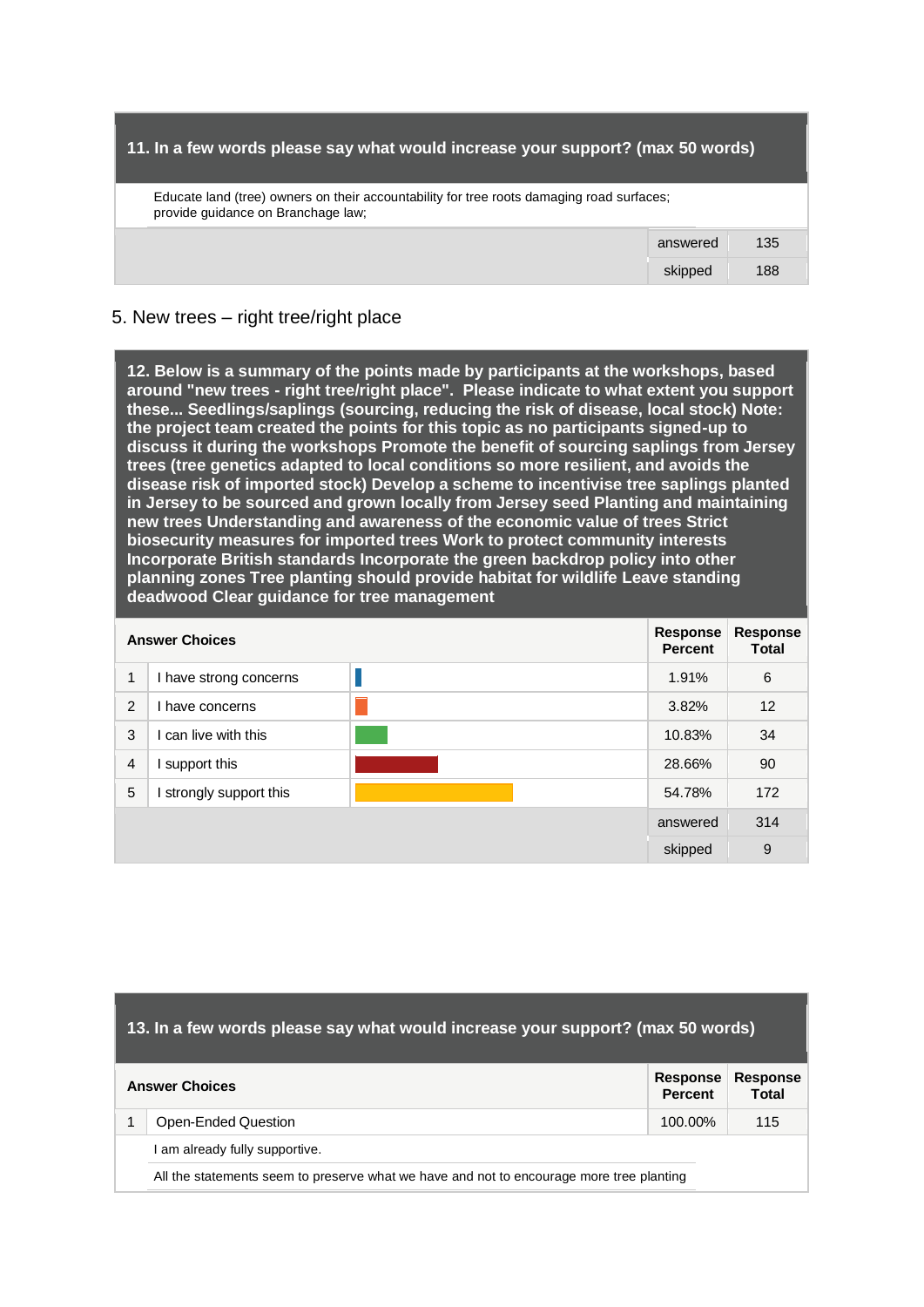#### Do not just accept British standards!

On management, clearer guidance to prevent poor tree surgery and keep trees healthier for longer. Ensuring they aren't putting the public at risk either.

Provide small saplings of local trees/bushes/hedgerow plants for the community to purchase & plant in their own gardens. This was available many years ago & I took advantage of this. All are still doing well.

Seeing that the Jersey Government is actually doing something !

See previous comment re standards.

I have about 20 oak saplings developing in pots . Get children and young people involved in projects

Use of green roofs/walls and living architecture installations for retail property

The Townees do not like an untidy countryside, but wildlife needs the cover. We have a carefully untidily maintained garden. The hedgehogs come most nights, the are visits from toads, even green lizards and slow worms have made an appearance. Is there a grant for feeding squirrels?

If not already covered, some thought should given to educating people about trees and the need not to damage them. For example, young trees in the Red Houses car park opposite the Co-op have been vandalised in the past and not replaced.

I dont know

Planning policy to enforce planting of trees on any new development (not just large scale)

Allow rotten trees to stand when in a safe area. A hollow tree is a home for wildlife not a risk to safety.

Education in schools to support this strategy

Same as previous two pages. Why British standards?

Proper consultation and clear explanation of the ramifications of supporting each point. Eg: leave standing deadwood - this means that… and a clear explanation of how this will affect islanders, tree owners and home owners.

Simplify plantation regulation and do not require planning permission. It's just plain absurd.

Locally sourced trees are an excellent idea and this should be encouraged.

In order to prevent the importation of disease it is important that we source as many trees locally as possible

But saplings need to be easily available - either government does this directly or through an agency. Price will be important. Not sure I see anything relating to education.

...apart from the British standards which we can improve on.

Could not agree more, some of the recent planting is a excellent example of not what to do.

In the last 18 months I personally have planted 537 trees on my own land!

We should not only look at meeting UK/British standards but use these as a minimum baseline and ideally go above and beyond these if it helps managing native trees to further biodiversity.

"Leave standing deadwood" is most overlooked but absolutely essential.

More fruit and nut trees in areas accessible

Low carbon footprint by just 'harvesting locally.

I don't think tree guards achieve too much over here. Most of the guards I see on trees become destroyed and end up looking a bit littered,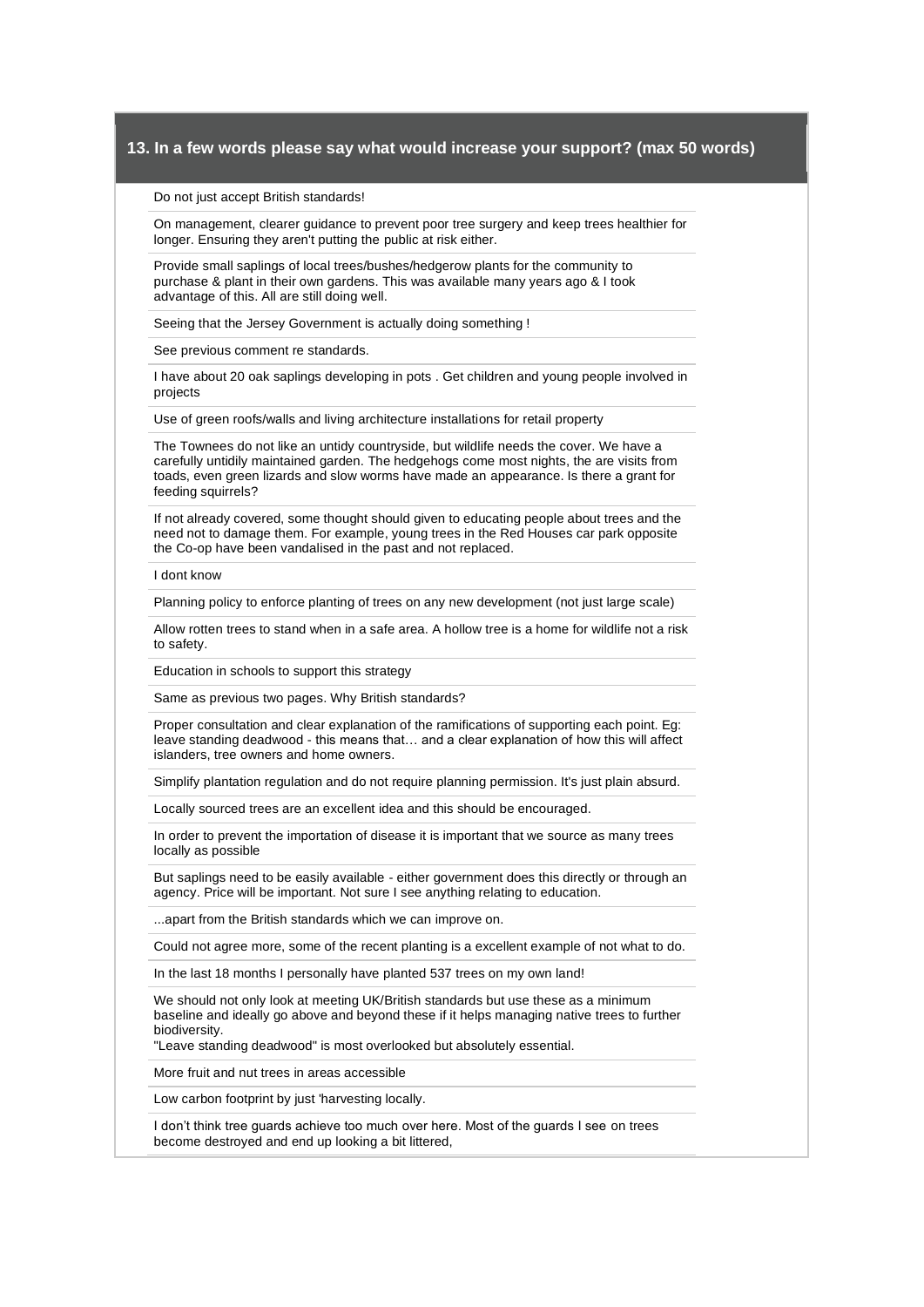Whilst the intentions are well meaning guidance often becomes policy that does not always suit all cases. Landowners face risk by leaving deadwood or dying trees

Not sure about leaving standing deadwood - could this be dangerous

This is fundamental! It should be the basic principle of the project. More advice at garden centres. We have recently had to remove large unsuitable trees from a small garden which was heartbreaking for us and our tree surgeon. Education Education Education.

My primary concern is that although this is good, it's politically wordy and likely to lead to a stunted implementation.

Plant native Apple and Fruit trees on public land for the public

Effective care and maintenance of newly planted trees is imperative and needs improvement

Agreed!

A better understanding of what options exist for landowners re maintaining a healthy environment, what to plant promote etc.

I disagree with leaving dead wood standing as it promotes disease and hinders proper husbandry of woodland and hedges

Tree Management schemes should be run at the same time as Tree Planting schemes. It is no use planting 50 trees to have them die in ten years due to poor management.

I would support a reintroduction of elm as well as diversification to trees and shrubs that could help erosion proof areas and yet, perhaps not be Jersey native. Clearly not at any expense to other indigenous species.

If a neighbour was to plant a tree that blocks a view I would have an issue, particularly if they then have tree pruning guidance that means appropriate management is not encouraged, which should include the impact on a neighbour.

Leave standing deadwood and planting trees to provide habitat for wildlife. Incorporate British standards.

Provision of support to landowners to plant more trees on their land. Offer incentives.

Consider the biodiversity and current habitat of the area before changing the landscape by planting trees.

If the above was extended to garden centres, who import most trees.

Trees can appear in places they have not been planted, would it be possible for people who discover this has happened be able to ask for the tree to be moved/adopted/donated?

Let's not adopt British standards without questioning them. Let's also aim higher

We must minimise imports (I accept some will be needed to maintain a healthy gene pool). As well as what pests, diseases be on the tree, you never know what soil borne pests, diseases come with an imported tree.

And a law / scene to protect these saplings once planted. That the planting of saplings should NOT enable more trees to ge cut.

That the importance and care of our environment has a greater emphasis with the public particularly in regard to schools and with young people.

It should come with criteria for measuring success/effectiveness.

Trees don't need to be grown locally.

.

Growing trees from local varieties not only make genetic sense but also minimises the environmental impact of transporting trees to the island.

Education from parish's we all have newsletters . Having someone to chat to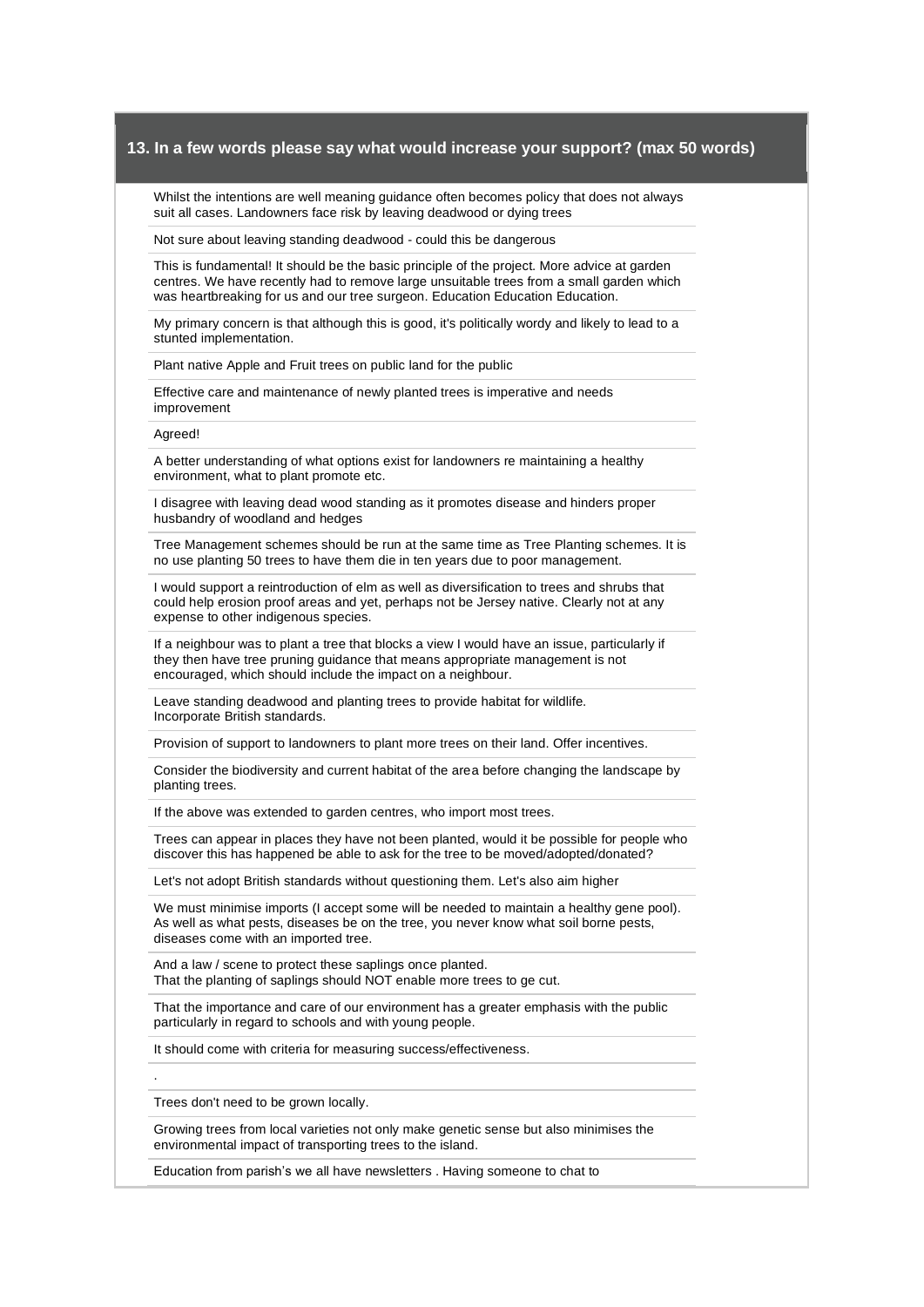Why British Standards have we looked at what France has to offer? Ban complete areas of tarmac, paving etc always allow for a green area especially fir encouraging pollination

As previously stated it is the Government whose support needs to be increased

More government awareness and particularly the awareness of planning to this sensitive issue . We need to look after the the earth and stop these huge vanity project houses going up it's obscene to see displayed in such vulgar and selfish manner

The prospect of greater proportion of land planted to trees

Native trees grown from seed have diversity in dna and so protect from disease. This is critical and jobs must be created to do this. Half wild jersey has been doing this for 10 years for free but should be in paid employment to do this

Biosecurity very important. We do not want ash die back etc Support traditional hedgerow and tree management such as hedge laying, copicing willow andother trees that would have been done.

This section has no points relevant to the heading, which is a bigger issue than the rest. Example, don't plant English oak in town or small back garden. Who would make the guidance on tree management? A degree level arboriculturist with 20+ trade years or a desk worker?

More education and encouragement about why we need trees. Grow your own tree campaign from local seeds from trees

As previously said, you need to plant in urban and built up area's.

Existing trees should be prioritised over new ones.

Banning cutting down of any tree without a specific reason. Limiting the reduction of trees without a specific reason

Use local seed whenever possible. More diversity in tree planting

Evidence that local trees being used to grow more, do not harbour disease.

Green makes you feel better.

I don't know enough about this but must be diversity and preferably local saplings so they will survive

Planning permission for building automatically denied where developers clear sites of trees and other habitat without permission.

N

I would like to see some rapid planting of new trees, within the guidelines set out by the tree strategy. Every year of delay means a year less benefit / enjoyment of the trees for the public and wildlife.

As mentioned before, involving schoolchildren in this so that everyone plants a tree when they are young , could have a Jersey Tree Lovers Club for schoolchildren

Where possible, people who do not follow good biosecurity principles and allow invasive species in (e.g. ice plants) should be held accountable for the costs of managing and eradicating them. It is not fair for the cost to be paid by the public.

More specific details for how tree saplings will be incentivised and how more opportunities for tree planting and engagement will be possible for those who don't own land.

Under planting and maintaining trees, there must be rules put in place, before farmers destroy new hedges and trees that have been planted by using mechanical hedge cutters

Many projects require trees larger than saplings and shouldn't be penalised if trees are planted to correct standards.

Surely this is all common sense!

Schoolchildren can collect and sprout seeds, acorns etc.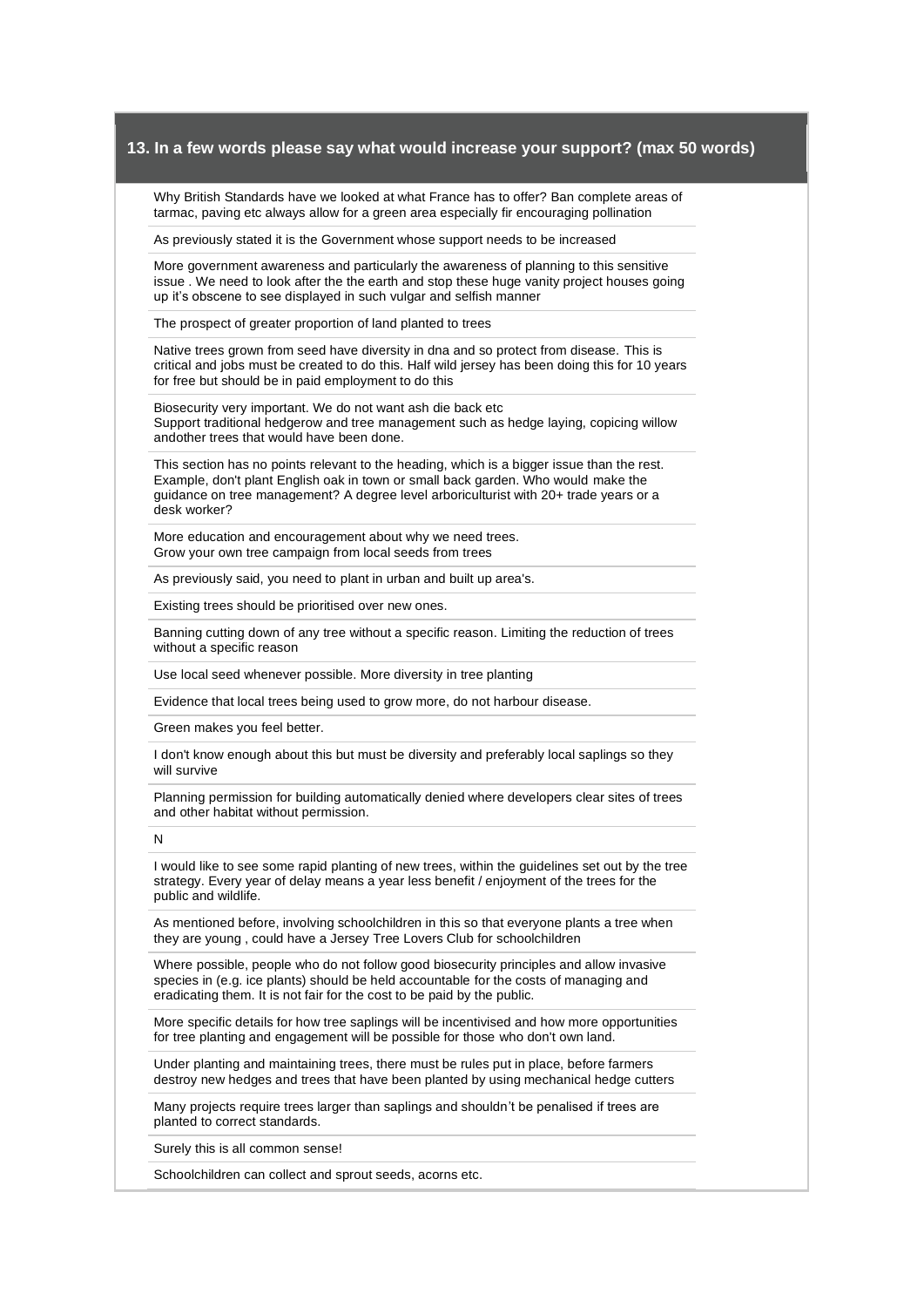Standing deadwood, trees with holes in, and hollow trunks are essential for biodiversity. All this 'it was diseased and had to come down immediately' must be stopped.

Saplings grown in biologically complete soil are less likely to suffer from disease and death. Jersey should be producing suitable Biologically Complete Compost (Like produced at Warwick Farm) to give the saplings the best chance of survival.

Same as above - linking to Uk equivalence- may nit be sufficiently aspirational

Jersey should provide more whips, saplings for cheap tree scheme

Again education and creating awareness

.

Prefer old trees to be protected. A new tree will take 20+ years to start making the same oxygen.

Reduce concrete areas of new/future building projects: provide more trees, plants and hedgerows (not the single token tree seen in architects drawings). Introduce garden allotments which can be maintained by collectives of residents.

I'm not sure what bio security means but I think a diversity in trees should be encouraged so would not support the rejection of non native planting altogether

I particularly support the use of local tree stock rather than imported trees

Native species prioritize, especially those that provide habitat and food for wildlife

Leave standing deadwood

Education. Every mature tree is an ecosystem unto itself - you cannot plant a mature woodland as the ecosystem and the wildlife it supports takes years to create. Where have all the insects gone? The caterpillars, the moths, etc all gone with the trees that have been felled.

We must establish more woodland.

New saplings planted must be monitored and replaced if they die

There is currently no established timber industry in Jersey. Agriculture is changing, as is demand for land. Consideration and support should be given to landowners/ farmers who may want to grow timber commercially for the construction industry.

Same theme

Need to relax and stop making rules for everything.

a plan for aftercare of planted trees which is a big cost , no point in planting if in the first drought the young trees all die !!

Whilst supporting the production of saplings from Jersey stock I think there may well be some benefit in importing other species or varieties and this should not be ruled out.

As per previous comments

I agree with those points but what kind of survey is this? its too restrictive to give us 50 words to comment on hundreds of bullet points.

Schemes for community projects.

We need to seek out and follow 'best practice' regardless of where it comes from, slavishly following UK standards is lazy and does not provide sufficient protection, suggest a joint approach with Guernsey to share the costs of research.

Understanding and awareness of the economic value of trees is paramount, there must also be a strong and clear guidance for tree management, assurance that schemes for tree saplings planted have been grown locally from Jersey seed, a to ensure they support both habitat and wildlife.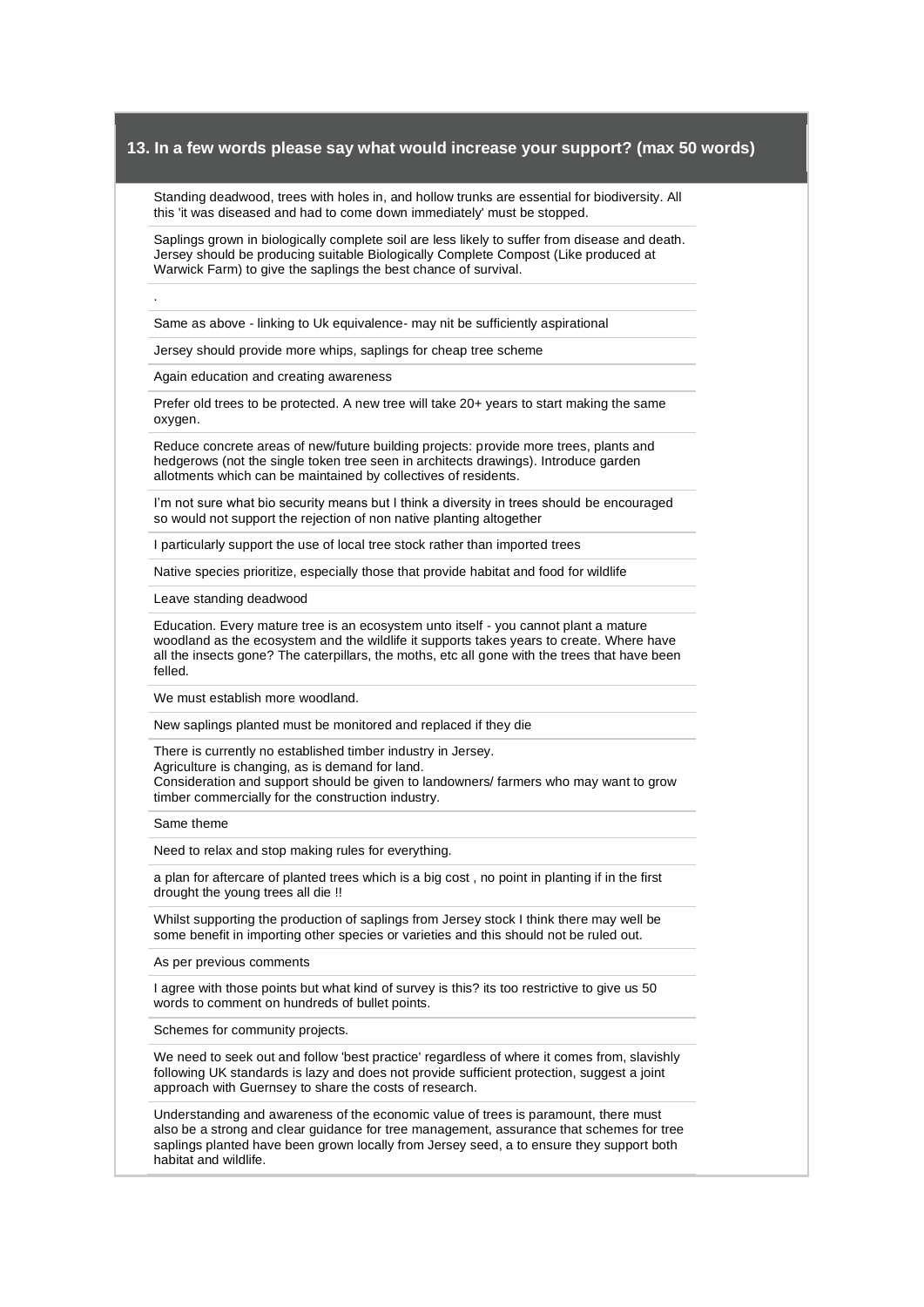#### Emphasis on continued aftercare

Plant more woodlands on grazing land.

Provide free saplings to public to plant in gardens

Any incentives to plant saplings should require that there is sufficient on-going care to ensure that the saplings survive beyond the initial planting.

Assurance of looking after a sapling so that it can grow into a strong tree and not left to die as many are.

Keeping local is good but expanding variety can bring in new wildlife i.e birds, as trees provide the food they need and can Widen and support the species of wildlife in Jersey today and in the near future, it could encourage other species to migrate here

Tree planting needs to be resilient to change be that, disease, development, climate change, fluctuations in resourcing etc

Good planned long term maintenance

Chance for local supporters to discuss / meet up.

The project team's points are very valid and important for the success of the overall need to bring trees to the forefront of everyone's attention.

Strict biosecurity measures for imported trees OVER A CERTAIN SIZE Incorporate British standards ONLY IF RELEVANT TO JERSEY ? Leave standing deadwood Clear guidance for tree management

> answered 115 skipped 208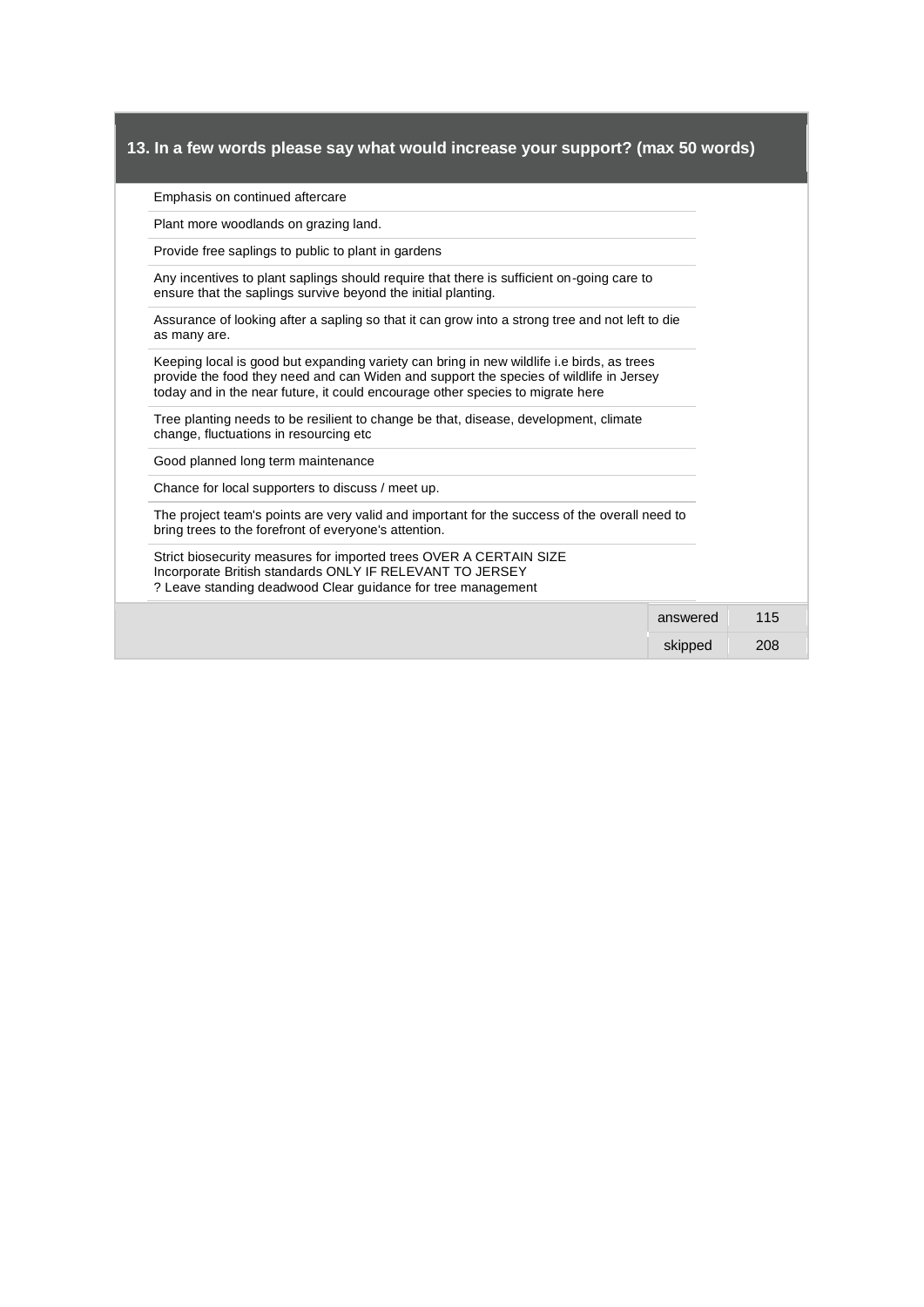# 6. Guidance for where we plant trees and shouldn't plant trees

**14. Below is a summary of the points made by participants at the workshops, around where we SHOULD plant trees. Please indicate to what extent you support these... Plant in small gardens and provide additional support garden owners Planting on the property of large estates and landowners In the space between residential areas and the countryside to link them up Trees and orchards in urban areas Between important habitats to create wildlife corridors Forestry on Jersey for locally sourced wood Hedgerows planted around farmland Planting should only be done where evidence suggests it will be beneficial Planting should include a diversity of tree species Only where good outcomes are likely because tree planting is costly** 

| <b>Answer Choices</b> |                        | Response<br><b>Percent</b> | Response<br><b>Total</b> |     |
|-----------------------|------------------------|----------------------------|--------------------------|-----|
| 1                     | I have strong concerns |                            | 2.84%                    | 9   |
| 2                     | have concerns          |                            | 6.62%                    | 21  |
| 3                     | can live with this     |                            | 9.78%                    | 31  |
| $\overline{4}$        | support this           |                            | 39.12%                   | 124 |
| 5                     | strongly support this  |                            | 41.64%                   | 132 |
|                       |                        |                            | answered                 | 317 |
|                       |                        |                            | skipped                  | 6   |

## **15. In a few words please say what would increase your support? (max 50 words)**

|              | <b>Answer Choices</b>                                                                                                                                                                                                                                                                           | <b>Response</b><br><b>Percent</b> | <b>Response</b><br><b>Total</b> |
|--------------|-------------------------------------------------------------------------------------------------------------------------------------------------------------------------------------------------------------------------------------------------------------------------------------------------|-----------------------------------|---------------------------------|
| $\mathbf{1}$ | Open-Ended Question                                                                                                                                                                                                                                                                             | 100.00%                           | 137                             |
|              | More trees, more animals, less buildings, plant more trees                                                                                                                                                                                                                                      |                                   |                                 |
|              | I am already fully supportive.                                                                                                                                                                                                                                                                  |                                   |                                 |
|              | I love the idea of trees and orchards in urban areas. I think you could also consider the<br>potential long-term impact of tree planting as a tourist attraction - e.g. the cherry trees and<br>maple trees in Japan which are a huge seasonal draw for domestic and international<br>visitors. |                                   |                                 |
|              | Connecting urban and rural areas through green (wildlife) corridors I think should be<br>essential. It is evident that people need and benefit from greenspaces. In addition to this<br>necessity, any further planting should be evidence based.                                               |                                   |                                 |
|              | Actually seeing that these suggestions are starting to take place and are being fully<br>supported and financed by the Jersey Government.                                                                                                                                                       |                                   |                                 |
|              | Re: Only where good outcomes are likely because tree planting is costly - cost should be a<br>consideration but should not overtly outweigh other important benefits.                                                                                                                           |                                   |                                 |
|              | People should be educated better on what trees would thrive best in the area they are<br>being planted in. For example container trees, fruit trees. Why don't we plant more fruit<br>trees in shared spaces so people can take the fruit?                                                      |                                   |                                 |
|              | Diversity is very important but planting a range of species just for diversity sake is no good.<br>For example, it's not a good idea to plant broad-leaved trees with pine just for diversity<br>sake. Some of the recent planting at Mourier valley reflects this.                             |                                   |                                 |
|              | Encouragement/Enforcement on landowners/farmers to grow & maintain hedgerows and<br>trees appropriately for the benefit of wildlife.                                                                                                                                                            |                                   |                                 |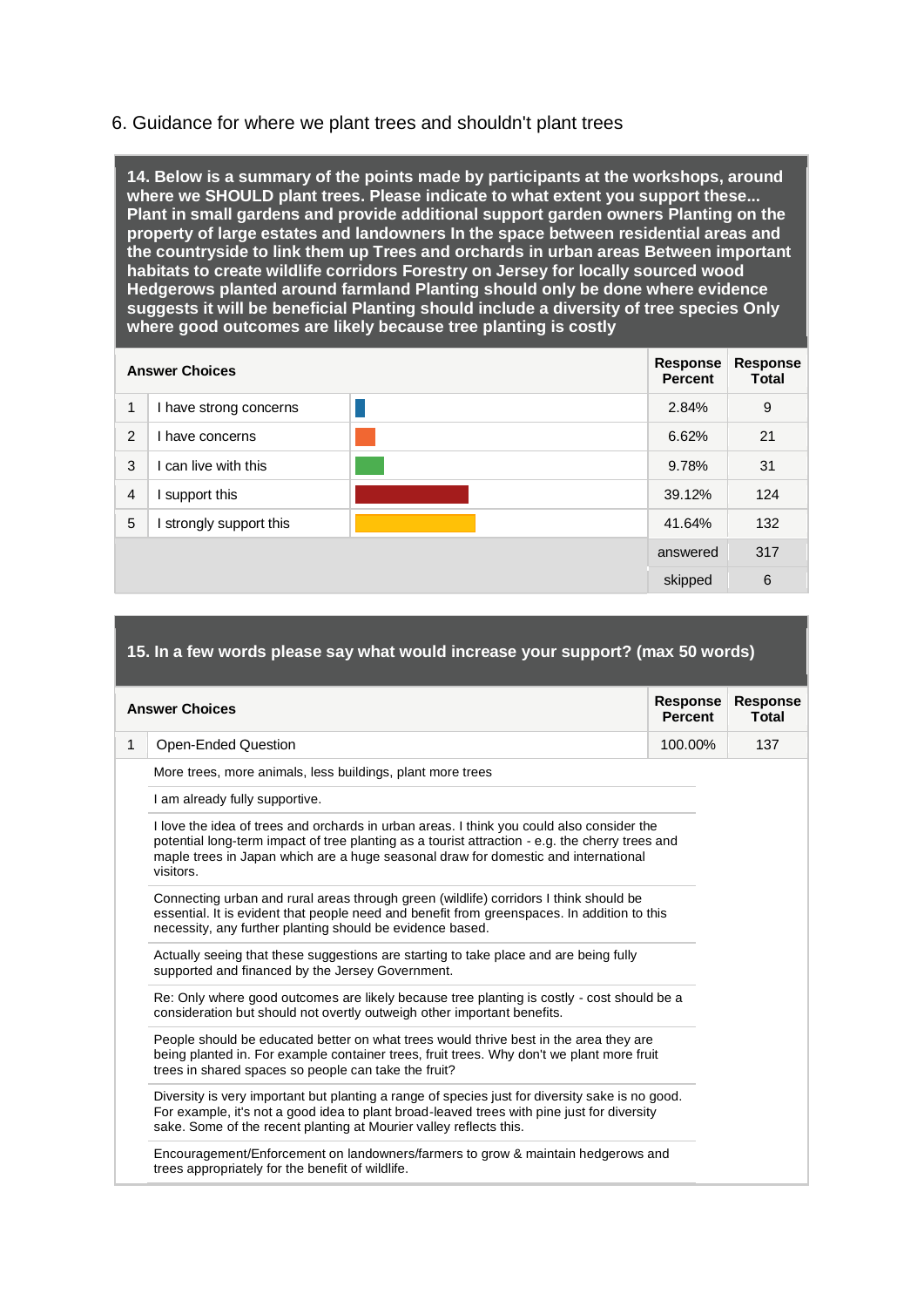the right trees in urban areas - massive forest trees like oaks are no good

It is sad that we need to discuss these points, it should have happened

Planting in overground car parks to improve shade.

Plant trees whenever is possible especially with the fruits

Increase diversity of trees as this is very important

Tree planting isn't costly, return on investment is huge.

Concerned about use of term 'good outcomes'. Cost should not create a loophole to avoid increased planting.

Cost should not be an issue here- prioritize our planet!

Clarity on how it would be decided whether or not planting is likely to be beneficial. For example, should farmers be allowed to make the decision or should it be taken out of their hands and taken more objectively?

An understanding that homeowners should not be bullied into tree planting. And a proper unpicking of what some of these very diverse points would look like in practice.

In my experience farmers don't really like trees. There needs to be incentives to encourage the planting and maintenance of trees along fields boundaries.

Tree planting need not be costly. It can be if you like but it really need not be.

Care needs to be taken in private residential areas, this could easily be seen as a forced measure and that will create a negative impression. There are other factors at play in these area that need due consideration.

"Forestry on Jersey for locally sourced wood" I would support less: in our already very limited space it would reduce diversity in these patches as well as old growth and the possibility for dead wood.

Cost is outweighed by the long term benefits and lifespan of trees and should not have overmuch say

Property owners should have access to something akin to the old cheap tree scheme to encourage planting.

I'm not a fan of the orchards being planted, which appear to be a trade off for some developments. I would much rather see some deciduous, native, woodland trees instead of apple trees.

Totally agree with all points

For instance "Planting should only be done where evidence suggests it will be beneficial" <- - how long does it take to decide to put a tree in?

Fully support

#### Agreed

Education and incentives to help residential garden owners/smaller land owners identify and source the right species for the right location, and support in caring for those trees, spotting disease etc.

Hard to disagree, but equally hard to see such a wide range of points will be delivered with an inevitably limited budget

Tree, hedges etc should receive legal rights and protections, we have for decades reduced the wild areas below sustainable levels and correcting this means a more aggressive policy on planting new and maintaining existing spaces / both large areas and new spaces corners etc. All spaces are beneficial and important

New developments should maximise tree planting where possible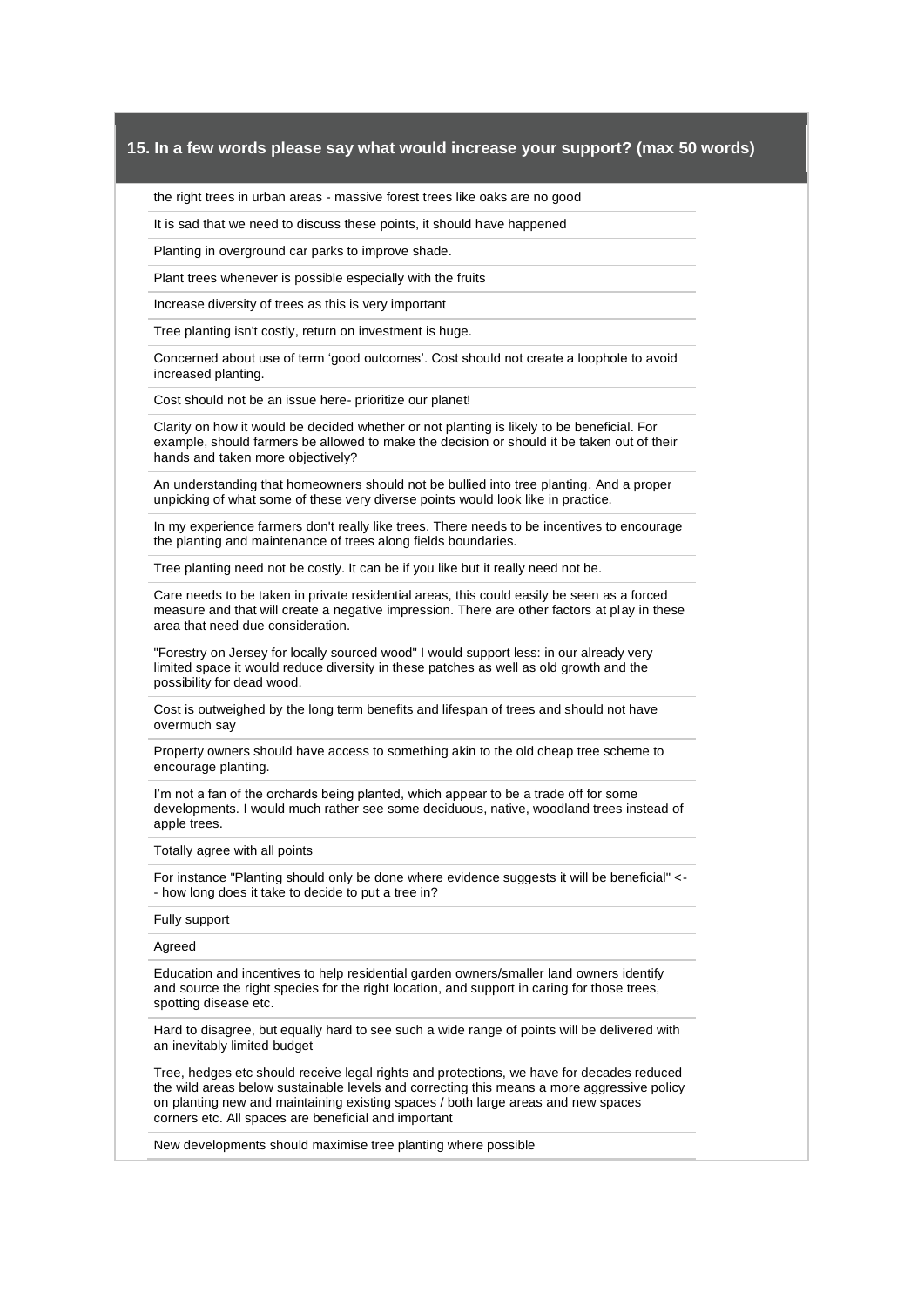I have concerns about the statement - "planting should only be done where evidence suggests it will be beneficial" What would that evidence be? Does this allow for an opt out of any tree planting?

Tree planting & protection shouldn't be a yes or no issue. Planting trees will always benefit our health and environment, no matter the cost.

We should pursue this, regardless of the immediate expense because not doing it will be more costly, and not just monetarily.

This has to also take into account the impact on a neighbour's view and well-being

Between important habitats to create wildlife corridors.

Not sure trees in small gardens is appropriate, size has to be relative to garden area. Assign trees and areas to create new habitats for wildlife

As previous comment

.

.

Focus on preserving existing wildlife habitats and creating additional habitats. No forestry in jersey. We want to grow and nurture trees, not chop them down.

Plant in small gardens  $\sim$  tree roots can cause serious damage to foundations, so care is needed.

I support this proposal on all levels.

It is also important that we try to be creative so only sure bets will restrictive.

I generally agree with this, however consideration must be given also to the impact of tree planting on all who live in the area.

Planting fruit and nut trees in parks and community land would be brilliant

All new housing estates should have mandatory planting incorporated into the design

We also need to ensure there are arrangements for looking after trees when planted (especially in the early years), watering etc. People on community service orders / day release from prison could help on this.

No mention of new developments working with what trees already exist. No mention of farmers taking more responsibility to manage their existing trees to preserve them.

No mention of private home owners being forced by the SoJ to take their responsibility to reduce height of intrusive tree/leylandii hedges.

I would welcome some strategy that recognises and identifies areas of concern with regard to trees and the issuing of plans showing how the areas of concern will be addressed.

Small garden planting needs a lot of guidance if it's not to become problematic.

Don't like the last point. Every tree planted is beneficial, it's not about the cost.

I disagree that tree planting is expensive. I pick up acorns for free. I grew them in recycled containers (free) and I will give them away for free.

Concerned re planting only being done where beneficial - may inhibit reforestation - what evidence is required to prove benefit?

There are amazing examples in urban cities in the UK where street paving has been dug up for community planting (review RHS Britain in Bloom best practice) on high streets for general planting but also fruit and vegetables. Improves air quality and provides community focus and well-being. Win win.

We definitely need more in urban areas

All the above should contain the caveat ' as appropriate'.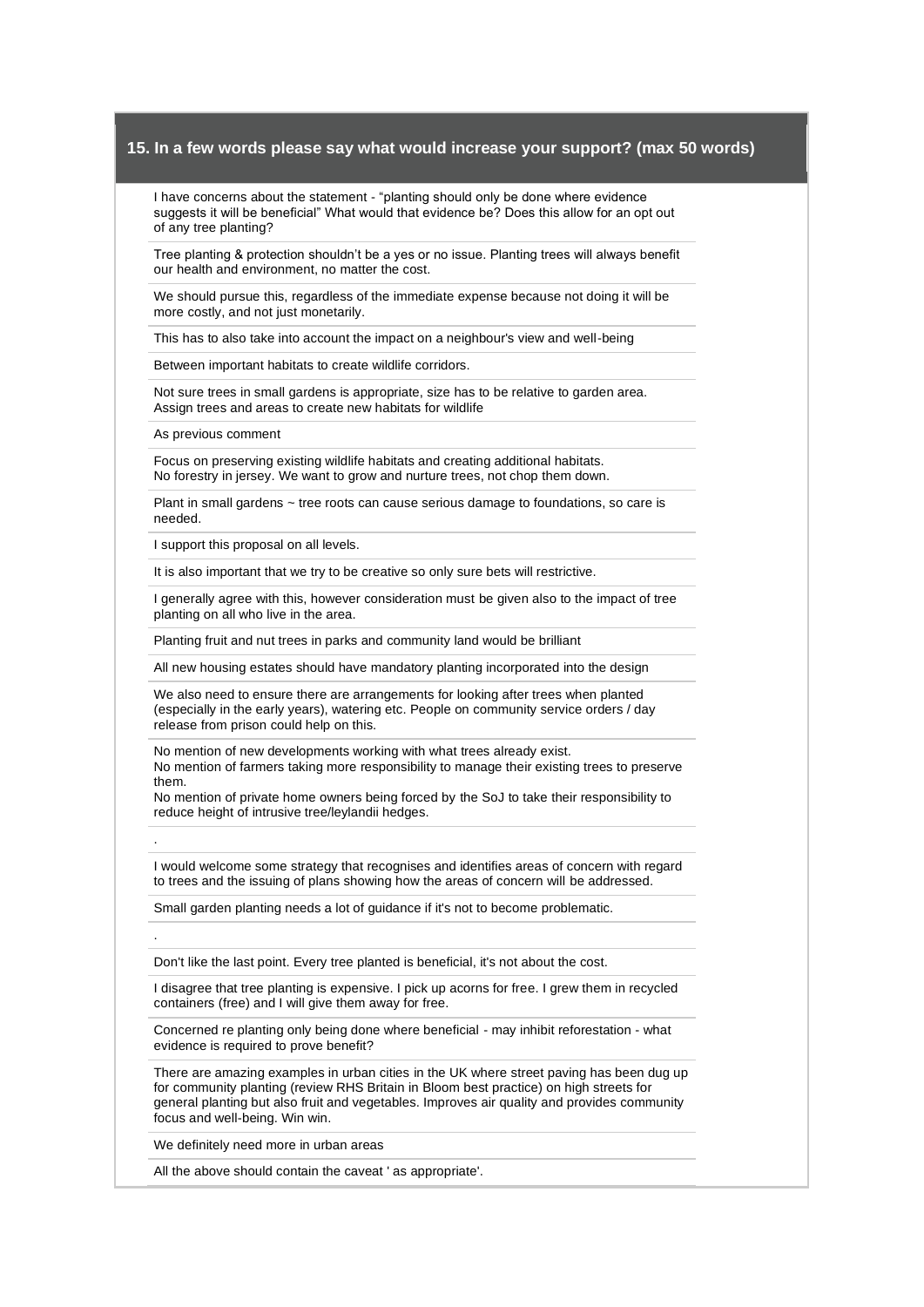Tree planting is costly????? The benefits of planting Trees far outweighs the costs

Planting trees in town streets as reduces heat held by buildings also purifies air Also beneficial to individuals who suffer with respiratory diseases ie asthma. Planting fruit trees allows all the opportunity to pick fruit as this which is also beneficial to those who are unfortunate enough to be homeless

Maintenance of trees needs to be established prior to planting.

Create more green spaces rather than destroy them

I disagree with these two points as they

Planting should only be done where evidence suggests it will be beneficial (define beneficial)

Only where good outcomes are likely because tree planting is costly (define good outcomes)

The value of tree corridors can be seen with the red squirrel project so more projects like this would get my support

Wildlife corridors, farmland and hedgerow. To encourage this where land is used for equine grazing encourage wildlife enhancements as part of the change of use - horse safe native trees, polinator patches & wildlife support throufh hedgerow and trees

Beware of creating fire hazards through high density planting. Current evidence suggests that with climate warming forest fires will become more frequent and more severe.

Include coastline

Don't agree with some statements - forestry on Jersey may not be viable due to space needed, small garden owners need to be aware of suitable trees to plant, likewise a diversity of species needs to be the right ones

Disregard harvesting wood - far far too subscale

Support but not sure I agree with the last three statements

Planting in green spaces specifically long living broadleaves which offset more carbon and provide greater habitat is easier than some suggestions and more basic.

Putting trees back into urban environments i.e Liberty Wharf Stopping of pointless pollarding in certain areas

Support gardening, by using those claiming unemployment benefit or needing retraining. There are plenty who work all day and have very little time to garden. Support children getting into garden work and food growth in turn supports climate change awareness.

Planting trees in small gardens is not always possible or practical. Where evidence suggests it to be practical could be an excuse not to plant

Make good outcomes more likely by understanding what can be achieved. When would planting not be beneficial? There is always something, shrubs, low growth etc

More thought should go into what and where trees are planted if we are to look at them being a 200 year commitment

Avoid planting fruit trees that overhang pavements/roads - see Grands Vaux estate for a current example of this: makes the pavement/road slippery, sticky and attractive to stinging insects.

Cost shouldn't come into it. Don't hold back on planting trees.

Don't look at the cost. Look at the benefit. So much money is wasted on other things.

I think where good outcomes are considered unlikely, that needs to be relooked at how to make a good outcome more likely, or it will stifle tree planting.

If this applied to all properties and the rich weren't exempt,ie for vanity reasons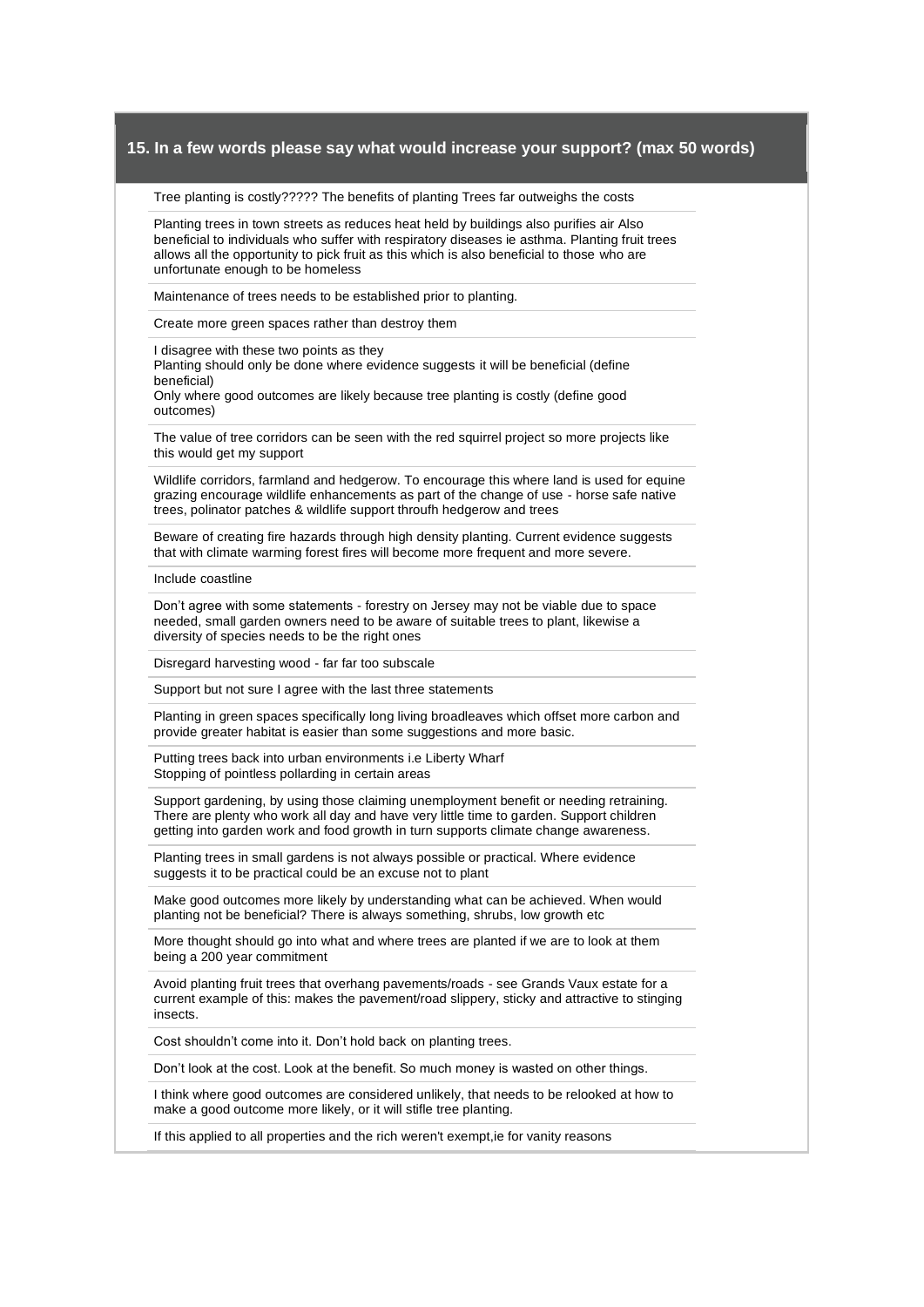Where possible, trees planted on roadsides in urban areas. Too many sea facing blocks of apartments are sterile and have no greenery or trees e.g. the coast road fro town/Greve D'Azette. Nor do the social housing estates behind them have enough roadside trees/green areas

#### Education

New developments that have clearly stripped sites of trees and hedges should be forced to include trees and green hedges as a condition of planning permission.

I would like more clarity on "planting should only be done where evidence suggests it will be beneficial". What does "beneficial" mean here?

Yes to all of the above. I would like to see the government grant money to groups across the island to plant orchards. Jersey once had many orchards .....we shouldn't have to import apples and pears !!

The point around good outcomes should be carefully phrased, so that it does not inadvertently make it easy to block new trees for bad reasons. Lifetime benefits vs costs need to be considered, not just the cost of planting and maintenance.

And we really need a group to come up with this?

Trees take many years to reach maturity and the sooner they are planted the better.

Removing "Planting should only be done where evidence suggests it will be beneficial" and "Only where good outcomes are likely because tree planting is costly". These seem unnecessary and open to abuse.

Town has become a concrete jungle. Many of the estates, old and new put in " token areas". Look to Denmark, Sweden for urban gardens . EVERYWHERE. Hedges need to be reinstated everywhere( soil erosion/ wildlife) Large estates do not need money to plant

I support that the 'Government' heeds the advice of tree experts - our politicians are only concerned with making money out of building and trees are have no concern to most of them. Let them do what they know and let the experts in tree management to theirs.

Only plant local species

.

Creation of a community food forest in each parish

I think this is a great idea, especially to create more areas with trees and pollinator patches to encourage more wildlife etc.

Only plant trees in soils that haven't or won't be treated with chemicals. And make sure the soil succession is able to support the tree type, by providing suitable organic substrate at planting.

These statements don't make sense.

I don't think finance should be a factor, trees are essential! I don't agree with the following statement:

Only where good outcomes are likely because tree planting is costly

With the exception of current evidence based only - given the enormity of the climate crisis we will also have tone experimental - I don't agree with the last point - this should be removed

There are some areas in island where trees are not appropriate eg some grasslands, ericaceous habitats such as Les Landes. Trees should not be planted indiscriminately

We definitely need trees to create wildlife corrridors, on most roads there's road kill and it's heartbreaking

Plant on empty land. Give incentives to land owners to plant trees on their suitable private land.

Createcollective gardening, vegetable, orchard allotments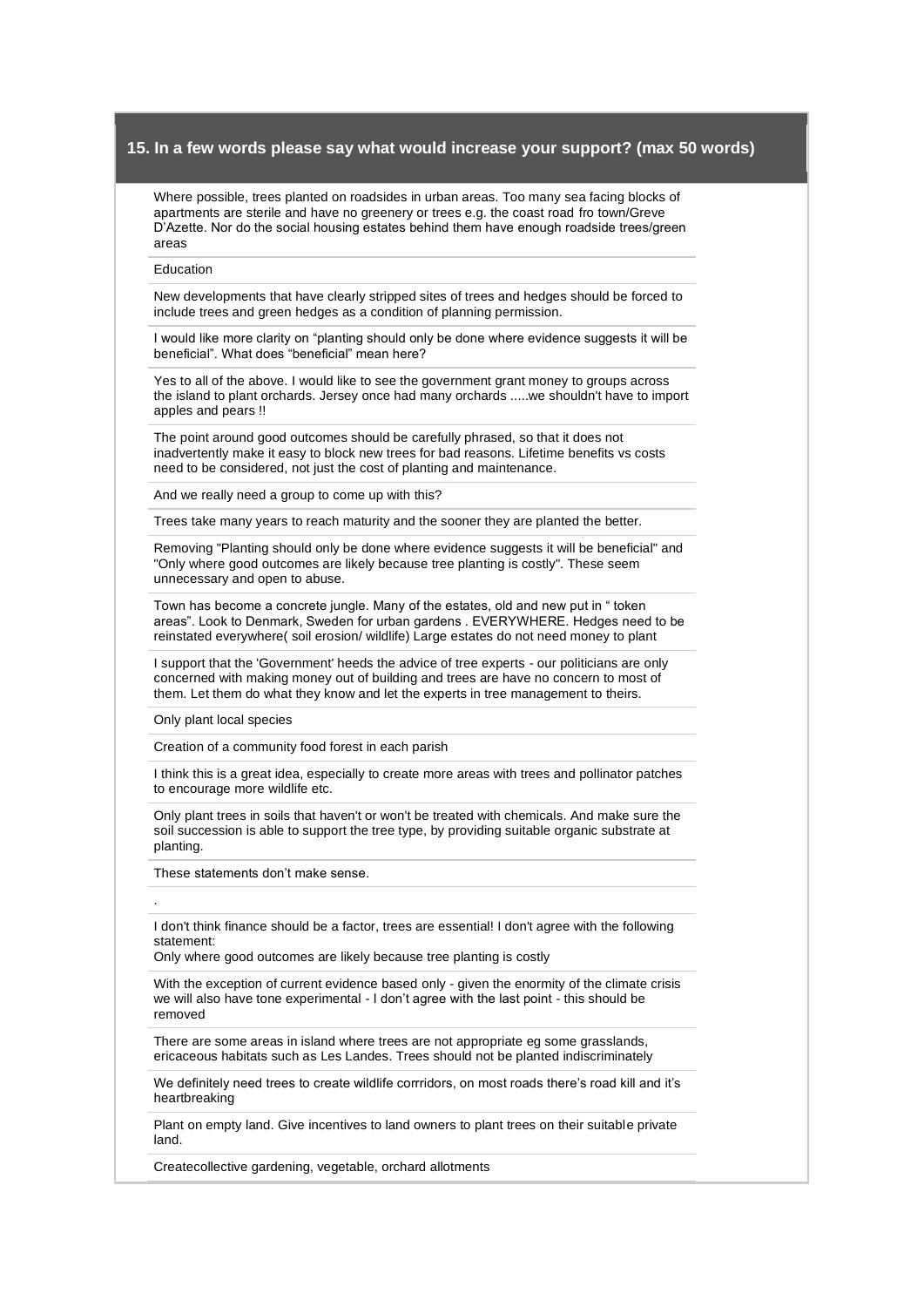Give some flexibility to support specific circumstances; don't overwhelm people in trying to do too much too fast .

Hedgerows have a function but are not everything. Would like to see some thought given to walkers and paths

I would support some local forestry but specifically with the removal of non-native trees such as the holm oak

Tree planting may be expensive but not tackling climate change is fatal. We must commit huge resources above all else

education on the importance of different species of tree.

I tried to stop the felling of two mature chestnuts which planning said they couldnt stop. The developer planted two saplings that were immediately removed by the new owners. Education is required on the value of saplings and their maintenance so that they stop treating them as a nuisance.

I would like more hedgerows. Also trees well spaced out.

Who's evidence? I think evidence should come from outside of the states, planning and environment, and from a qualified conservationist. I also think that in a climate crisis we should be a little less concerned about money, and a little more concerned about nature.

There have been a number of orchards planted in recent years for aesthetic reasons that don't then get harvested.

There should be more control over what is planted where and for what reason, rather than a woodland 'moat' around a big house.

Unused agricultural land (e.g. glass house sites) should be primte candidates for reforesting. I am also worried that "planting should only be done where evidence suggests it will be beneficial" will deter people from planting trees.

Not all wildlife corridors require trees but more thought to Grassland , wild seed areas etc protected from public foot traffic flattening everything .

As suggested earlier consultation with neighbors is vital before decisions are made regarding new planting.

Plant more rather than less

Plant wherever you can. It's worth it.

Not sure diversity of trees is desirable.

I dont think we should be too worried about the costs, as I feel any costs in the long term of not planting trees, far outweighs the initial planting costs. Benefits of planting far outweigh costs.

I dont think we always need specific evidence to plant trees in certain areas.

Ensure there are a few large areas planted, not just thin corridors

There are problems with just planting trees and hedgerows everywhere. There needs to be some individuality about areas and decisions. It's not going to work to have one rule for all I imagine. If hedgerows encourage wildlife and insects then farmers shouldn't spray chemicals, destroying the good that hedgerows bring.

A legal presumption in favour of tree planting in all previously wooded areas.

Hedgerows, orchards, these can all be created within Fields if not in use or even on the edges without affecting FARMING...........

A shift in attitudes to managing farm land e.g mixed orchard/ grazing

Plant more woodlands on agricultural land at a set minimum rate per annum eg 7% of grazing land per annum for 10 years or 3.5% per annum for 20 years which I believe is a minimum to achieve IPCC targets globally. Wealthier jurisdictions should go over these targets.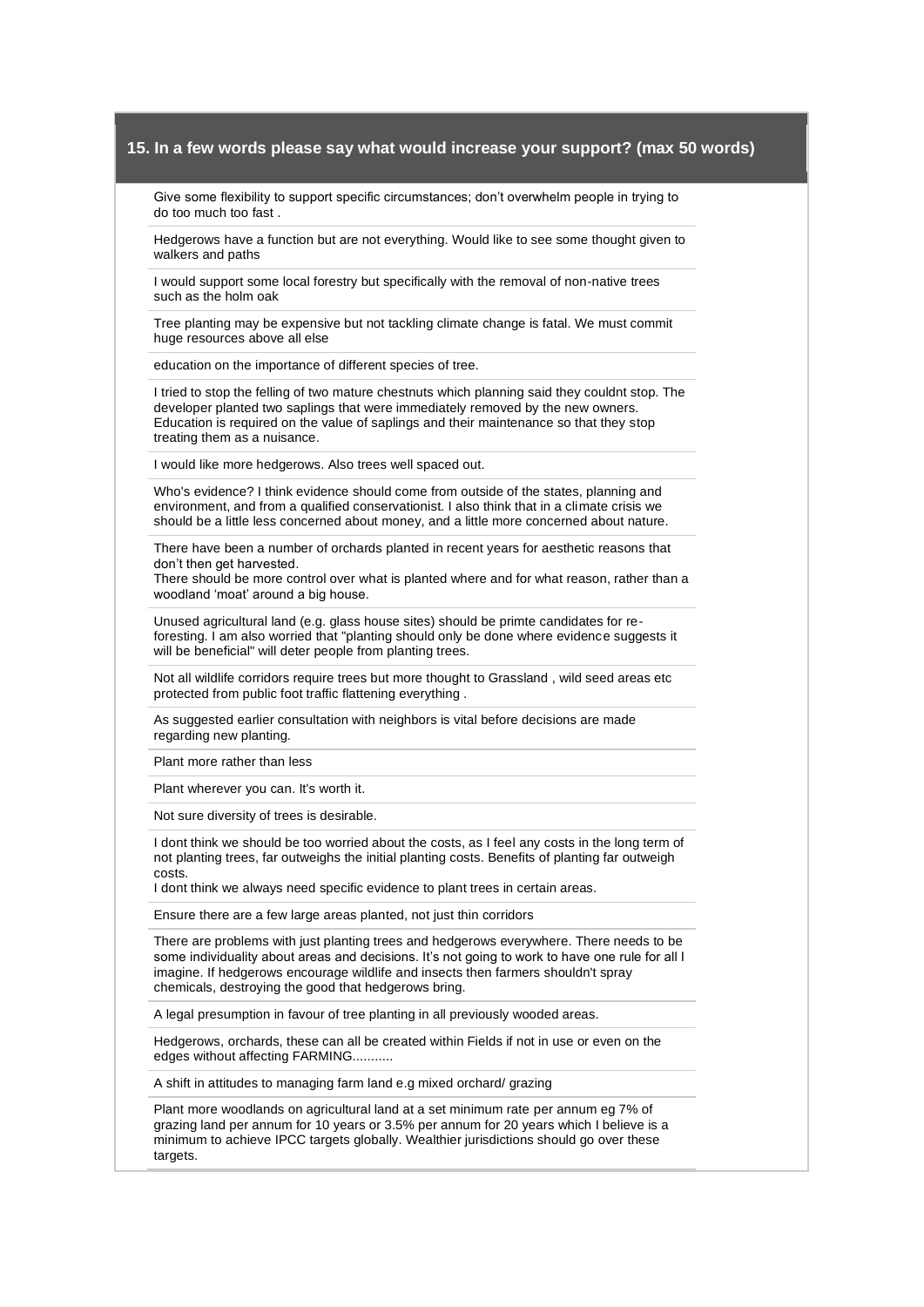| Small gardens might be better planted with shrubs and hedges rather that one or more<br>trees (with the potential for the eventual size of the tree(s) to be inappropriate or result in<br>objections from neighbours who do not support the tree strategy when it affects them). |          |     |
|-----------------------------------------------------------------------------------------------------------------------------------------------------------------------------------------------------------------------------------------------------------------------------------|----------|-----|
| Habitats bring in wildlife not the other way round, if we provide homes for birds eventually<br>more will come, more trees around farmland means more high places for birds of prey to sit<br>and and catch prey from fields below also protecting crops from pests               |          |     |
| Scrutiny should be taken over these two points as they could be used in a negative manner<br>(loophole)                                                                                                                                                                           |          |     |
| Planting should only be done where evidence suggests it will be beneficial                                                                                                                                                                                                        |          |     |
| Only where good outcomes are likely because tree planting is costly                                                                                                                                                                                                               |          |     |
| I want to see more emphasis on strategic and evidenced based planting.                                                                                                                                                                                                            |          |     |
| Good education - e.g. only small trees for small gardens.                                                                                                                                                                                                                         |          |     |
| To see and hear about the workshop ideas are going to be accepted by Government and<br>Parishes.                                                                                                                                                                                  |          |     |
| Getting approval from land owners to do so                                                                                                                                                                                                                                        |          |     |
| Plant in small gardens and provide additional support garden owners ONLY APPROP<br><b>SPECIES</b>                                                                                                                                                                                 |          |     |
| Educate land (tree) owners of potential damage to roads by their trees; avoid planting that<br>may cause long term roots issues                                                                                                                                                   |          |     |
|                                                                                                                                                                                                                                                                                   | answered | 137 |
|                                                                                                                                                                                                                                                                                   | skipped  | 186 |
|                                                                                                                                                                                                                                                                                   |          |     |

**16. Below is a summary of the points made by participants at the workshops, around where we should NOT plant trees. Please indicate to what extent you support these points... Not where there is underground utility infrastructure Not within habitats that already provide high carbon capture Not within sensitive habitats with high biodiversity The right tree species for the place it is being planted Not where it will negatively impact landscape character Not where planting might reduce agricultural productivity Not near areas of historic interest where damage may be caused Not where trees would be hard to access for management** 

|                | <b>Answer Choices</b>  | <b>Response</b><br><b>Percent</b> | <b>Response</b><br>Total |
|----------------|------------------------|-----------------------------------|--------------------------|
| 1              | I have strong concerns | 3.50%                             | 11                       |
| 2              | I have concerns        | 11.78%                            | 37                       |
| 3              | can live with this     | 22.29%                            | 70                       |
| $\overline{4}$ | support this           | 38.85%                            | 122                      |
| 5              | strongly support this  | 23.57%                            | 74                       |
|                |                        | answered                          | 314                      |
|                |                        | skipped                           | 9                        |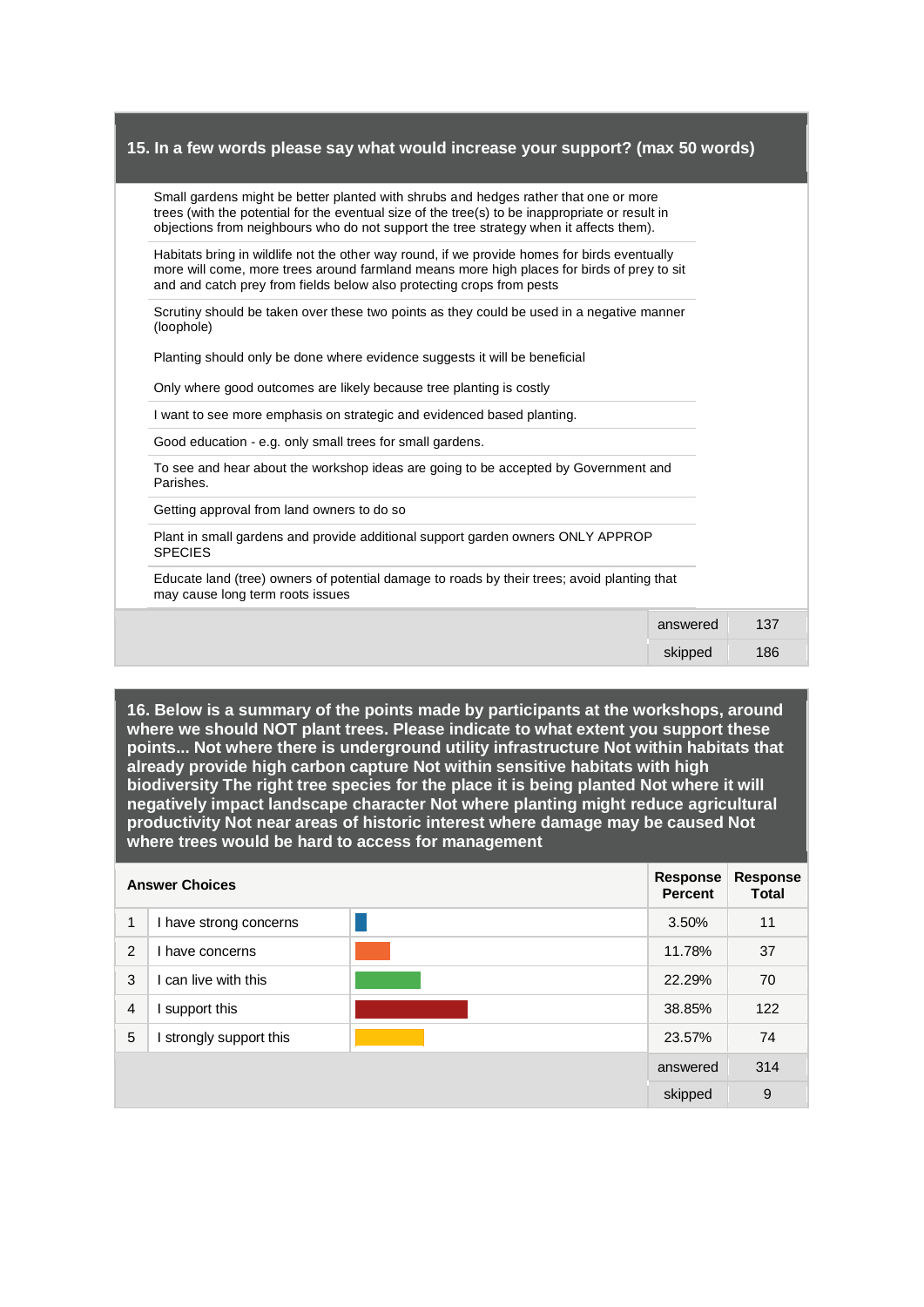|   | <b>Answer Choices</b>                                                                                                                                                                                                                                                                           | <b>Response</b><br><b>Percent</b> | <b>Response</b><br>Total |
|---|-------------------------------------------------------------------------------------------------------------------------------------------------------------------------------------------------------------------------------------------------------------------------------------------------|-----------------------------------|--------------------------|
| 1 | <b>Open-Ended Question</b>                                                                                                                                                                                                                                                                      | 100.00%                           | 116                      |
|   | Why are dictating where trees are planted we should let them grow naturally by throwing<br>the seeds down if the tree survives there leave it be                                                                                                                                                |                                   |                          |
|   | I am already fully supportive.                                                                                                                                                                                                                                                                  |                                   |                          |
|   | Important to protect other environments too                                                                                                                                                                                                                                                     |                                   |                          |
|   | Why shouldn't you polant trees in argriculatural land??? There should be a move towrads<br>land managment rather than excessive farming and poor land managment                                                                                                                                 |                                   |                          |
|   | Not where it will negatively impact landscape character - could be subjective between land<br>owners with conflicting views over height and scale of trees restricting light and views.                                                                                                         |                                   |                          |
|   | Who decides 'right tree, right place'? Who decides what will 'negatively impact landscape<br>character'? We must not let uk 'planners/experts' force their personal preferences into<br>Jersey, as we have already dine with our planning laws generally. We are NOT another<br>English county! |                                   |                          |
|   | The right tree for the specific environment is important to ensure it's actually of benefit and<br>not a disturbance.                                                                                                                                                                           |                                   |                          |
|   | Actually seeing that these suggestions are starting to take place and are being fully<br>supported and financed by the Jersey Government.                                                                                                                                                       |                                   |                          |
|   | Too many loopholes                                                                                                                                                                                                                                                                              |                                   |                          |
|   | Have problem with bullet point 2 as cannot see why a high carbon capture cannot be<br>improved upon.                                                                                                                                                                                            |                                   |                          |
|   | Planting should not reduce agricultural productivity                                                                                                                                                                                                                                            |                                   |                          |
|   | These need to be regarded in context. Many hedgerows have been destroyed in the name<br>of efficiency. However there has been great soil loss, the fertility is down and there is a high<br>reliance on artificial Fertiliser.                                                                  |                                   |                          |
|   | I would caveat the above to say that tree planting in the above areas should be subject to a<br>risk or cost-benefit assessment.                                                                                                                                                                |                                   |                          |
|   | Some of these appear like ready made excuses that developers will easily be able to play<br>on.                                                                                                                                                                                                 |                                   |                          |
|   | I dont know                                                                                                                                                                                                                                                                                     |                                   |                          |
|   | Jersey's agriculture is insignificant to economy so not a huge concern. Underground utilities<br>can be moved or protected from roots, solutions not barriers.                                                                                                                                  |                                   |                          |
|   | Trees/ hedges shouldn't just be planted and left to struggle through vigorous fern growth.<br>They should be protected and watered.                                                                                                                                                             |                                   |                          |
|   | Concern existing high carbon capture could create a loophole: why shouldn't it be higher is<br>possible?                                                                                                                                                                                        |                                   |                          |
|   | Who determines this? Not the government's arboreal department - they have some very<br>strange views on what is suitable where.                                                                                                                                                                 |                                   |                          |
|   | Farmers will always use agricultural productivity as an excuse not to plant trees or cut down<br>those that are there. In my experience as an owner of fields let to farmers trees have little<br>impact on productivity.                                                                       |                                   |                          |
|   | We should try to plant indigenous trees as far as possible                                                                                                                                                                                                                                      |                                   |                          |
|   | Please don't start with a list of reasons that people can use to not plant trees.                                                                                                                                                                                                               |                                   |                          |
|   | Negatively impact landscape<br>Also a lot of trees can servive on there own not matter how hard to get to                                                                                                                                                                                       |                                   |                          |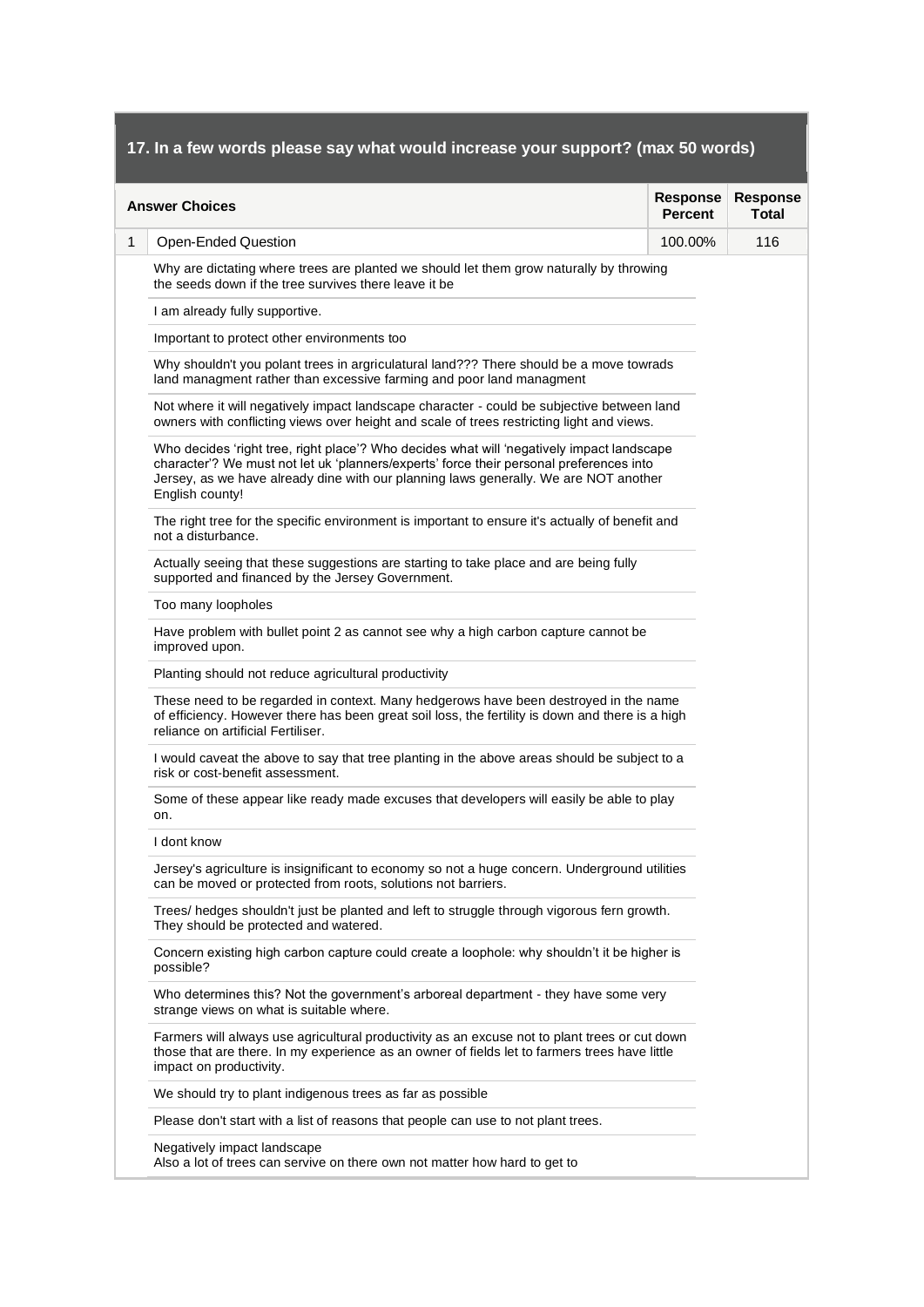Make your choice ... people or trees!

Trees enhance productivity

Not to plant just for the sake of space filling, but for the enhancement of it's surroundings. Broaden existing planted areas where possible, especially where green corridors for wildlife can be extended.

Not where there obscure views for traffic

Support above but not wholly

Personally I'd like to see more diverse farming. Less spuds, more fruits: apples.

Sympathetic planting - yes, but nature needs to manage this. Bio-Diversity is key and our efforts a creating Bio-Diversity rarely results in a healthy ecosystem, we still have much to learn!

Some small ornamental species with non-damaging roots can be planted relatively close to underground utilities - no need to ban this completely. Also disagree with "agricultural productivity" - if a field owner wishes to plant trees around a field margin, that should be allowed.

Landscape character - trees are a part of nature and should exist whether or not we deem it 'in keeping with character'

Agricultural productivity - it has been scientifically proven that agroforestry not only benefits biodiversity, but also crop yields by providing healthy soil and carbon capture

Agriculture can and should adapt.

This should also include 'where its location negatively impacts a neighbour or adjacent land'

The right tree species for the place it is being planted. Not where it will negatively impact landscape character.

Not sure I agree with putting agricultural productivity and access management as reasons not to plant trees

Areas of historic interest are of little point if we are all reduced to savagery by disastrous climate change. And not all trees need to be managed - plant them anyway, if the habitat is suitable.

Good common sense has to be applied

Trees can only enhance landscape imo not negatively affect it if native species are planted.

Maybe there are places where farmers could be compensated for one less row of potatoes in exchange for a few trees

Given the number of tree types, i would suggest instead that the right trees be planted, rather than no trees in those areas

I am not keen on the blanket "Not where there is underground utility infrastructure". That could be used as an excuse to limit planting of trees in urban areas. There must be a way of engineers and tree experts working together to reduce potential problems from tree roots etc.

.

.

That information on where trees will not be planted be subject to public scrutiny and comment.

Nothing.

There are lots of areas that will support more trees around le quennevais and on the seafront. Palmtrees.

As long as these rules are not used as excuses, when it is inconvenient to plant/manage trees.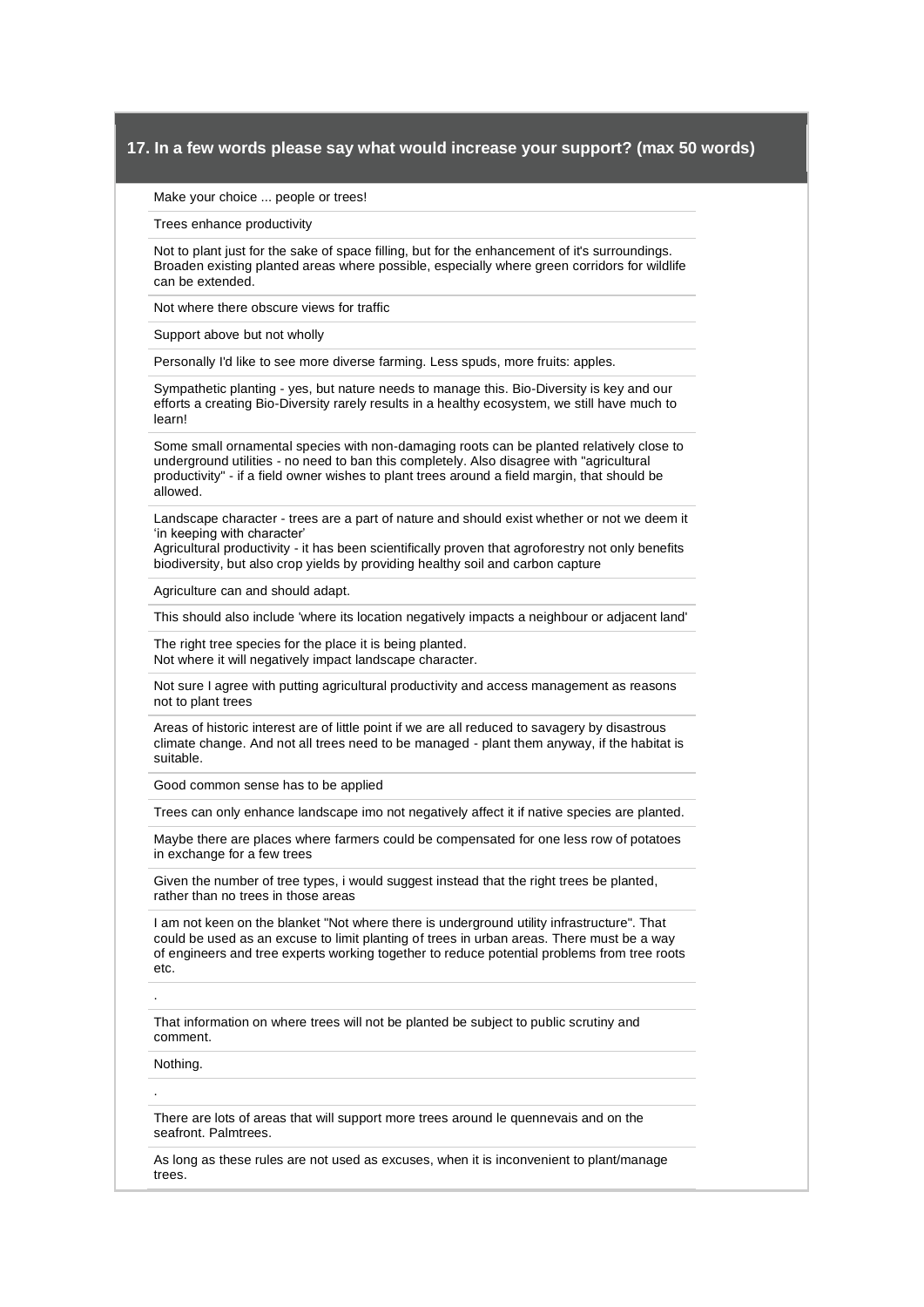It is hard to understand a case where trees will 'negatively impact landscape character', does this mean that landowners/ nearby landowners can object on basis of aesthetics/ obscuring view?

How could trees negatively impact a landscape??? Productivity in agriculture is not sustainable good farming practices should be promoted and trees are part of that especially in managing soil erosion & water management: trees create natural barriers from wind & deep-rooted trees produce soil stability, while reducing water run-off.

I think that a fine line is being trodden on some of the points above and open to interpretation in a negative way . I have noted that trees are cut and pollarded to afford views of the sea . Legislation could be made to stop yhis

\*Not where there is underground utility infrastructure this is often used as an argument by service providers to avoid inconvenience of trees when there are many technologies available that protect underground infrastructure from tree roots - and allow successful planting with risk.

A sensible approach gets my vote

Balance to be made between farming land use and trees - encouraging equine land use to include treesand hedgerows could mitigate any agricultural productivity. Trees can be a vital part of equine welfare (shade, enrichment, forage of leaves if willow and ash.

Beware of creating fire hazards through high density planting. Current evidence suggests that with climate warming forest fires will become more frequent and more severe.

Clear criteria needed to stop these being used in almost every case to prevent planting

Realisation we don't need to 'manage' every tree we plant, let nature do it's thing!

Need to get planting!

There is nowhere where trees would negatively impact landscape character, that is a copout of planting them

Some are clearly right.. Especially biodiversity. But any statement that pits trees v eg financial productivity of land is setting unnecessary restrictions and uneeded battle lines

The wrong species being planted in the wrong place, architects visions without consultation over future impact. Most trees planted around developments won't be there in next 200 years

I think this is a bit cautious. Should try and push to plant as much as possible

Seems reasonable. Less excuses the better

There is underground utility everywhere, trees can be planted in containers.

Agree with above

I don't see a problem with extending established woodland, especially in the country parks.

Education

Some planting may in the short term reduce agricultural productivity, but this needs to be compared with what would happen otherwise. If ecosystems are weakened or lost, longterm productivity would decrease by more than the impact of a few trees on available farmland.

Agriculture has a history of grubbing out hedges so anything that allows trees and hedges to be removed to grow a couple of extra cauliflowers should not be permitted

Stating the bleeding obvious

I think that "Not where planting might reduce agricultural productivity" is very broad. Would need to be clear how and when this is defined as the long-term benefit of trees and hedgerows is clear but short-term might be different.

not the bit about agricultural produavtivity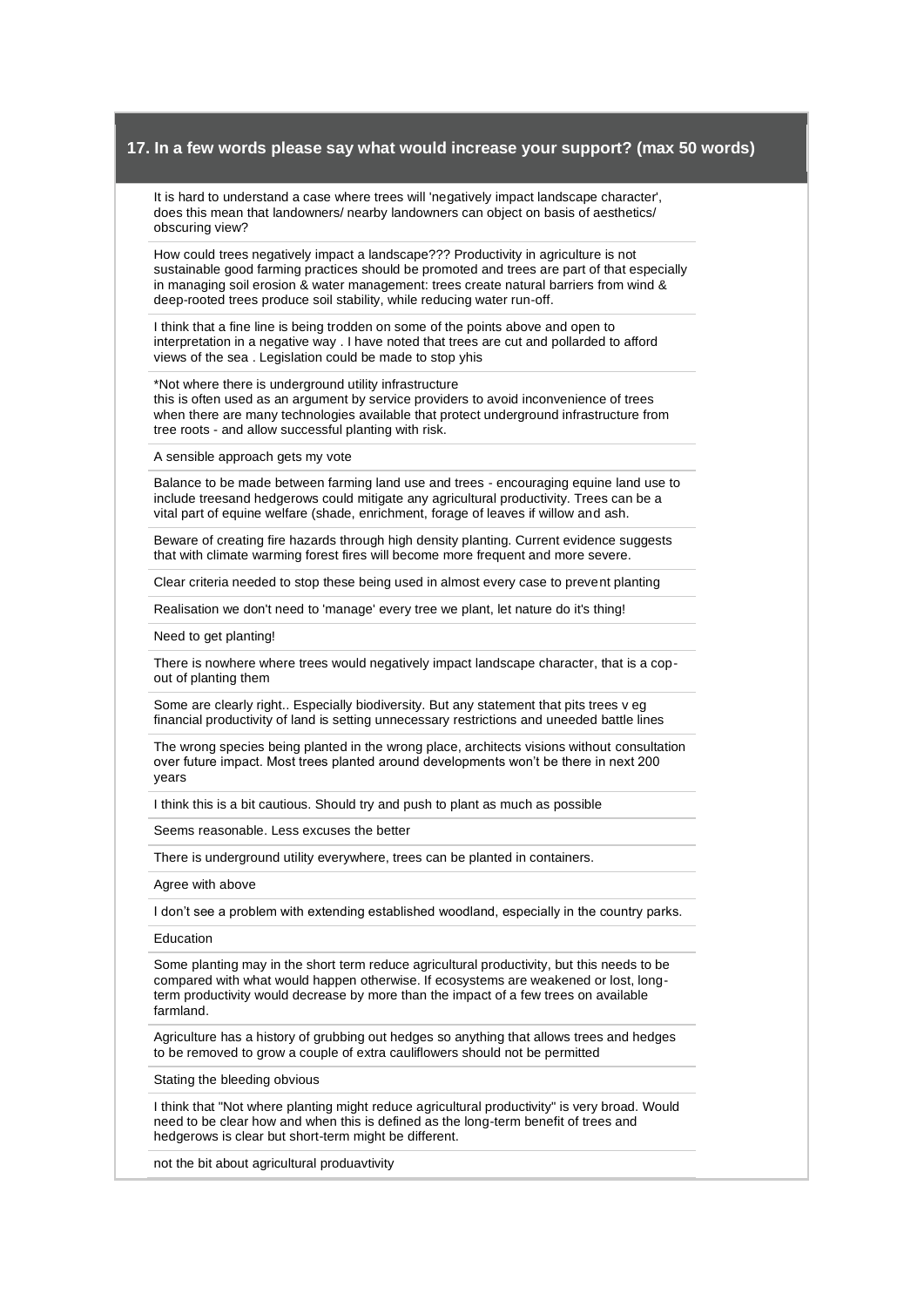I live on an estate where trees have constantly been cut down because we live in a plastic , disposable , short term profit making world. Artificial grass, hot tubs, LED lights, all singing/ dancing. Noise and light pollution. involve / educated the children, they are next years guardians

We are such a small island the above includes most of the island - thereby giving the 'government' a cop out on planting any new trees, and the same cop out for cutting down trees. I am thinking new hospital and all the trees we will lose - bad decision

I don't understand how it would ever negatively impact landscape character.

hard to say as I agree with some points

Too many tree-haters use these every excuses to eliminate \*all\* trees.

Restrict or prevent in law agrochemical applications around every tree planted.

Landscape character is overly limiting and dependent on what baseline?? Agricultural productivity needs further work - some land is marginally productive - there needs to be more strength in planting when "productivity" is being used inappropriately

As comments above

Completely agree with this, especially not at places of historical interest

**Okay** 

.

Don't plant "token" trees just to make it look like new building plans include "green spaces". Protect existing mature trees. Permission should not be given to destroy existing trees in order to further a building project on the provision that new ones will be planted elsewhere on the site.

Generally okay but not with all of these points. Give flexibility and don't be too rigid otherwise you will lose the spirit of the initiative and the support of people.

Not planting where there is already high carbon capture would surely mean not adding to existing woodland areas. I don't agree with that.

The only point I question is agricultural activity and the fact that our agricultural policy should be reviewed. It is not diverse and appears to rely on one or two crops

Planted trees do not always need to be managed. Areas should be rewilded without interference

Knowledge of growth and habitat of different tree species

Landscape character? The time has passed whereby we can be fussy about how something looks. Plant trees where ever they can be planted, even if it disturbs someone sea view because on the grand scheme of things, that's a ridiculous concern.

As I have previously stated, more consideration should be given to the ongoing management of trees and hedges. Don't just plant as a tick box exercise. There should be a strategy/ plan for all planting

schemes.

"Not where it will negatively impact landscape character" should not be a factor.

This is too much. Need to relax. Soon you will need planning permission to plant a tree.

Properly qualified people making the decisions !!

Another NOT being Not where the planting and subsequent will adversely affect the life and enjoyment of neighbors.

Again see comments above

How can a tree ever negatively impact landscape character???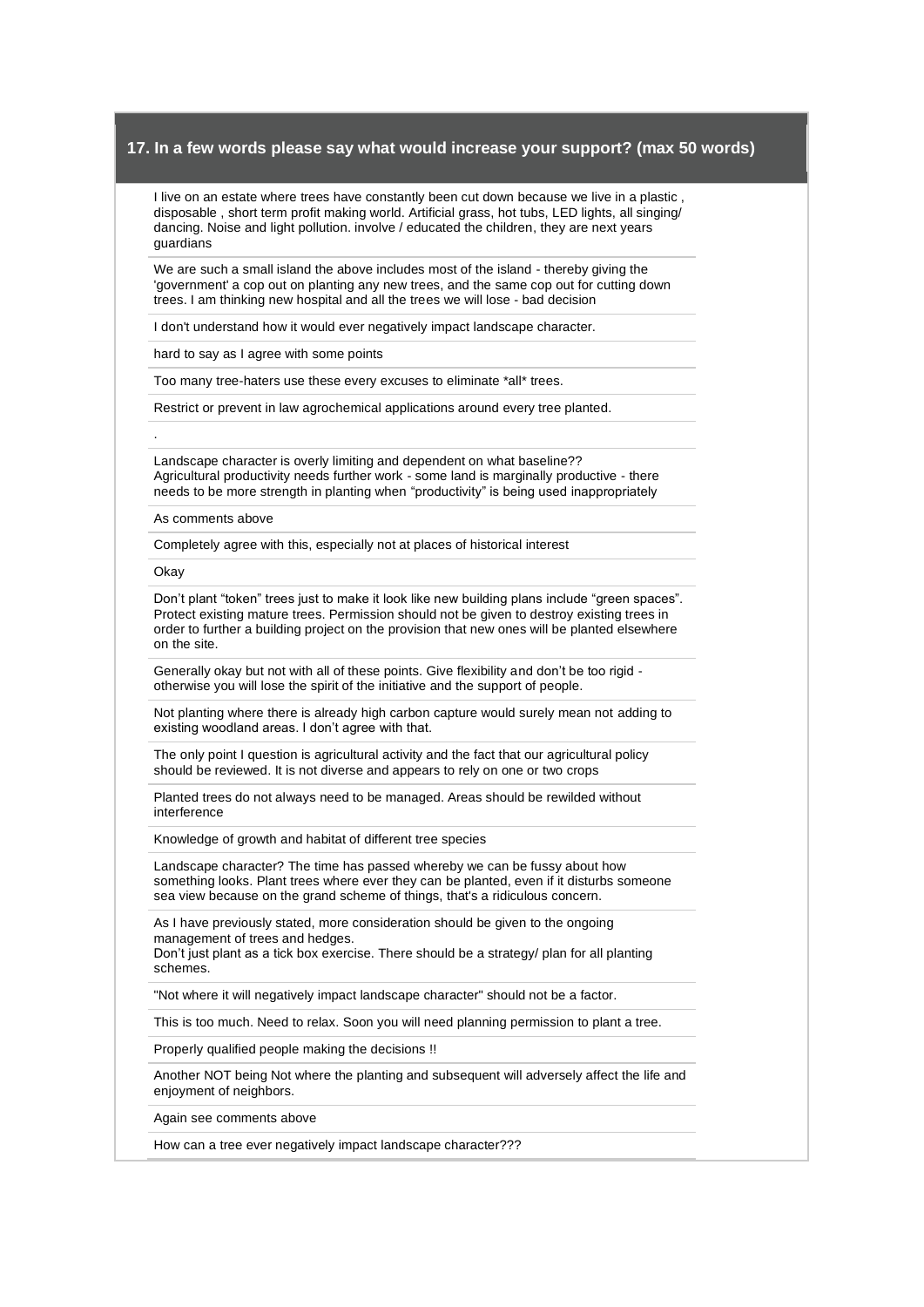I dont agree with the following:

Not where trees would be hard to access for management. They should be planted regardless

Not within habitats that already provide high carbon capture. If trees are going to add to the level of carbon capture then I think that they should still be planted.

If trees are planted where access is difficult why do they need managing? Too much obsession with this! Trees can be complementary to agriculture and exemplars of this should be created and highlighted.

That the rich who buy up and privatise the coastland are not allowed to stop the islanders from walking and enjoying our islands coasts. And they cannot just cut down trees on their land to give themselves a better view of the sea.

Modern technical root training and containenent materials can permit tree planting above deeper services.

So long as this is monitored and run by trained arboriculturalists and not civil servants.

Right Tree for the right place, think it through first! Common sense.

This seems "weak" to me. Clearly, we need to avoid utilities, but also need to ensure that utilities are suitably placed! There is an emphasis on agricultural productivity, but we have not been self-sufficient for years and this might be used to prevent planting by any against the idea.

Reviewing agricultural options for incorporating trees

Modern agricultural practices or second only to the petrochemical industry, and in the near future will surpass it, in terms of environmental destruction and species extinction. Not planting trees because they would reduce agricultural productivity is completely absurd. We must plant more woodlands on agricultural land.

"when trees in urban areas run up against ground as hard as concrete wherever they turn, they get desperate, and it is only as an absolutely last resort that they finally find a way out into sloppily backfilled trenches. Once they get there, they are a problem"

If trees are in hard to access places this is even better as there will be nothing around i.e buildings or people to disrupt the land and there for actually provide the safest haven possible as we all know the greatest impact on the natural world is us

- I don't think landscape character should really be a factor. Don't understand how this could be a concern if the rest of the environment is right for the tree to be planted.

The below pont could be used by a developer to not plant trees possibly even remove them

Not where it will negatively impact landscape character

This re-emphasises my point that strategic evidenced based planting is critical.

Just plant as many trees and hedgerows as possible.

That those who are in responsible positions and those who are the professionals in the field keep a close eye on all the points raised for the benefit of the island and population.

The Government have to play their part - you cannot always expect the landowner to bear all the costs - A 'tree Fund' needs to be set up.

Not within habitats that already provide high carbon capture Not within sensitive habitats with high biodiversity NOT NECESSARILY AS IT MIGHT ?? BE A GOOD PLACE TO PLANT

Do not plant trees where roots will cause damage long term

| answered | 16  |
|----------|-----|
| skipped  | ∠∪≀ |
|          |     |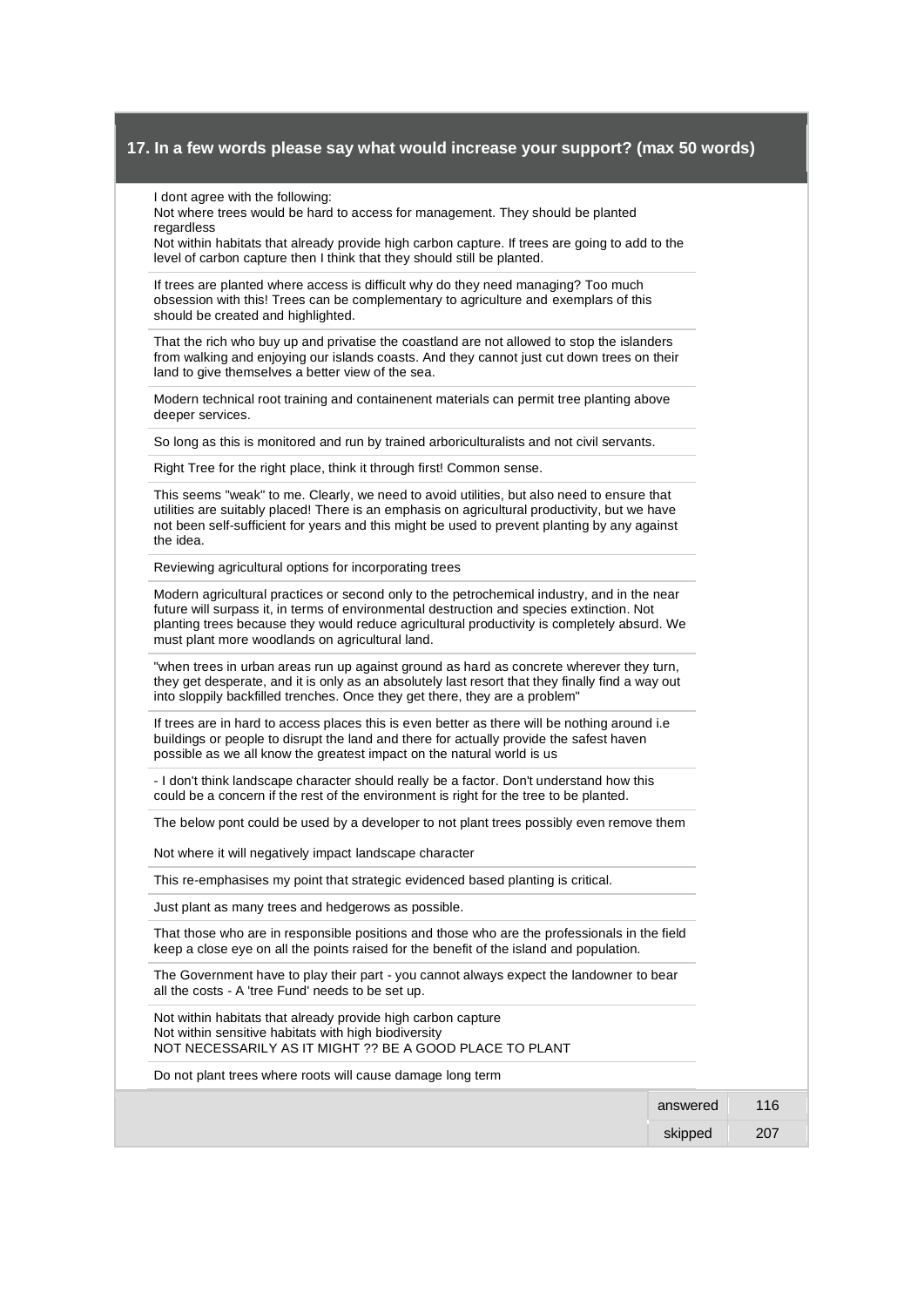**18. Below is a summary of the points made by participants at the workshops, around where we let nature do the job and trees self-seed. Please indicate to what extent you support these... In nature reserves if the species in not invasive Use the right species for the location Education around self-seeded trees is needed for success Will still need some management for success Some sites are more suited to it than others** 

|                | <b>Answer Choices</b>  | <b>Response</b><br><b>Percent</b> | <b>Response</b><br><b>Total</b> |
|----------------|------------------------|-----------------------------------|---------------------------------|
| 1              | I have strong concerns | 1.26%                             | $\overline{4}$                  |
| 2              | have concerns          | 4.72%                             | 15                              |
| 3              | can live with this     | 20.44%                            | 65                              |
| $\overline{4}$ | support this           | 41.19%                            | 131                             |
| 5              | strongly support this  | 32.39%                            | 103                             |
|                |                        | answered                          | 318                             |
|                |                        | skipped                           | 5                               |

# **19. In a few words please say what would increase your support? (max 50 words)**

|              | <b>Answer Choices</b>                                                                                                                                                                                                                                              | <b>Response</b><br><b>Percent</b> | <b>Response</b><br><b>Total</b> |
|--------------|--------------------------------------------------------------------------------------------------------------------------------------------------------------------------------------------------------------------------------------------------------------------|-----------------------------------|---------------------------------|
| $\mathbf{1}$ | Open-Ended Question                                                                                                                                                                                                                                                | 100.00%                           | 85                              |
|              | I am already fully supportive.                                                                                                                                                                                                                                     |                                   |                                 |
|              | There should be more focus and incentives for this                                                                                                                                                                                                                 |                                   |                                 |
|              | If these areas could be available for the public to engage in the project and understand the<br>process                                                                                                                                                            |                                   |                                 |
|              | Actually seeing that these suggestions are starting to take place and are being fully<br>supported and financed by the Jersey Government.                                                                                                                          |                                   |                                 |
|              | must be fit for the climate change future - no point planting cold climate trees in Jersey                                                                                                                                                                         |                                   |                                 |
|              | How is this going to be supported?                                                                                                                                                                                                                                 |                                   |                                 |
|              | Dont know                                                                                                                                                                                                                                                          |                                   |                                 |
|              | I've lost the will to care.                                                                                                                                                                                                                                        |                                   |                                 |
|              | Letting nature do the job will lead to a mono-culture of sycamores. Proper management is<br>essential and I type this as someone who has planted many hundreds of trees.                                                                                           |                                   |                                 |
|              | Some management is needed, given possible eventual size                                                                                                                                                                                                            |                                   |                                 |
|              | But 'weed' trees such as sycamore must not be allowed to take over                                                                                                                                                                                                 |                                   |                                 |
|              | Use the right species in an area where you let nature do the job? Just let nature do the job -<br>nature is remarkable good at coming up with natural solutions. Take a look at the Hinewai<br>project in New Zealand as just ONE example of successful rewilding. |                                   |                                 |
|              | Make more of the respective trees character benefits life etc by education signs etc                                                                                                                                                                               |                                   |                                 |
|              | Sycamore is too dominant and is an example of where careful management is required,<br>without which, this species can overtake its surrounding counterparts.                                                                                                      |                                   |                                 |
|              | There's is too much neglect on the north coast. Active mgmt required                                                                                                                                                                                               |                                   |                                 |
|              | All sounds good.                                                                                                                                                                                                                                                   |                                   |                                 |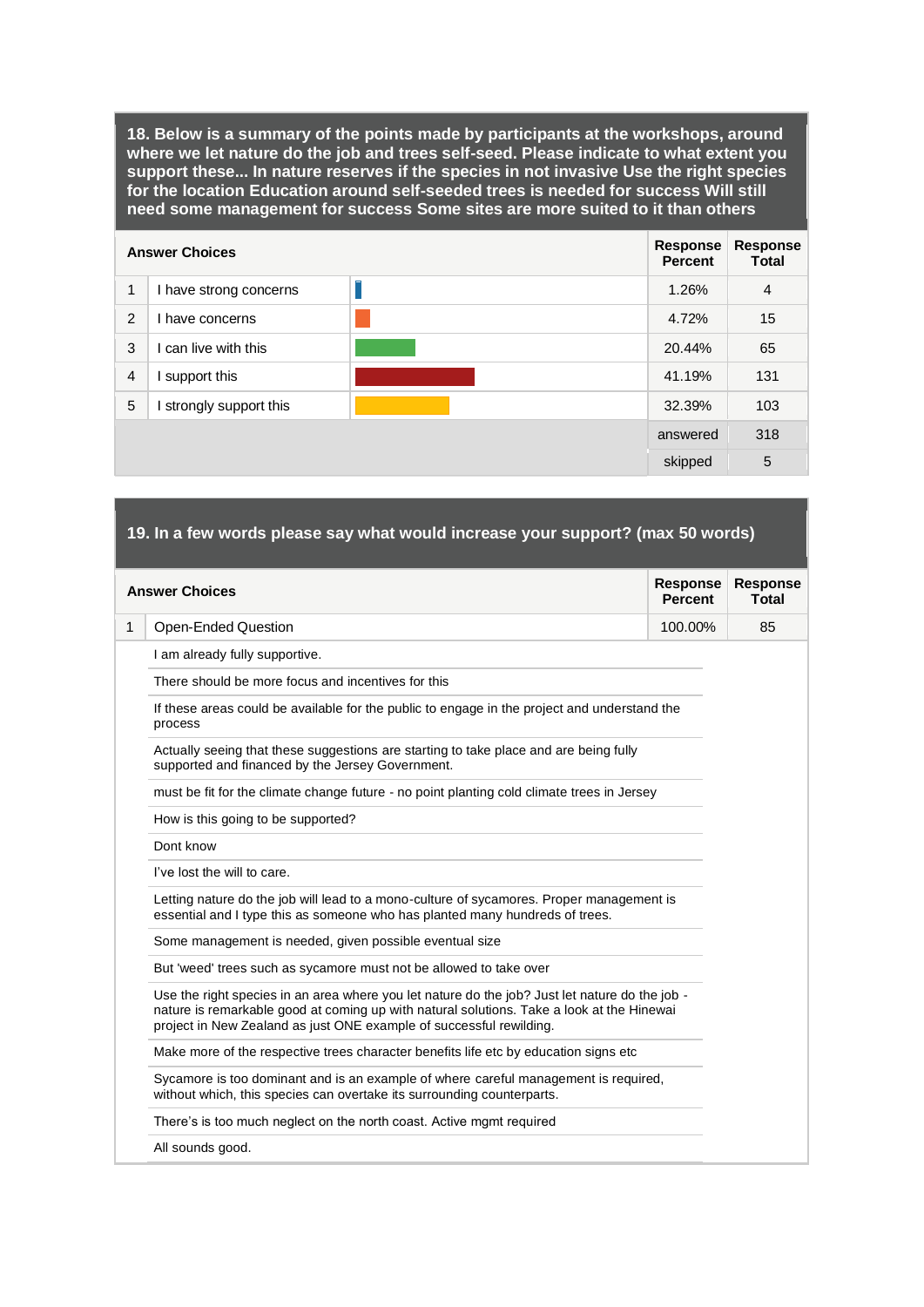Education needed for people that sometimes the wrong tree or the wrong place can be harmful

Management still needs to be robust and well-funded

#### Support

As mentioned, we have lost a fair amount of beech, Oak, ash and of course elm. Sycamore and Holm Oak need to be controlled.

#### None

.

.

In the face of this climate emergency, there is not enough time to rely on self-seeding. The loss of trees in Jersey to development and agriculture was not a natural process, and time is not on our side.

Again, self-seed trees may present a problem if they begin to grow in areas targeted for other environmental means. Management plans are needed to prevent cliff habitats turning into woodlands for example.

Education around self-seeded trees is needed for success. Will still need some management for success.

Trees self seeded might not be beneficial as they could impact other wildlife, for example loss of light on other plants.

It depends on the species of tree that are self seeding and the impact of the other habitats around.

but agree that this "Will still need some management for success"

An area such as a nursery could be used to support saplings until they can be relocated or eventually used as a wood supply.

Experienced rangers are needed to manage trees/leylandii hedges

Again that this information is subject to public scrutiny and comment.

Volunteer groups set up to manage and monitor.

As long as all these rules don't take forever to put in place or delay action.

All woodland always require management. A good example of where this has not happened is the short lived 'La Bouas'sie du Duc at St Catherine's https://jerseyeveningpost.com/news/2003/11/13/islanders-invited-to-plant-a-piece-of-history/

My experience, as owner of some 50v of land, is that planned and managed planting is far superior to letting nature 'do its thing'.

Care that less ecologically valuable trees don't take over. Also we need a variety of trees in case of disease.

Nature Reserves if only

to licence tree surgeon who have a lucrative side trade of logs for sale I wonder if all their cutting back is necessary sometimes they should have to give proof of necessity and approved permission before felling and pollarding

If allowed nature will do its thing, without human interference.

We need to act too though. Planted oaks by half wild jersey have a 90% success rate and so many more saplings are nurtured and grown as a result. More seeds would perish if left to get on with self seeding alone

Must have ability to remove non native self seeded trees such as sycamore regardless of size of tree where native trees can replace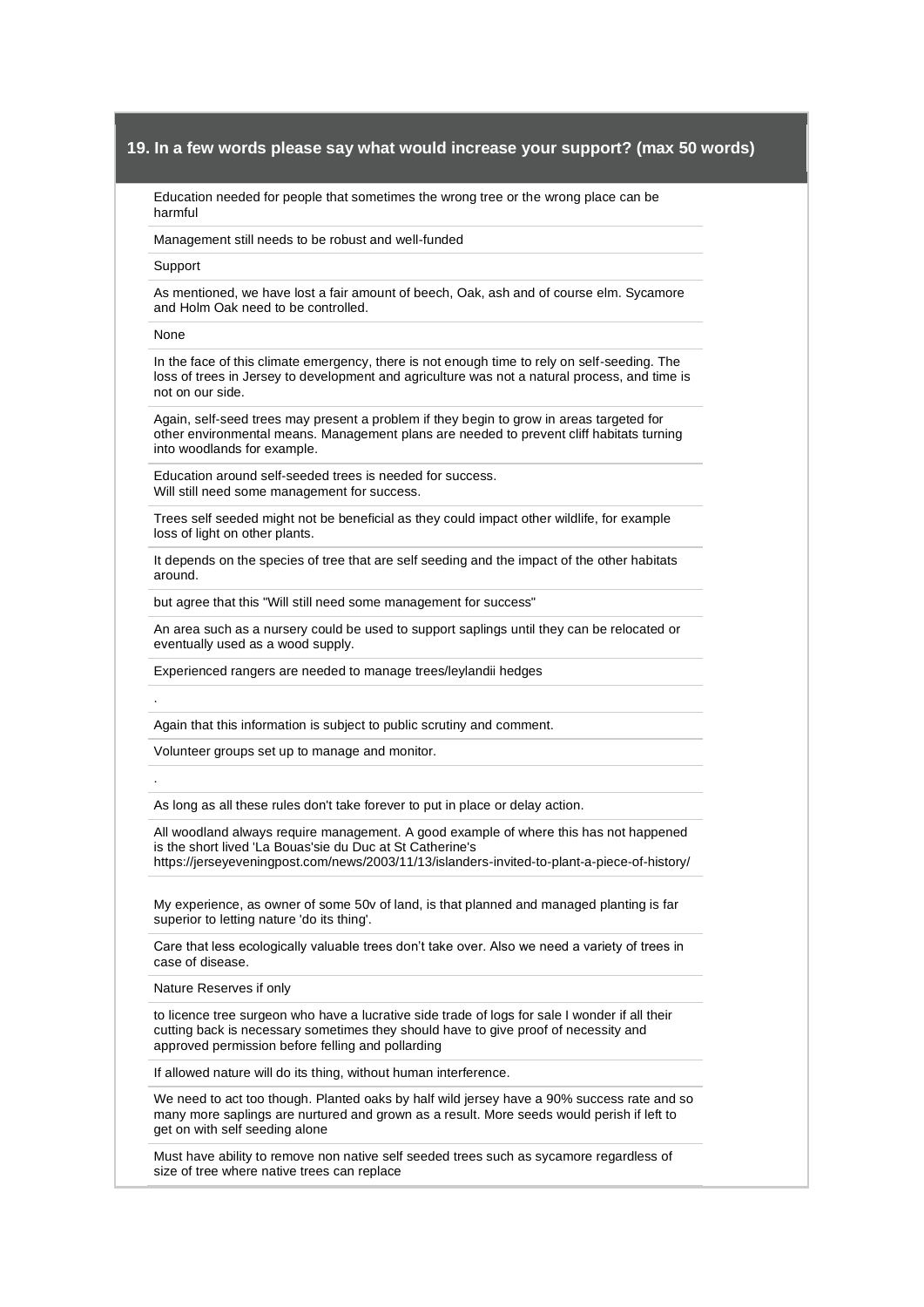Include the benefits of trees in education.

Planting seeds, planting out and nurturing for your life time.

Encourage young people engagement.

Education around the invasive Holm Oak species and its removal from the vast majority of the island is paramount. Members of the public often mistake anything which is green is good which can cause issues when these trees and saplings are removed.

More education over invasive species and research areas prior to planting

Just move forward and start action! Private owners need to be penalized as I say for any losses

I don't understand what this really means.

Agree with all of the above

#### Education

May be cheaper to provide ongoing maintenance than making large interventions later due to e.g. trees presenting risks to buildings and infrastructure.

#### Really

These don't all seem relevant to the topic. I'd recommend engaging Durrell and their expertise in rewilding through a mixture of deliberate planting and self-seeding.

Of course management is needed for success - management from tree experts, not from 'government'.

#### Education

local species are best

Emphasis on education

Self seeding of native species is never 'invasive.' Native trees will only colonise where they need to colonise, for the benefit of the local ecology. In climax and ancient woodland, saplings often grow much more densely than 'woodland managers' have been taught to plant them. Cut human-width paths.

Soils succession helps determine which trees succeed, and this can be controlled through regenerative/extractive soil management. A tree doctor should be trained in physical, chemical, and biological soil assessments to maximize the investment return in trees.

Jersey is a very small Island - strategy will need to be responsive to rapid changes that are going to occur

#### Again educate!

.

Correct research needed regarding this

We are creating a managed environment however you look at it, so this should be addressed on a case by case basis

Not all areas need to be managed and accessed

Plan to remove invasive Sycamore

All woodland areas need management to a greater or lesser extent to help biodiversity. There are some trees that are prolific self seeders that may not be beneficial to the surrounding areas and may be invasive and a nuisance. Eg sycamore, holly oak and cherry as three examples.

How many expert immigrants will be required to police all these new rules and provide conflicting advice with others.

A proper balanced educated decision on what species is classed as invasive.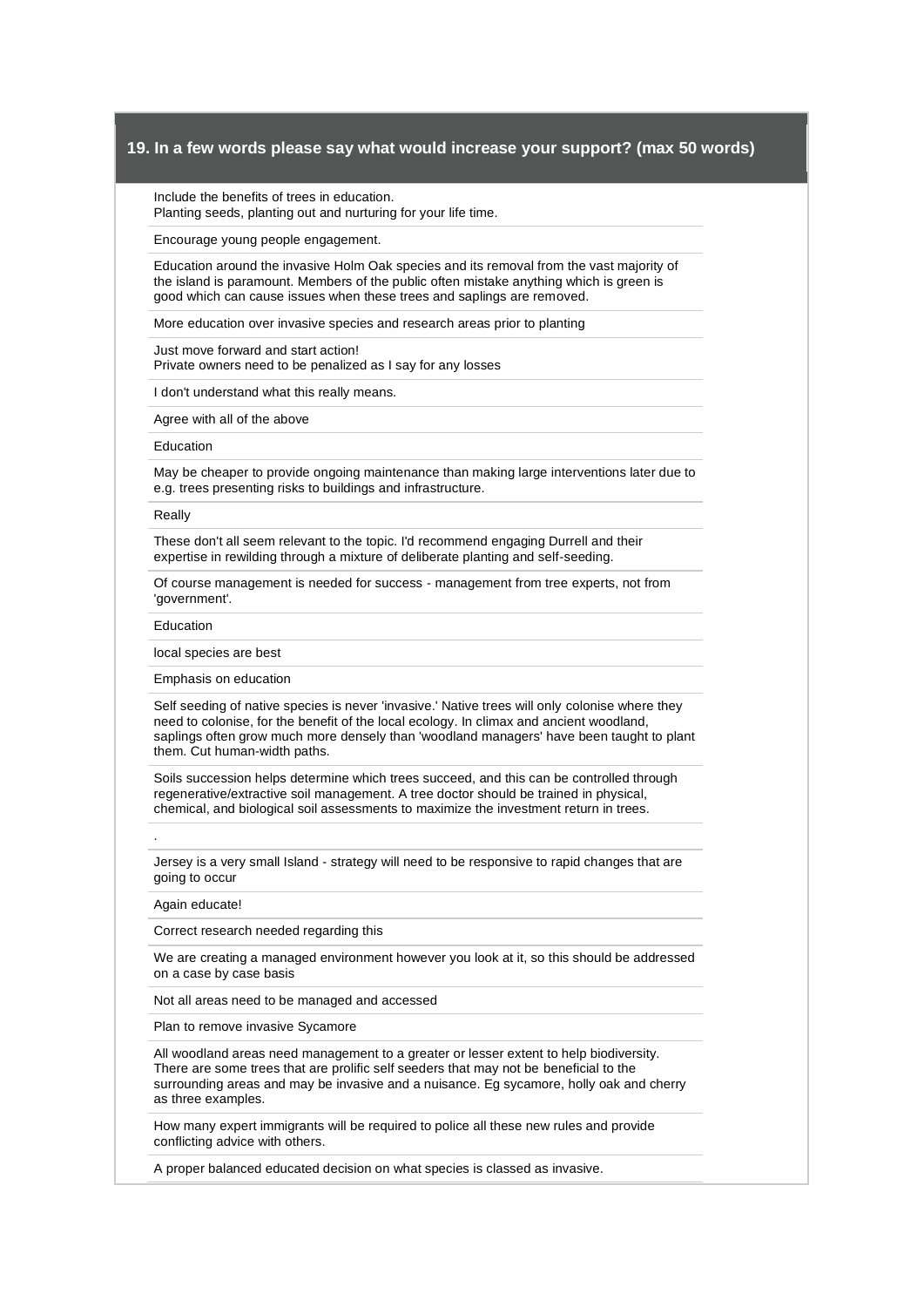Nature reserves should be individually assessed to determine what maintenance is required for each.

Again see comments above

Self seeding can be a lengthy process and trees may not be in optimal locations

If trees self seed and are native then I agree but I do believe they regularly need our support

Careful consideration with local debate given.

Control and management of invasive species such as sycamore will be required, again contract to JTFL and community groups not civil servants.

Again right tree right place, good management and common sense.....

Allowing self seeded in suitable areas / marginal land

More woodlands on agricultural land.

More education/explanation on why self-seeded would be better than managed planting. Also, is there space for this?

Jersey is a very delicate place and needs to be preserved with all the new development happening across the island. There's no point in living on Island where the only life is human, this is just sad but a very realistic future if nothing is done to protect it

I think we need to be realistic in Jersey about how we use this as a tool to reach our vision for trees in Jersey.

Select seed from the best specimens for propagation of the species. - Raise in a nursery & plant.

Those who are in responsible positions and in charge of the way the tree policy goes have to be given the right to decide what happens and where.

In nature reserves if the species in not invasive IS NATIVE

Provide a nursery site where self seeded saplings may be donated for re-location schemes

| 85<br>answered |
|----------------|
| 238<br>skipped |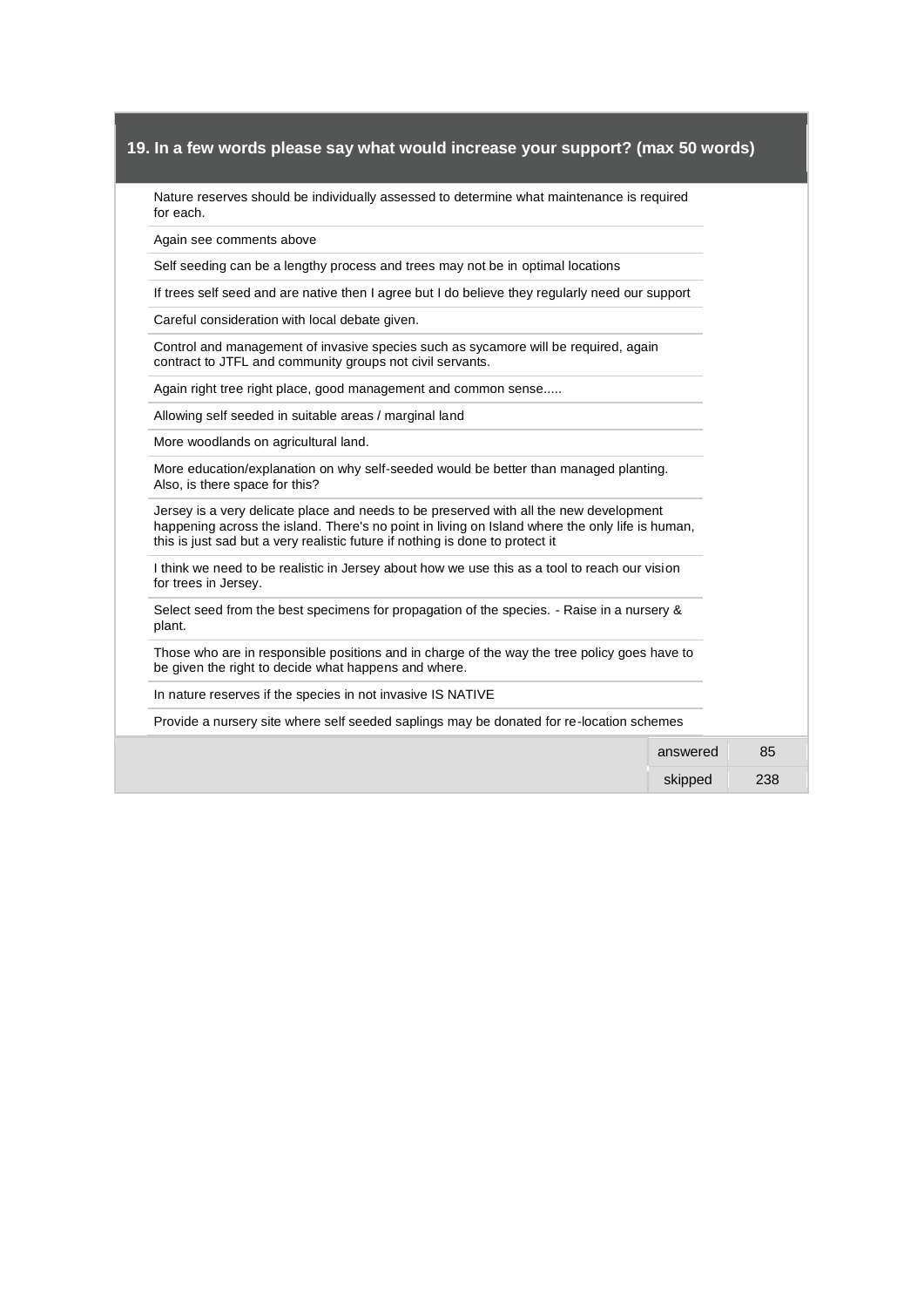# 7. Making the most of trees

**20. Below is a summary of the points made by participants at the workshops, based around "making the most of trees". Please indicate to what extent you support these... Climate change resilience Should plant trees that will do well in the changing climate Establish a tree nursery for planting stock so trees are adapted to local conditions Diverse planting of species that support wildlife Find use for timber other than chipping which releases carbon Specific legislation to protect mature trees Use local resources, knowledge and skills Use 'plant passports' for imported trees Trees and human health and wellbeing Lead organised wellbeing sessions in woodlands Measure value of trees for human wellbeing Increase public access to privately owned woodlands, especially for children Tree planting in public areas (hospitals, care homes, schools, towns) Protect current trees and plant new ones Educate people on the benefits of using the countryside Social and cultural values Plant community orchards and use them to educate people about healthy living More education about planting the right tree in the right place Use local timber for construction (buildings, fencing, playgrounds) Encourage traditional crafts using local wood Enhance habitat connectivity by planting hedgerows Economic activity based on trees Generate funds through the planning system Survey to see which areas can be set-aside Plant trees on land that's not good for agriculture Good management of current woodlands and trees Monitor tree surgeons for quality – accreditation Community engagement Involve wider community in trees – people from more diverse backgrounds Manage community expectations about where planting is appropriate Use social media to connect with local communities Establish community gardens that act as tree nurseries too Use the planning process to increase community engagement Evaluate natural capital of woodlands and hedgerows Working with businesses Schools and learning Semi-natural park spaces for children Create a resource hub for educators Adult education via guided walks More school trips to woodlands Citizen science, wardens and care Reconnect people with nature Increase access to the countryside Education on responsible and respectful use of countryside and the countryside code More voluntary management of public and private spaces More promotion of apps that can be used to record trees (e.g. Jersey Biodiversity Centre app) Update Jersey's habitat surveying methods Trained people to check on landscape planning applications** 

|                | <b>Answer Choices</b>  | Response<br><b>Percent</b> | Response<br><b>Total</b> |
|----------------|------------------------|----------------------------|--------------------------|
| 1              | I have strong concerns | 1.59%                      | 5                        |
| 2              | have concerns          | 4.13%                      | 13                       |
| 3              | can live with this     | 10.79%                     | 34                       |
| $\overline{4}$ | support this           | 33.65%                     | 106                      |
| 5              | strongly support this  | 49.84%                     | 157                      |
|                |                        | answered                   | 315                      |
|                |                        | skipped                    | 8                        |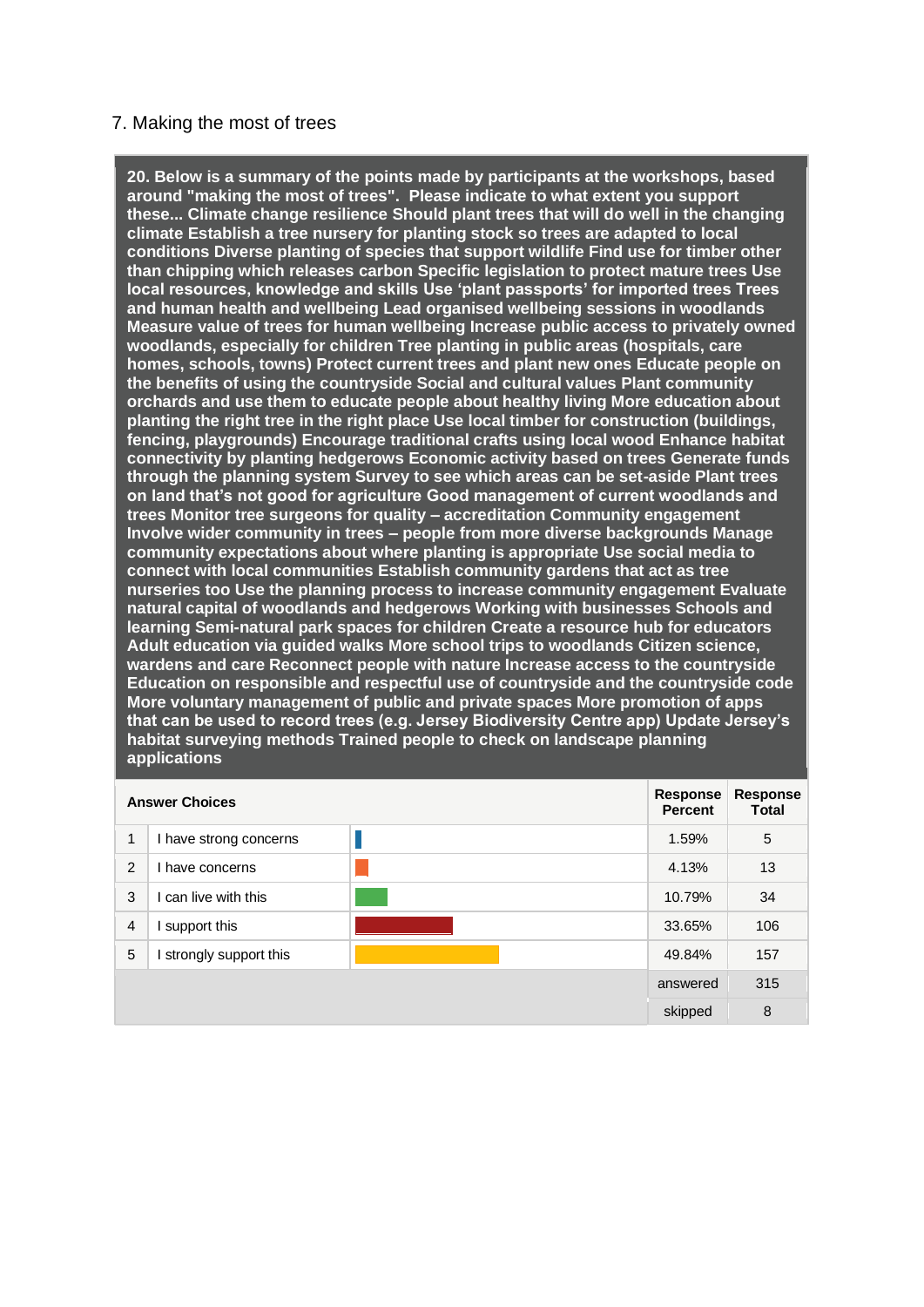| <b>Answer Choices</b>                                                                                                                                                                                                                                                                                                               | <b>Response</b><br><b>Percent</b> | <b>Response</b><br><b>Total</b> |
|-------------------------------------------------------------------------------------------------------------------------------------------------------------------------------------------------------------------------------------------------------------------------------------------------------------------------------------|-----------------------------------|---------------------------------|
| Open-Ended Question                                                                                                                                                                                                                                                                                                                 | 100.00%                           | 103                             |
| What about encouraging other sites on parish land (eg around churches, globe land and<br>cemeteries/graveyards) to educate themselves regarding trees and planting? A lot of<br>cemeteries need re-greening and too often fine examples of trees are butchered by over<br>zealous parish maintenance teams.                         |                                   |                                 |
| I am already fully supportive                                                                                                                                                                                                                                                                                                       |                                   |                                 |
| Generating funds through planning concerns me.                                                                                                                                                                                                                                                                                      |                                   |                                 |
| reconnection with people and nature e.g., community orchards to educate people about<br>healthy living and increasing access to the countryside                                                                                                                                                                                     |                                   |                                 |
| I have been a member of Trees for Life (previously Men of The Trees) for decades. Whilst I<br>am no longer physically able to assist them plant trees due to infirmity, I support them<br>financially by membership.                                                                                                                |                                   |                                 |
| What worries me is the lack of mention of invasive species. You cannot have a successful<br>tree strategy without understanding the threats posed by current and potential future<br>invasives. E.G. Holm oak, Rhododendron, Sycamore etc.                                                                                          |                                   |                                 |
| Fantastic                                                                                                                                                                                                                                                                                                                           |                                   |                                 |
| Not convinced about access to private woodland by the public. Would like to see areas of<br>woodland/ natural scrub which is only accessible to native species (other than humans!!)                                                                                                                                                |                                   |                                 |
| There is a great deal of resistance in education. Look at the use of Grainville nature trail,<br>cross country running track.                                                                                                                                                                                                       |                                   |                                 |
| Tried to cover off virtually everything and some of it appears pretty meaningless.                                                                                                                                                                                                                                                  |                                   |                                 |
| I don't like to see old trees being cut especially in the parks                                                                                                                                                                                                                                                                     |                                   |                                 |
| Again it is the urgent need to save the trees we already have in one of the few parks and<br>that the town of St Helier has before it is too late.                                                                                                                                                                                  |                                   |                                 |
| More tree planting workshops and schemes. Organisation where one tree is planted every<br>time X happens. Ensure diversity of trees! Stop cutting so many trees down, or every time a<br>tree has to get cut down, plant 2 in its place as an incentive to try and stop cutting down.                                               |                                   |                                 |
| Fails to recognise the need to communicate vision better in planning applications to enable<br>improved community engagement in securing that vision.                                                                                                                                                                               |                                   |                                 |
| Vast concepts signed away by ticking one box. Some 'hitting the target' but missing the<br>point. Eg 'lead organized well being sessions in the woodlands' what exactly will that<br>achieve? Developing connection with nature that promotes wellbeing, needs time, money<br>and education to promote a shift at a cultural level. |                                   |                                 |
| Having postgraduate funding in place for studies in this area. Our postgrad funding system<br>hasn't been reviewed in 21 years. Employment in this sector is not well paid as it is, and<br>putting blocks in place by inadequate funding isn't helping.                                                                            |                                   |                                 |
| If landowners think that planting trees will lead to increased public access then they won't<br>plant them.                                                                                                                                                                                                                         |                                   |                                 |
| Consideration of leaf drop in urban areas is needed to ensure regular sweeping and no<br>slipping risks.                                                                                                                                                                                                                            |                                   |                                 |
| Can we have a survey of the number of trees we currently have - as accurate as possible?<br>Can we have a commitment to improve on that number perhaps every five years? The                                                                                                                                                        |                                   |                                 |

<u> 1989 - Andrea Santa Andrea Andrea Andrea Andrea Andrea Andrea Andrea Andrea Andrea Andrea Andrea Andrea Andr</u>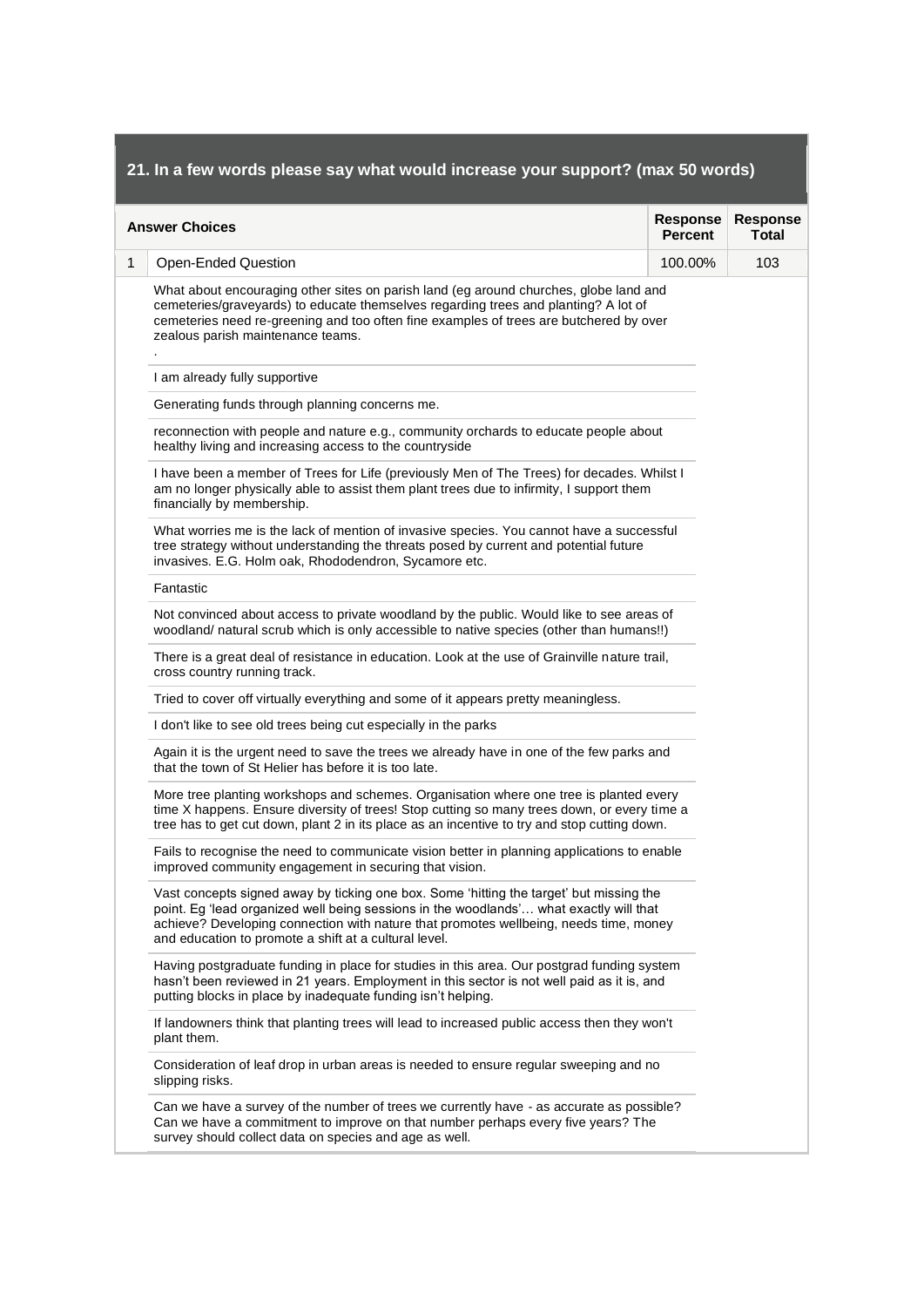Of course expense will come into the equation, but I think generations of people and trees in the future will become more important with the ever increasing development.

We should not devote any funds to local timber for construction, if it made economic sense farmers would already be doing it.

Love to see orchards included, Jersey has a strong heritage and this has been lost in this area. Re-introduction of this would be a very welcome sight indeed.

Stop people clear felling areas such as mature gardens prior to a planning application.

Emphasis on improving rethinking our relationship with trees in the sense that we depend on them for our wellbeing and their strong connections with us

Financial support to landowners to maintain trees ( means tested)

What's not to like about this?

However, from past Government promises it us very likely just words, all the right words we want to hear, but in reality, it won't happen. IT MUST HAPPEN.

Protection of specimen trees is fine if Govt pays to maintain? If all trees are protected upon reaching a certain size why would i plant new trees or allow trees to ever reach maturity so the strategy becomes counter intuitive

I wish I had been on the workshops. All the points are all heading in the right direction. Trees helped me through the pandemic.

Support but not supportative if it means employing more Civil Servants, Managers etc

Agreed, I just hope that it all goes ahead.

Especially important is to aim to increase public access to privately owned woodland

"Increase public access to privately owned woodlands" - presumably only with the owner's consent?? This survey lacks consideration of enhancing legal mechanisms for protecting trees - that requires a lot of thought in terms of species, definition of 'mature', licencing etc.

Even mature trees to be pollarded and maintained to avoid dangers and to improve the health of the tree.

Access to the countryside should not include any compulsory access to private land. we experience problems with damage including fires being lit.

Should plant trees that will do well in the changing climate. Diverse planting of species that support wildlife. Update Jersey's habitat surveying methods.

We don't have the space to grow trees for timber production, certainly not at the rate it is required for the ever increasing amount of construction in the island. We should be focusing on Re-using wood from demolition sites not dumping it as it's a precious commodity.

Not sure public access to private woodlands can be enforced. Maybe work with landowners to encourage them to allow access.

There need to be far more publicly accessible forests (such as St Catherine's Wood or Val de la Mare)

To see Environment Department take more action

I cannot add anything to the above. It comprehensively covers all of the areas that are of particular concern to me.

Why are we focusing on local. We are a tiny rock . As long as the Trees come from a good nursery there is no issue. So don't introduce unnecessary hurdles

Generally good proposals for reconnecting people to nature.

Some of the points are just not realistic

.

.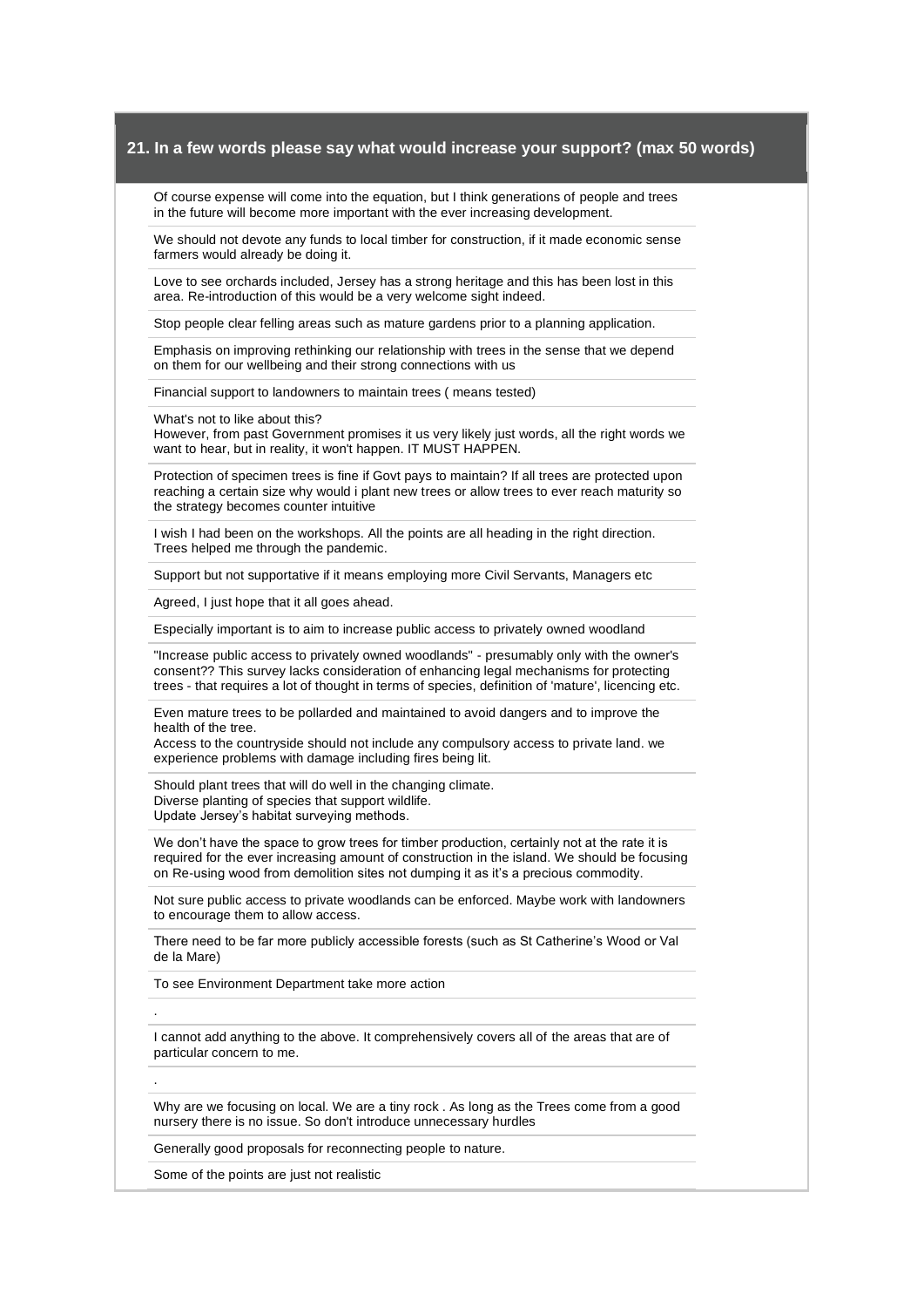I think tree surgeons should be licenced this means if they are found to be negligent, break H&S laws or tree protection laws they can have their licence removed and not just be fined.

Think yay here are some very benificial points raised and wholly support the inatiative . To a point because I don't think that it is quite tight enough and can fall into interpretion in favour of developer

All of the above

All good points. I would really hope that you reach out to half wild jersey and help to fund and formalise the work done. More than 2,000 trees will be given to local people this year. It's essential that these skills are captured

Must includeenabling provisions to encourage planting or maintance of trees and hedgerows.

Perhaps free guidance and no cost for tree planning applications to encoursge people to seek guideance and adherance to any legislation changes

Beware of creating fire hazards through high density planting. Current evidence suggests that with climate warming forest fires will become more frequent and more severe. Trees must be maintained and managed properly and scientifically.

Simple single file pathways through woodlands. No additional fencing, info or signage. Utilise Francis le Sueur centre as woodland classroom and every primary school child given the opportunity to attend

Increase public access to privately owned woodlands

Why is none of this done already??!!

Have already said.

Shredding all felled trees for chippings is criminal. The wood could have so many other very good uses

Use wood rather than chip.

More connectivity to link green areas with urban with diversity of trees wherever possible

Get youngsters involved. Learn to love green

More information.

Education most important so children can understand and respect our need for trees

Access to private woodland only if the owners agree.

Community orchards are all very well until someone picks all the fruit (as can happen).

How to help as a community

I am more than happy with the above suggestions and would like to see most of them implemented as soon as possible. Thank you.

Children not just visiting woodlands but planting trees as mentioned before...

"manage community expectations" shouldn't mean wooded areas are limited to existing rural areas. Trees are important in urban areas too, even if just small areas e.g. People's Park, South Hill parks.

Just so unworkable and naive - jersey is all about money

If you are going to "Evaluate natural capital of woodlands and hedgerows", it is worth incorporating the social value and the long-term benefit to the environment into the evaluation.

Create a place where people can report tree removal, or attempted killing of trees. Our neighbour is killing 2 large trees by cutting all branches off for at least the last 10 years. These trees are not his, but are on a field across the road from his house.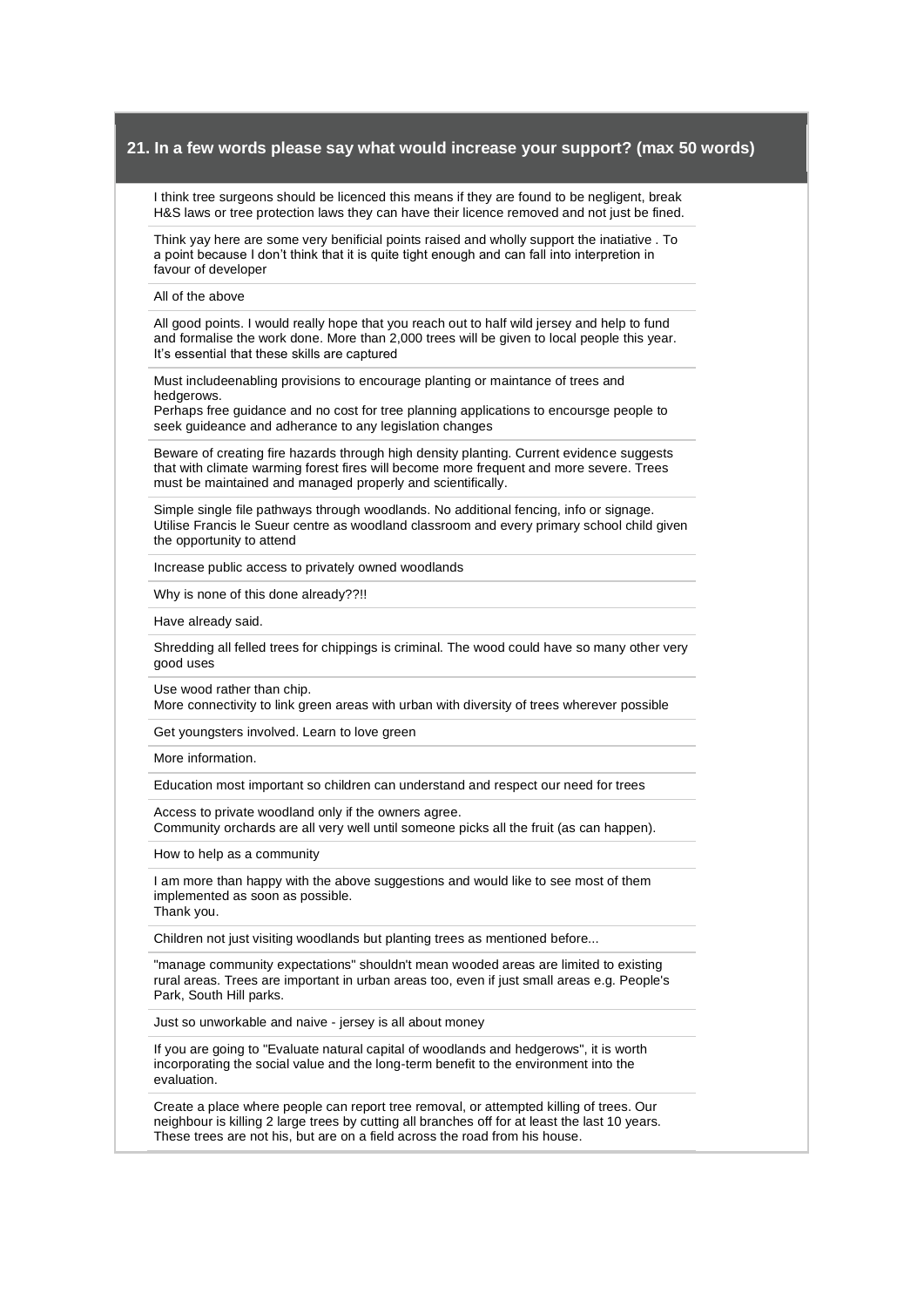Not more " well-being organised sessions", jersey has become ruined by these so called events, increased pollution, car journey. PLEASE stop sitting in offices making up " experiences" often at a cost only to well off people. Go out for a walk…… simple as…… open your eyes and enjoy

Care is needed with the planning & legal systems to ensure they're not obstructive; there needs to be an avenue for land owners/ developers to take trees out if an improved planting scheme is implemented (net gain). This should also be appropriate to the scale of the development.

Monitor tree surgeons for quality – accreditation of course, and at the same time monitor politician for accreditation and quality.

Being more realistic in part of sections: Human Health & Wellbeing; social & cultural values

especially community orchards

Space being made available for community food forests

Trees are not just for humans. They are for all species, from fungus to squirrels, from beetles to birds.

Jersey should support a qualified soil regeneration strategist to regenerate soils suitably to support trees.

Jersey should also support the production of Biologically Complete Compost to treat trees with.

Carbon offsets should be kept local to increase Jersey's soil carbon, needed to support trees.

Agree agree agree! Our children are the future, do it for them!

Community involvement is key. Volunteer networks will support this.

I would strongly support the creation of a large woodland park for Jersey like Samares garden or some of the private estates

properly trained tree experts to survey trees.

At long last Jersey might take the protection and enhancement of our green environment seriously and move away from the rabid policy pursued since the 1960's of "pave paradise and put up a parking lot".

Ban Tree surgeons from cutting trees during nesting season unless an imminent danger to property or human life.

It would be ridiculous just to allow people to roam on private woodland. There maybe other hazards that the public are not aware of, and who would be responsible if there was an accident?

Have managed woodland areas with parking and wardens.

Banning any new horses in the island and Replacing equine land which just benifits a few rich people with forests.

Increasing access to countryside areas is not beneficial to plants and wildlife, and increasing access to private land should be up to the landowner Jersey is overcrowded and opening up more areas is counter productive.

I think the list is long enough

See comments above, particularly re costs

Generating funds through the planning system could adversely affect the amount of people who engage with the system. It needs to fund itself and not make profit. It needs adequate enforcement measures for people that break the law.

I feel strongly about planting trees/creating woodland on land that is not good for agriculture

Community incentives and regular positive news about how we are really going to help global warming.